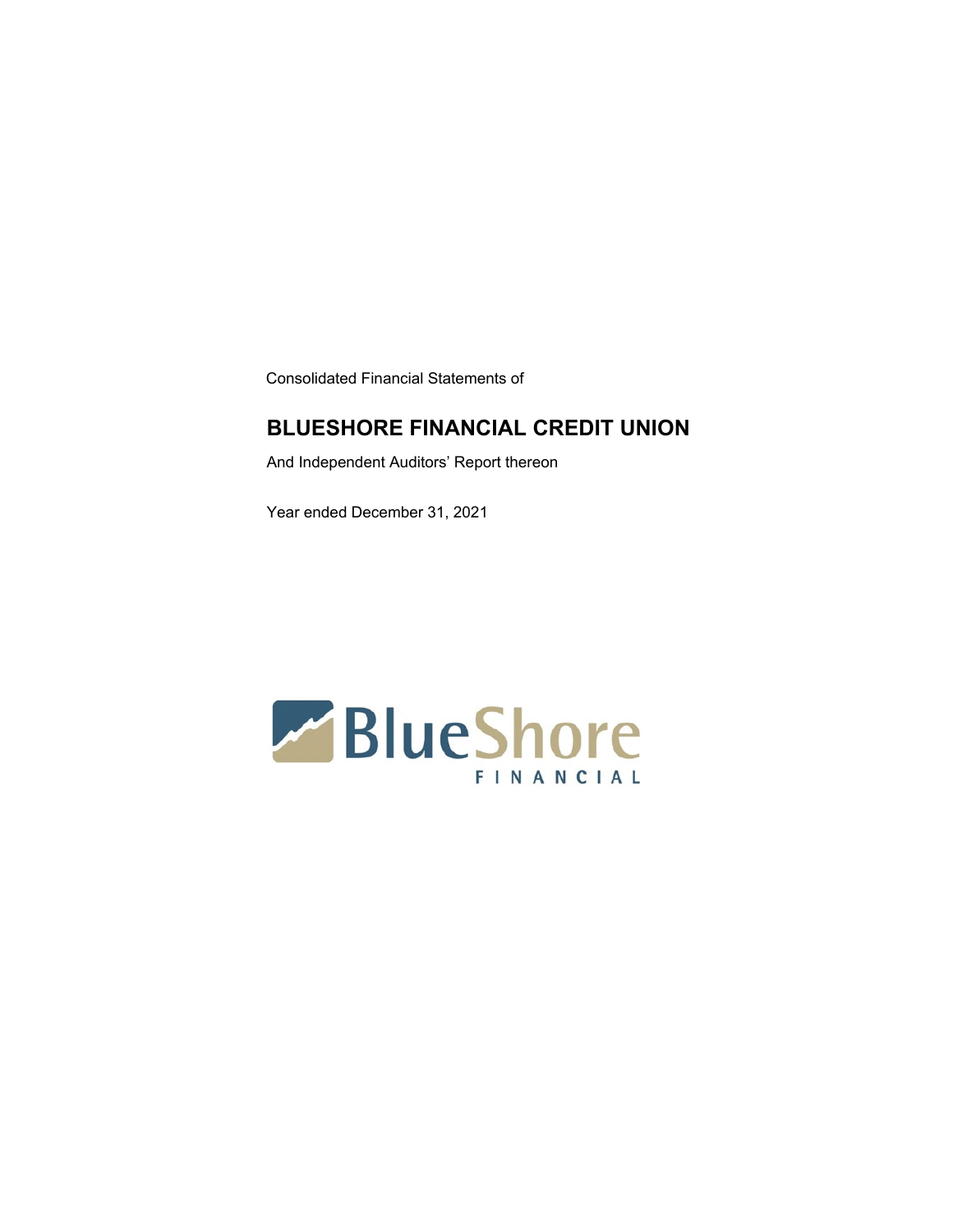### **MANAGEMENT'S RESPONSIBILITY FOR FINANCIAL REPORTING**

The consolidated financial statements and all other information contained in the Annual Report are the responsibility of management and have been approved by the Board of Directors. The consolidated financial statements have been prepared by management in accordance with the requirements of the Financial Institutions Act of British Columbia and International Financial Reporting Standards and include amounts based on informed judgments and estimates of the expected effects of events and transactions. Financial information presented elsewhere in this Annual Report is consistent with that in the consolidated financial statements.

In meeting its responsibility for the reliability of financial data, management relies on comprehensive internal accounting, operating and system controls. Controls include an organizational structure providing for effective segregation of responsibilities, delegation of authority and personal accountability, and careful selection and training of personnel, the application of accounting and administrative policies and procedures necessary to ensure adequate internal control transactions, assets and records, as well as a continued program of extensive internal audits. These controls are designed to provide reasonable assurance that financial records are reliable for preparing financial statements and maintaining accountability for assets, and those assets are safeguarded against unauthorized use or disposition.

The Board of Directors has appointed an Audit Committee, comprised of at least three Directors of the Credit Union. The committee meets regularly with management, the internal auditors and the external auditors to review accounting, reporting, auditing, internal control and financial risk matters. The external and internal auditors may access this committee, without management present, to discuss the results of their work if required.

KPMG LLP has been appointed by the membership as independent auditors to examine and report on the consolidated financial statements and their report follows. They have had full and free access to the records of the Credit Union, the internal auditors and the Audit Committee of the Board.

Chris Catliff *President and Chief Executive Officer*

Richard Butterworth *Chief Financial Officer*

February 17, 2022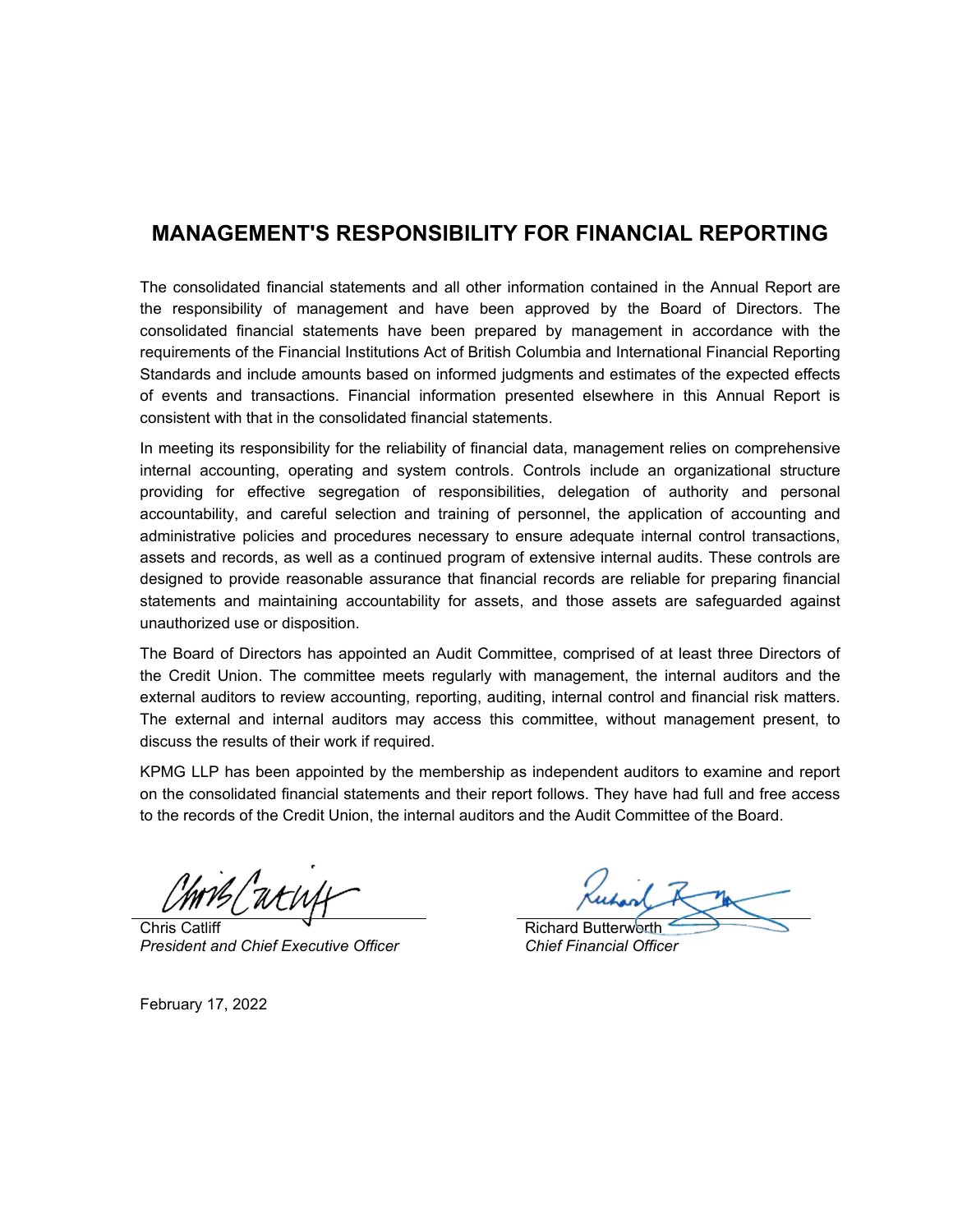

KPMG LLP PO Box 10426 777 Dunsmuir Street Vancouver BC V7Y 1K3 Canada Telephone (604) 691-3000 Fax (604) 691-3031

### **INDEPENDENT AUDITORS' REPORT**

To the Members of BlueShore Financial Credit Union

#### *Opinion*

We have audited the consolidated financial statements of BlueShore Financial Credit Union ("BlueShore"), which comprise:

- the consolidated statement of financial position as at December 31, 2021;
- the consolidated statement of income for the year then ended;
- the consolidated statement of comprehensive income for the year then ended;
- the consolidated statement of changes in members' equity for the year then ended;
- the consolidated statement of cash flows for the year then ended;
- and notes to the consolidated financial statements, including a summary of significant accounting policies

(hereinafter referred to as the "financial statements").

In our opinion, the accompanying financial statements present fairly, in all material respects, the consolidated financial position of BlueShore as at December 31, 2021, and its consolidated financial performance and its consolidated cash flows for the year then ended in accordance with International Financial Reporting Standards.

### *Basis for Opinion*

We conducted our audit in accordance with Canadian generally accepted auditing standards. Our responsibilities under those standards are further described in the "*Auditors' Responsibilities for the Audit of the Financial Statements*" section of our auditors' report.

We are independent of BlueShore in accordance with the ethical requirements that are relevant to our audit of the financial statements in Canada and we have fulfilled our other ethical responsibilities in accordance with these requirements.

We believe that the audit evidence we have obtained is sufficient and appropriate to provide a basis for our opinion.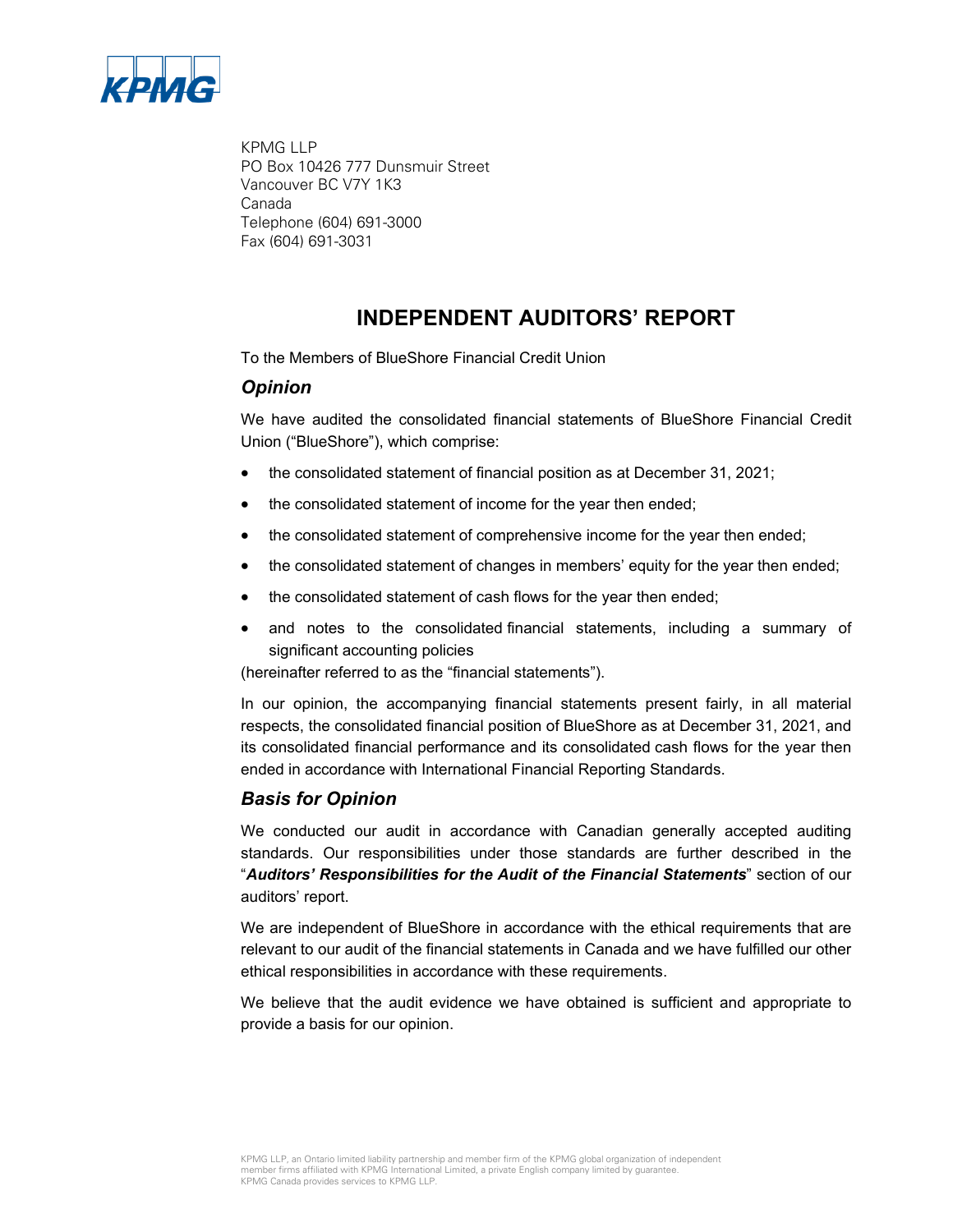

### *Responsibilities of Management and Those Charged with Governance for the Financial Statements*

Management is responsible for the preparation and fair presentation of the financial statements in accordance with International Financial Reporting Standards, and for such internal control as management determines is necessary to enable the preparation of financial statements that are free from material misstatement, whether due to fraud or error.

In preparing the financial statements, management is responsible for assessing BlueShore's ability to continue as a going concern, disclosing as applicable, matters related to going concern and using the going concern basis of accounting unless management either intends to liquidate BlueShore or to cease operations, or have no realistic alternative but to do so.

Those charged with governance are responsible for overseeing BlueShore's financial reporting process.

### *Auditors' Responsibilities for the Audit of the Financial Statements*

Our objectives are to obtain reasonable assurance about whether the financial statements as a whole are free from material misstatement, whether due to fraud or error, and to issue an auditors' report that includes our opinion.

Reasonable assurance is a high level of assurance, but is not a guarantee that an audit conducted in accordance with Canadian generally accepted auditing standards will always detect a material misstatement when it exists.

Misstatements can arise from fraud or error and are considered material if, individually or in the aggregate, they could reasonably be expected to influence the economic decisions of users taken on the basis of the financial statements.

As part of an audit in accordance with Canadian generally accepted auditing standards, we exercise professional judgment and maintain professional skepticism throughout the audit.

We also:

• Identify and assess the risks of material misstatement of the financial statements, whether due to fraud or error, design and perform audit procedures responsive to those risks, and obtain audit evidence that is sufficient and appropriate to provide a basis for our opinion.

The risk of not detecting a material misstatement resulting from fraud is higher than for one resulting from error, as fraud may involve collusion, forgery, intentional omissions, misrepresentations, or the override of internal control.

- Obtain an understanding of internal control relevant to the audit in order to design audit procedures that are appropriate in the circumstances, but not for the purpose of expressing an opinion on the effectiveness of BlueShore's internal control.
- Evaluate the appropriateness of accounting policies used and the reasonableness of accounting estimates and related disclosures made by management.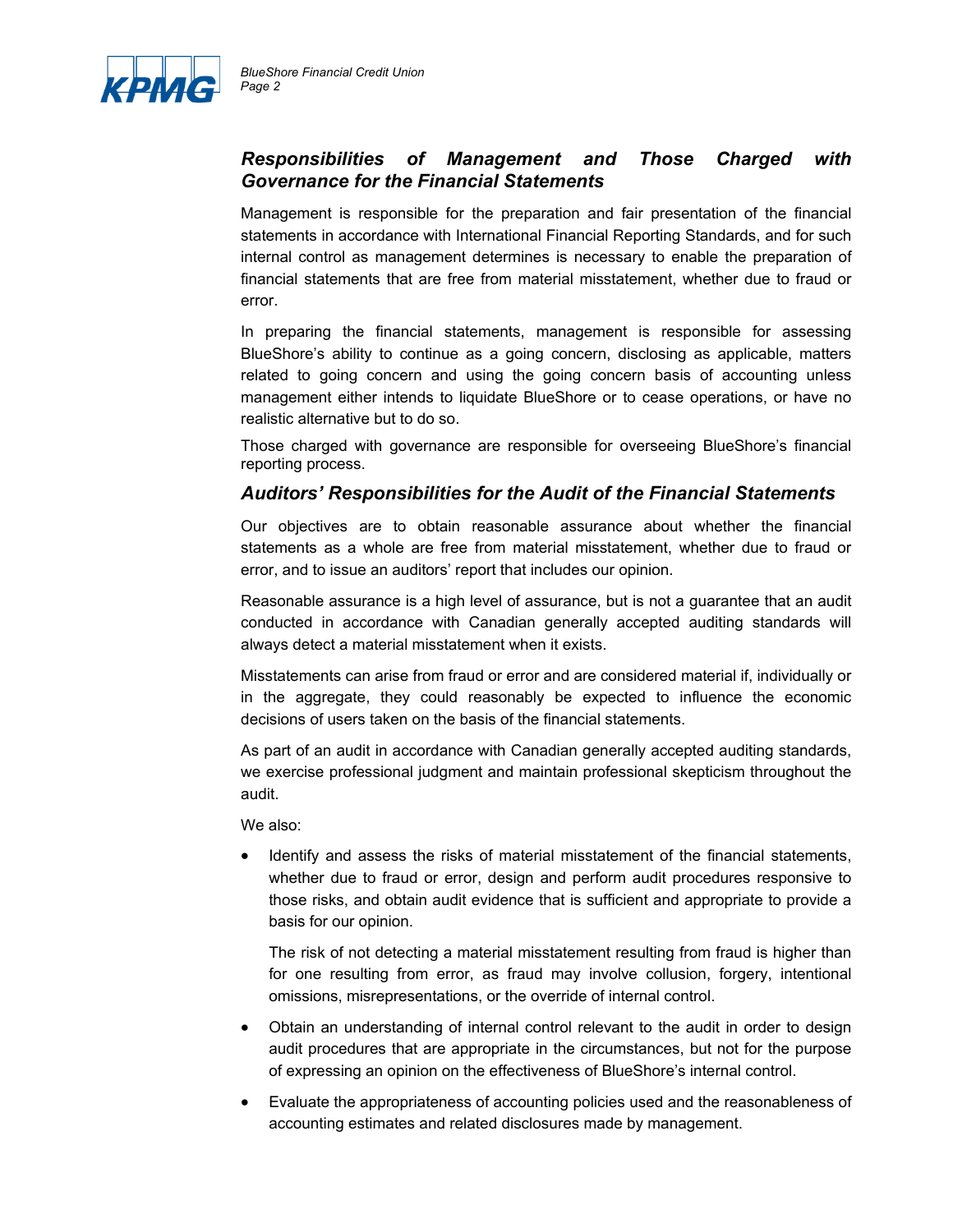

- Conclude on the appropriateness of management's use of the going concern basis of accounting and, based on the audit evidence obtained, whether a material uncertainty exists related to events or conditions that may cast significant doubt on BlueShore's ability to continue as a going concern. If we conclude that a material uncertainty exists, we are required to draw attention in our auditors' report to the related disclosures in the financial statements or, if such disclosures are inadequate, to modify our opinion. Our conclusions are based on the audit evidence obtained up to the date of our auditors' report. However, future events or conditions may cause BlueShore to cease to continue as a going concern.
- Evaluate the overall presentation, structure and content of the financial statements, including the disclosures, and whether the financial statements represent the underlying transactions and events in a manner that achieves fair presentation.
- Communicate with those charged with governance regarding, among other matters, the planned scope and timing of the audit and significant audit findings, including any significant deficiencies in internal control that we identify during our audit.

 $k$ *PMG*  $44$ 

Chartered Professional Accountants

Vancouver, Canada February 17, 2022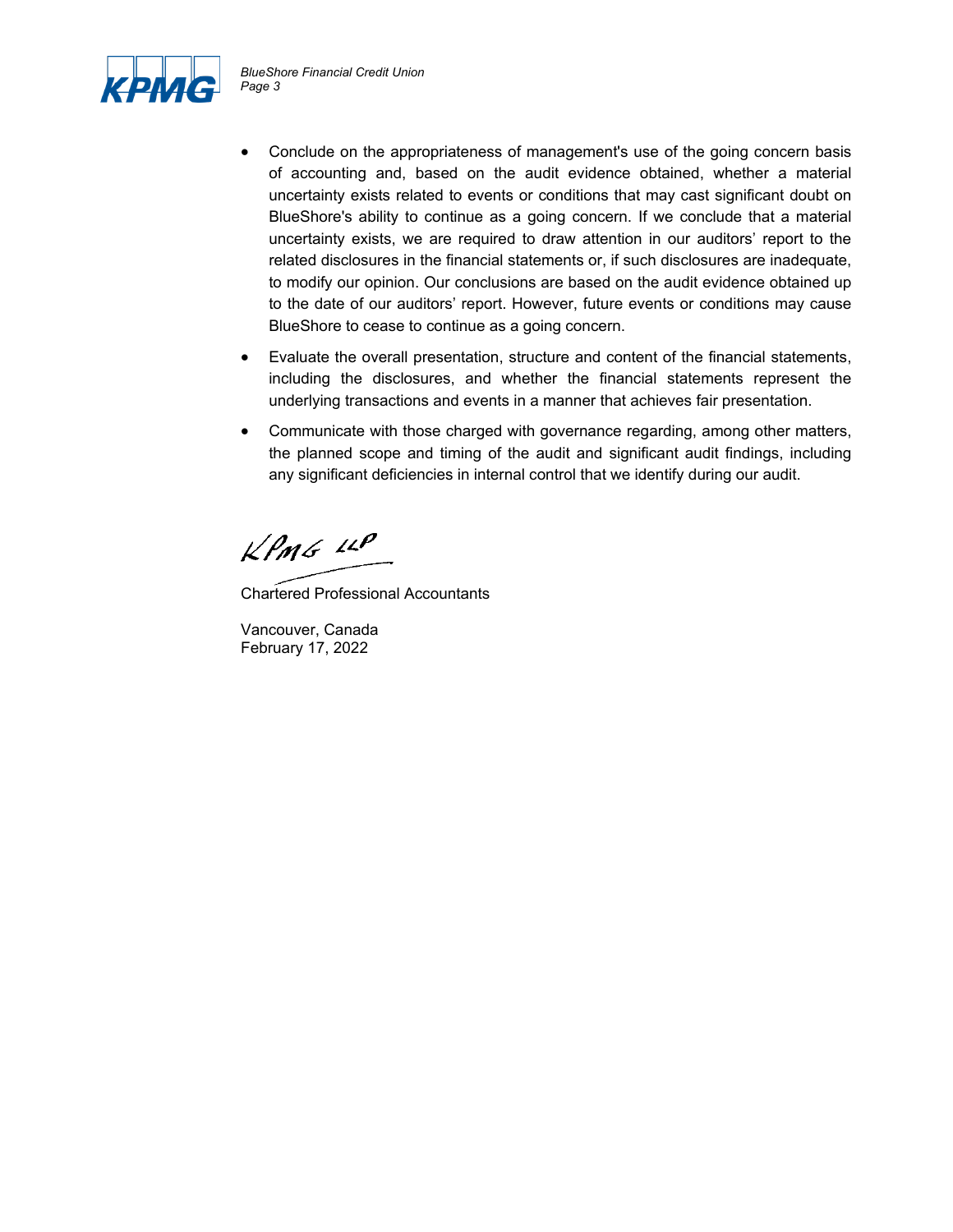Consolidated Statement of Financial Position (Expressed in thousands of dollars)

December 31, 2021, with comparative information for 2020

|                                               | <b>Notes</b>   | 2021            | 2020            |
|-----------------------------------------------|----------------|-----------------|-----------------|
| <b>Assets</b>                                 |                |                 |                 |
| Cash and cash equivalents                     |                | \$<br>118,052   | \$<br>163,434   |
| Investments                                   | $\overline{7}$ | 418,202         | 372,791         |
| Other financial assets                        | 8              | 2,083           | 35,739          |
| Derivative financial instruments              | 9              | 11,526          | 15,917          |
| Loans and advances to members                 | 10             | 4,411,935       | 4,173,527       |
| Premises and equipment                        | 12, 13         | 61,202          | 65,054          |
| Intangible assets                             | 12             | 7,320           | 6,499           |
| Other assets                                  | 14             | 7,686           | 6,363           |
| Income taxes receivable                       |                | 979             |                 |
| Deferred income tax                           | 25             | 2,282           | 1,760           |
|                                               |                | \$<br>5,041,267 | \$<br>4,841,084 |
| Liabilities                                   |                |                 |                 |
| Members' deposits                             | 15             | \$<br>4,579,517 | \$<br>4,286,784 |
| Derivative financial instruments              | 9              | 6,329           | 4,053           |
| Borrowings                                    | 16             | 25,053          | 25,086          |
| Securitized borrowings                        | 17             | 92,434          | 203,532         |
| Accounts payable and accrued liabilities      | 18             | 20,394          | 24,685          |
| Lease liabilities                             | 13             | 7,513           | 9,016           |
| Retirement benefit liability                  | 19             | 4,114           | 4,023           |
| Income taxes payable                          |                |                 | 2,211           |
| Deferred income tax                           | 25             | 1,972           | 2,438           |
| Membership shares                             | 20             | 1,360           | 1,360           |
|                                               |                | 4,738,686       | 4,563,188       |
| <b>Members' Equity</b>                        |                |                 |                 |
| <b>Equity shares</b>                          | 20             | 50,746          | 47,618          |
| Retained earnings                             |                | 252,171         | 219,129         |
| Accumulated other comprehensive income (loss) |                | (336)           | 11,149          |
|                                               |                | 302,581         | 277,896         |
|                                               |                | \$<br>5,041,267 | \$<br>4,841,084 |

Commitments and contingencies 26

The accompanying notes form an integral part of these consolidated financial statements.

Approved on behalf of the Board on February 17, 2022:

 $\cal{A}$ 

Director Director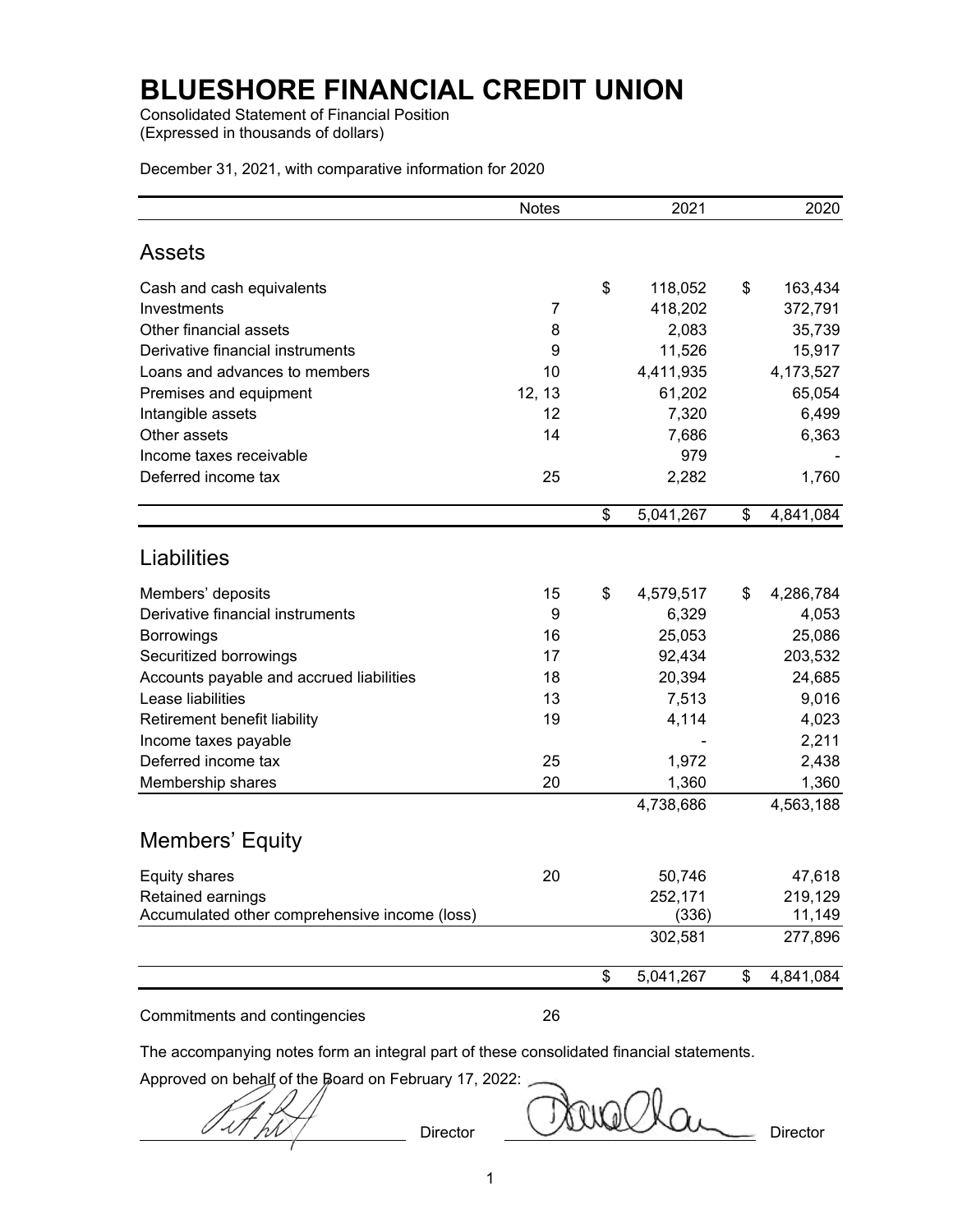Consolidated Statement of Income (Expressed in thousands of dollars)

Year ended December 31, 2021, with comparative information for 2020

|                                                                                                                | <b>Notes</b>   | 2021                      | 2020                      |
|----------------------------------------------------------------------------------------------------------------|----------------|---------------------------|---------------------------|
| Interest income                                                                                                | 21             | \$<br>153,807             | \$<br>169,560             |
| Interest expense                                                                                               | 21             | 54,989                    | 89,035                    |
| Net interest income                                                                                            |                | 98,818                    | 80,525                    |
| Provision for (recovery of) credit losses                                                                      | 10             | (2, 725)                  | 4,995                     |
| Fee and commission income                                                                                      | 22             | 23,779                    | 20,422                    |
| Other income                                                                                                   | 22             | 691                       | 10,022                    |
| Net interest and other income                                                                                  |                | 126,013                   | 105,974                   |
| Non-interest expenses:<br>Salary and employee benefits<br>Building and occupancy<br>General and administrative | 23<br>24<br>24 | 51,405<br>9,804<br>22,822 | 45,866<br>9,573<br>18,560 |
|                                                                                                                |                | 84,031                    | 73,999                    |
| Net operating income                                                                                           |                | 41,982                    | 31,975                    |
| <b>Community investment</b>                                                                                    |                | 420                       | 320                       |
| Income before income taxes                                                                                     |                | 41,562                    | 31,655                    |
| Provision for income taxes:<br>Current<br>Deferred                                                             | 25             | 7,994<br>(988)<br>7,006   | 4,484<br>2,376<br>6,860   |
| Net income                                                                                                     |                | \$<br>34,556              | \$<br>24,795              |

The accompanying notes form an integral part of these consolidated financial statements.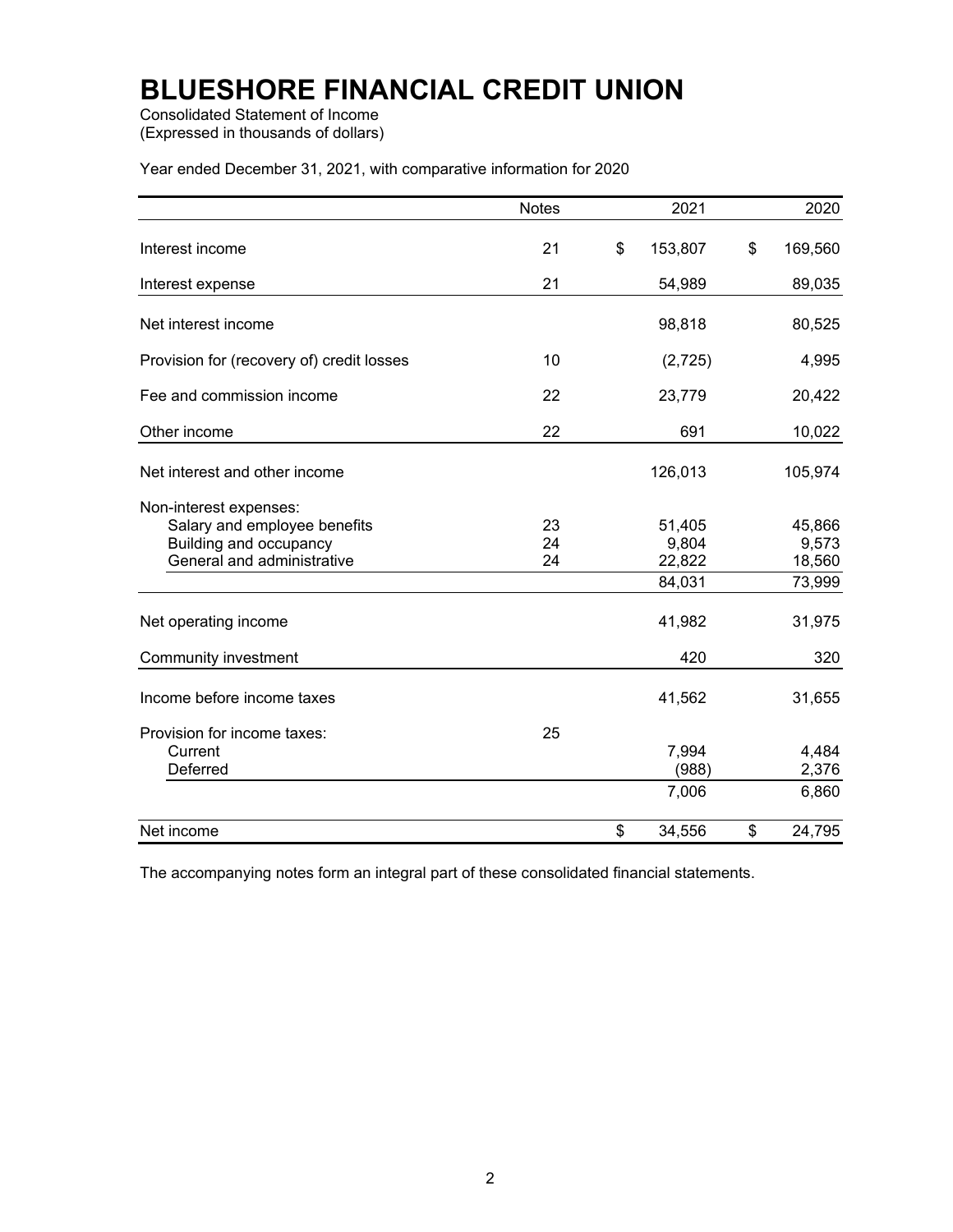Consolidated Statement of Comprehensive Income (Expressed in thousands of dollars)

Year ended December 31, 2021, with comparative information for 2020

|                                                                                                                                                                                                                                           |    | 2021               | 2020            |
|-------------------------------------------------------------------------------------------------------------------------------------------------------------------------------------------------------------------------------------------|----|--------------------|-----------------|
| Net income                                                                                                                                                                                                                                | S  | 34,556             | \$<br>24,795    |
| Other comprehensive income for the year that was or<br>may be reclassified to the consolidated statement of income,<br>net of tax:                                                                                                        |    |                    |                 |
| Net change in unrealized gains (losses) on cash flow hedges<br>Net amount transferred to net income on cash flow hedges<br>Net change in unrealized gains (losses) on investment<br>held at fair value through other comprehensive income |    | (7,073)<br>(3,371) | 11,557<br>3,782 |
| or loss ("FVOCI")<br>Income tax (expense) recovery relating to these items                                                                                                                                                                |    | (3, 560)<br>2,381  | (2,608)         |
| Items that will never be reclassified to the consolidated<br>statement of income:                                                                                                                                                         |    |                    |                 |
| Remeasurement of retirement benefit liability<br>Income tax (expense) recovery relating to these items                                                                                                                                    |    | 166<br>(28)        | (75)<br>13      |
|                                                                                                                                                                                                                                           |    | (11, 485)          | 12,669          |
| Comprehensive income                                                                                                                                                                                                                      | \$ | 23,071             | \$<br>37,464    |

The accompanying notes form an integral part of these consolidated financial statements.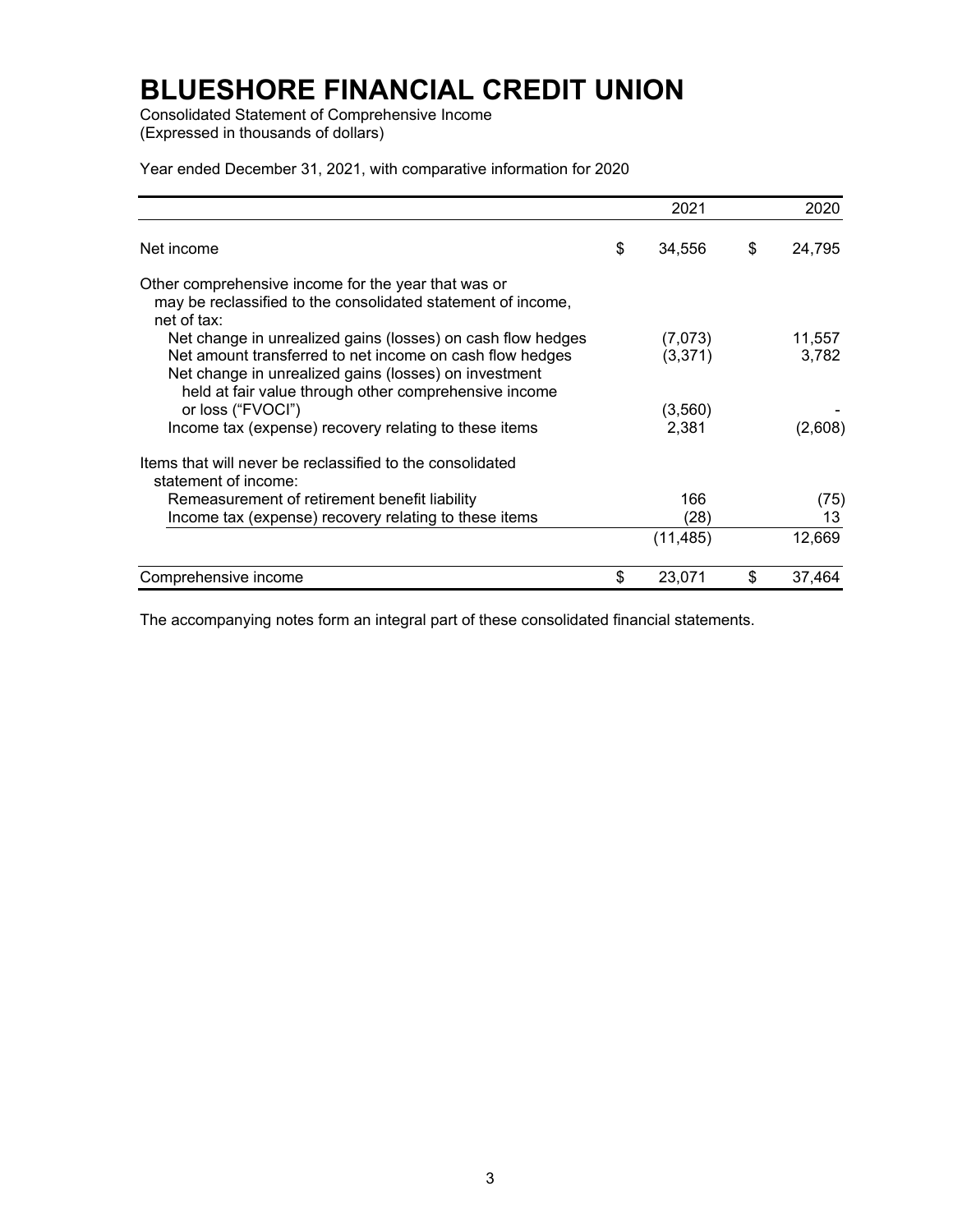Consolidated Statement of Changes in Members' Equity (Expressed in thousands of dollars)

Year ended December 31, 2021, with comparative information for 2020

|                                                              | 2021          | 2020          |
|--------------------------------------------------------------|---------------|---------------|
| Equity shares, beginning of year                             | \$<br>47,618  | \$<br>46,362  |
| Shares issued, net of redemptions                            | 3,128         | 1,256         |
| Equity shares, end of year                                   | 50,746        | 47,618        |
| Retained earnings, beginning of year                         | 219,129       | 195,913       |
| Net income                                                   | 34,556        | 24,795        |
| Dividends on equity shares, net of tax                       | (1, 514)      | (1, 579)      |
| Retained earnings, end of year                               | 252,171       | 219,129       |
| Accumulated other comprehensive loss, beginning of year      | 11,149        | (1,520)       |
| Net change in unrealized gains (losses) on cash flow hedges  | (7,073)       | 11,557        |
| Net change in unrealized losses on Investments held at FVOCI | (3,560)       |               |
| Net amount transferred to net income on cash flow hedges     | (3, 371)      | 3,782         |
| Remeasurement of retirement benefit liability                | 166           | (75)          |
| Income tax (expense) recovery relating to these items        | 2,353         | (2, 595)      |
| Accumulated other comprehensive income (loss), end of year   | (336)         | 11,149        |
| Total members' equity                                        | \$<br>302,581 | \$<br>277,896 |

The accompanying notes form an integral part of these consolidated financial statements.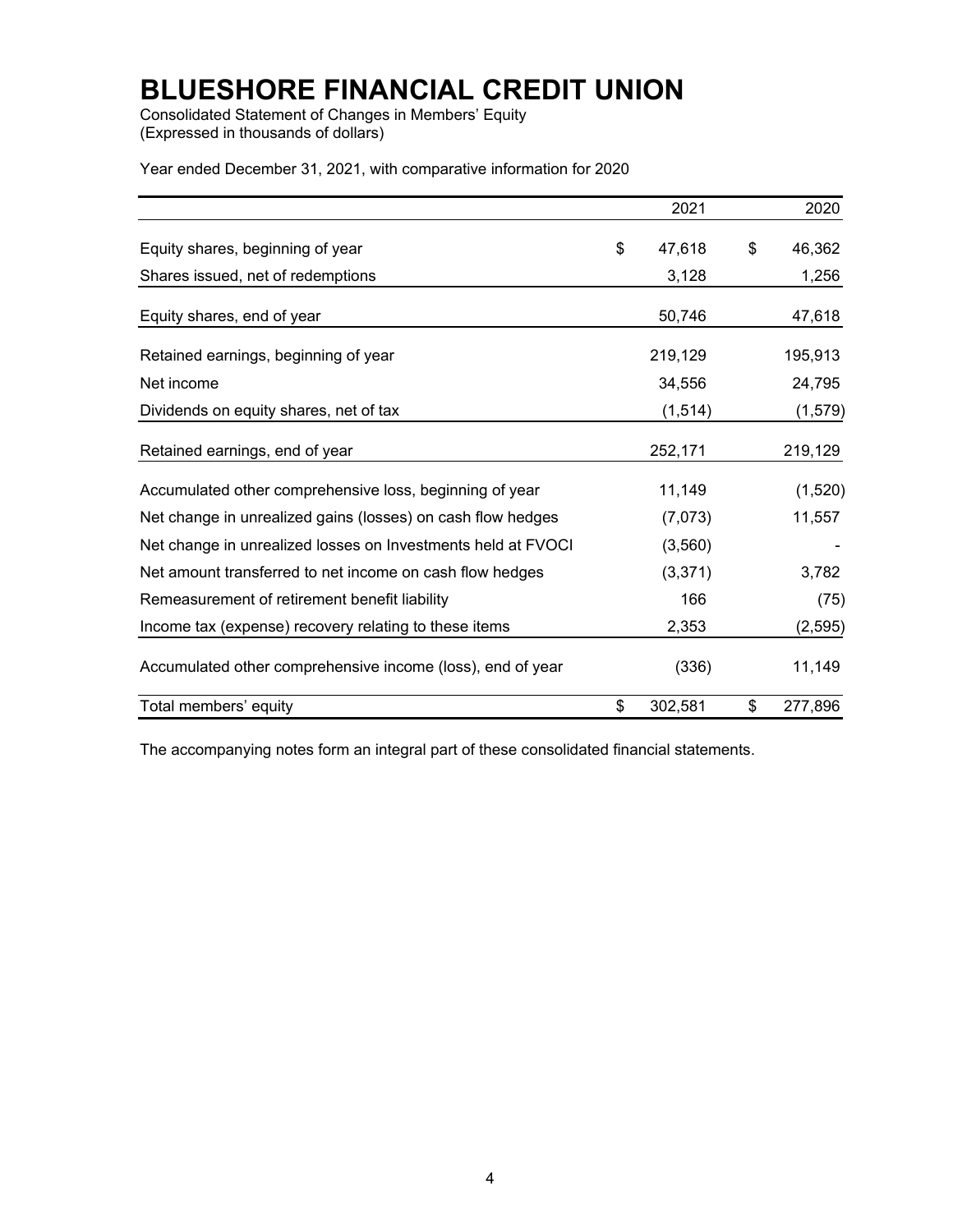Consolidated Statement of Cash Flows (Expressed in thousands of dollars)

Year ended December 31, 2021, with comparative information for 2020

|                                              | 2021          | 2020          |
|----------------------------------------------|---------------|---------------|
|                                              |               |               |
| Cash flows from operating activities:        |               |               |
| Net income for the year                      | \$<br>34,556  | \$<br>24,795  |
| Adjustments for non-cash items:              |               |               |
| Amortization                                 | 8,933         | 8,300         |
| Fair value gain on investment                |               | (9, 393)      |
| Change in provision for credit losses        | (2,725)       | 4,995         |
| Deferred income tax                          | (988)         | 2,376         |
| Provision for income taxes                   | 7,994         | 4,484         |
| Interest income                              | (153, 807)    | (169, 560)    |
| Interest expense                             | 54,989        | 89,035        |
| Lease expense from right-of-use assets       | (1,778)       | (1,789)       |
|                                              | (52, 826)     | (46, 757)     |
| Changes in operating assets and liabilities: |               |               |
| Interest paid                                | (67, 685)     | (95, 753)     |
| Interest received                            | 154,238       | 170,057       |
| Investments                                  | (48, 971)     | 7,191         |
| Loans and advances to members                | (236, 114)    | (80, 371)     |
| Other financial assets                       | 33,602        | 4,138         |
| Derivative financial instruments             | (3,611)       | 2,943         |
| Other assets                                 | (1, 322)      | 1,814         |
| Taxes paid                                   | (8, 522)      | (3, 427)      |
| Members' deposits                            | 305,704       | 71,764        |
| <b>Other liabilities</b>                     | (4,200)       | 7,198         |
|                                              | 70,293        | 38,797        |
| Cash flows from investing activities:        |               |               |
| Purchase of premises and equipment           | (3,067)       | (2, 164)      |
| Purchase of intangible assets                | (2,835)       | (825)         |
| Income received on other financial assets    | 54            | 598           |
|                                              | (5,848)       | (2, 391)      |
| Cash flows from financing activities:        |               |               |
| Changes in borrowings                        | (33)          | 5             |
| Payments towards securitized borrowings      | (111,098)     | (49, 959)     |
| Dividends paid on equity shares              | (1,927)       | (2, 476)      |
| Increase in net equity shares                | 3,231         | 1,830         |
| Increase in net membership shares            |               | 23            |
|                                              |               |               |
|                                              | (109,827)     | (50, 577)     |
| Decrease in cash and cash equivalents        | (45, 382)     | (14, 171)     |
| Cash and cash equivalents, beginning of year | 163,434       | 177,605       |
| Cash and cash equivalents, end of year       | \$<br>118,052 | \$<br>163,434 |

The accompanying notes form an integral part of these financial statements.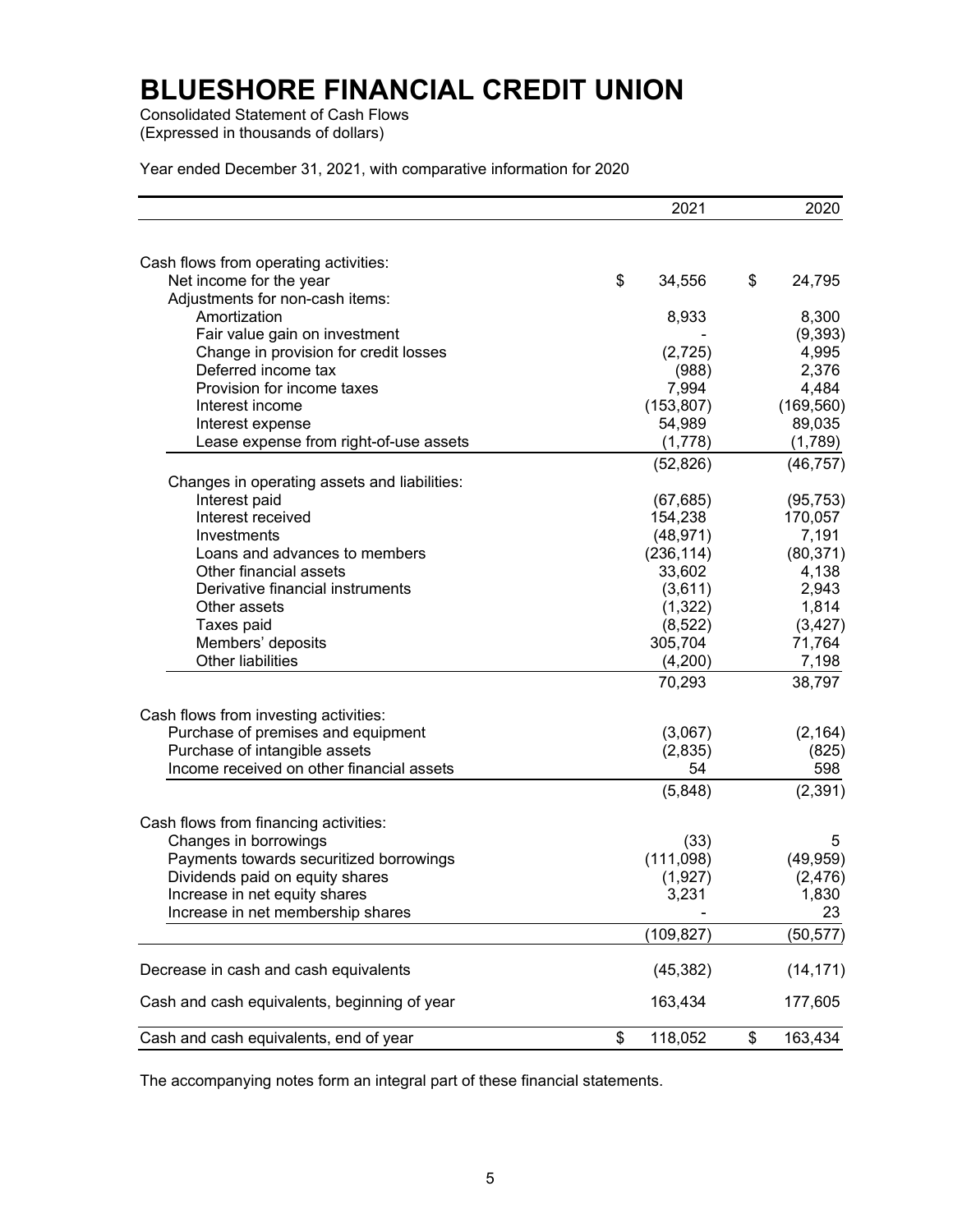Notes to the Consolidated Financial Statements (Amounts expressed in thousands of dollars unless otherwise stated)

Year ended December 31, 2021, with comparative information for 2020

#### **1. General information:**

BlueShore Financial Credit Union (the "Credit Union") is incorporated under the Credit Union Incorporation Act of British Columbia and its operations are subject to the Financial Institutions Act of British Columbia ("the Act"). The Credit Union serves members principally in the Lower Mainland and the Sea to Sky Corridor of British Columbia. The Credit Union is an integrated financial institution that provides a wide range of financial products and services including consumer and commercial lending, deposit taking and wealth management services.

The Credit Union is domiciled in British Columbia and its registered office is located at 1250 Lonsdale Avenue, North Vancouver, BC, V7M 2H6.

The consolidated financial statements have been approved for issue by the Board of Directors (the "Board") on February 17, 2022.

#### **2. Basis of presentation:**

(a) Statement of compliance:

The consolidated financial statements have been prepared in accordance with International Financial Reporting Standards (IFRS) as issued by the International Accounting Standards Board (IASB). The significant accounting policies applied in the preparation of the consolidated financial statements are set out in note 3. The consolidated financial statements comply with the requirements of IFRS. These requirements have been applied consistently for the years ended December 31, 2021 and 2020.

(b) Basis of measurement:

The consolidated financial statements have been prepared on the historical cost basis, except for FVOCI, financial assets and financial liabilities held at fair value through profit or loss ("FVTPL") and all derivative financial instruments, which are measured at fair value.

(c) Functional and presentation currency:

These consolidated financial statements are presented in Canadian dollars, which is also the Credit Union's functional currency.

(d) Use of judgments and estimates:

The preparation of the consolidated financial statements in conformity with IFRS requires management to make judgments, estimates and assumptions that affect the application of accounting policies and the reported amounts of assets, liabilities, income and expenses. Actual results may differ materially from those estimates.

Estimates and underlying assumptions are reviewed on an ongoing basis. Revisions to accounting estimates are recognized in the period in which the estimate is revised and in any future periods affected.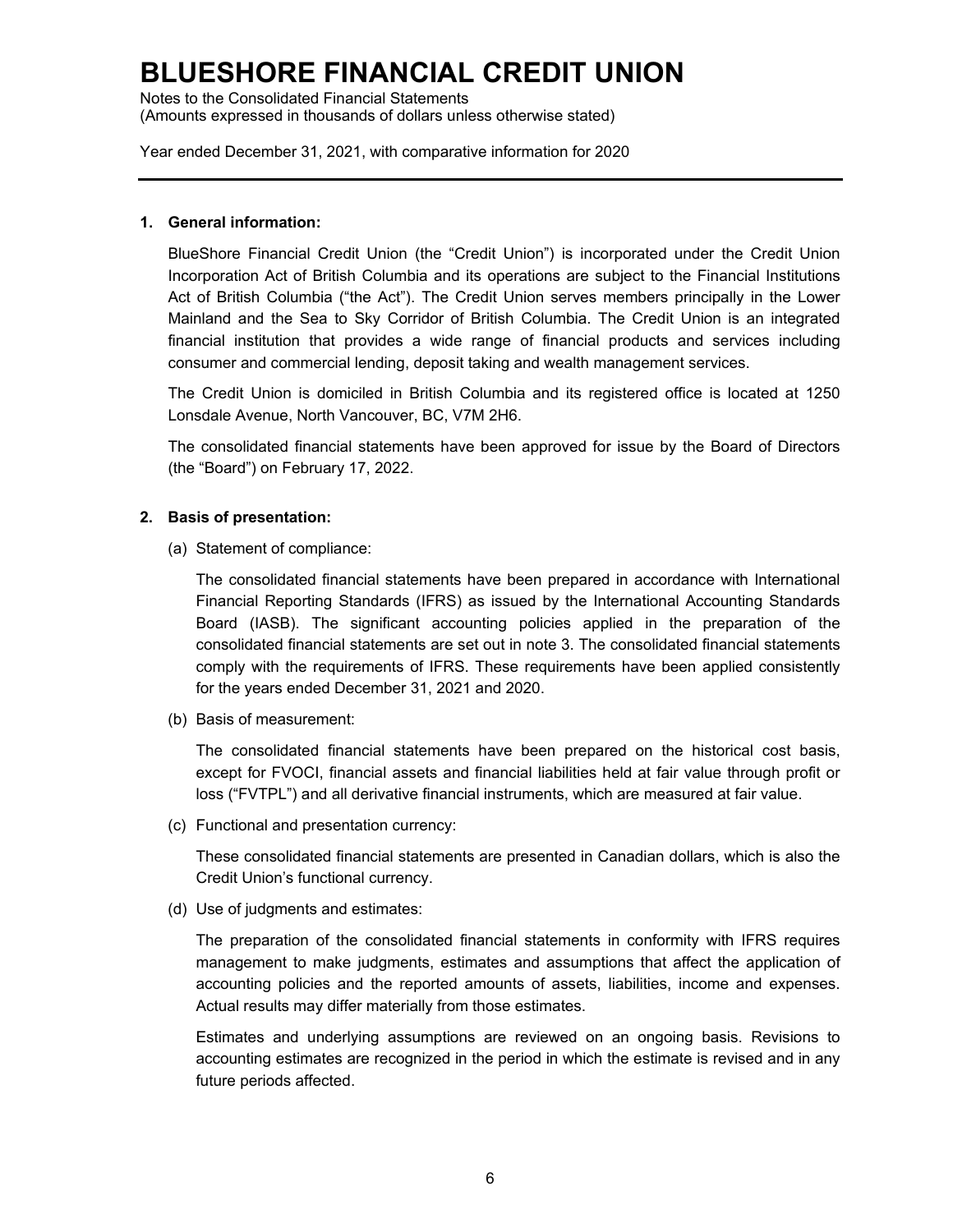Notes to the Consolidated Financial Statements (Amounts expressed in thousands of dollars unless otherwise stated)

Year ended December 31, 2021, with comparative information for 2020

#### **2. Basis of presentation (continued):**

(d) Use of judgments and estimates (continued):

Information on significant areas of uncertainty and critical judgments in applying accounting policies that have the most significant effect on the amounts recognized in the consolidated financial statements are described in notes 4 and 5.

#### **3. Significant accounting policies:**

(a) Consolidation of subsidiaries:

The consolidated financial statements include the assets, liabilities and the results of operations and cash flows of the Credit Union and its wholly owned active subsidiaries:

- BlueShore Capital Corporation
- BlueShore Leasing Ltd.
- BlueShore Strata Finance Ltd.
- BlueShore Transport Finance Ltd.
- BlueShore Wealth Ltd.
- Morningside Properties Ltd.
- 0977916 B.C. Ltd.

Subsidiaries are entities controlled by the Credit Union. The financial statements of subsidiaries are included in the consolidated financial statements from the date that control commences until the date that control ceases. The consolidated financial statements have been prepared using uniform accounting policies across all subsidiaries.

The Credit Union had a 50% stake in a joint venture with Capital West Mortgage Inc., which managed Pacifica Mortgage Investment Corporation, and the Credit Union held 50% of the shares of BlueShore Pacifica Alternative Mortgage Centre Inc. The joint venture with Capital West Mortgage Inc. was wound up and the shares in BlueShore Pacifica Alternative Mortgage Centre Inc. disposed of effective December 1, 2021. Prior to the winding up, BlueShore did not control Capital West Mortgage Inc.

During the year, the Credit Union undertook a reorganization of its subsidiaries. The Credit Unions sold its wholly owned subsidiary BlueShore Transport Finance Ltd. to BlueShore Leasing Ltd. The Credit Union has retained its control over BlueShore Leasing Ltd. and its newly acquired subsidiary BlueShore Transport Finance Ltd and these two entities were subsequently combined in a vertical amalgamation in January 2022. The amalgamated entity's name is BlueShore Leasing Ltd.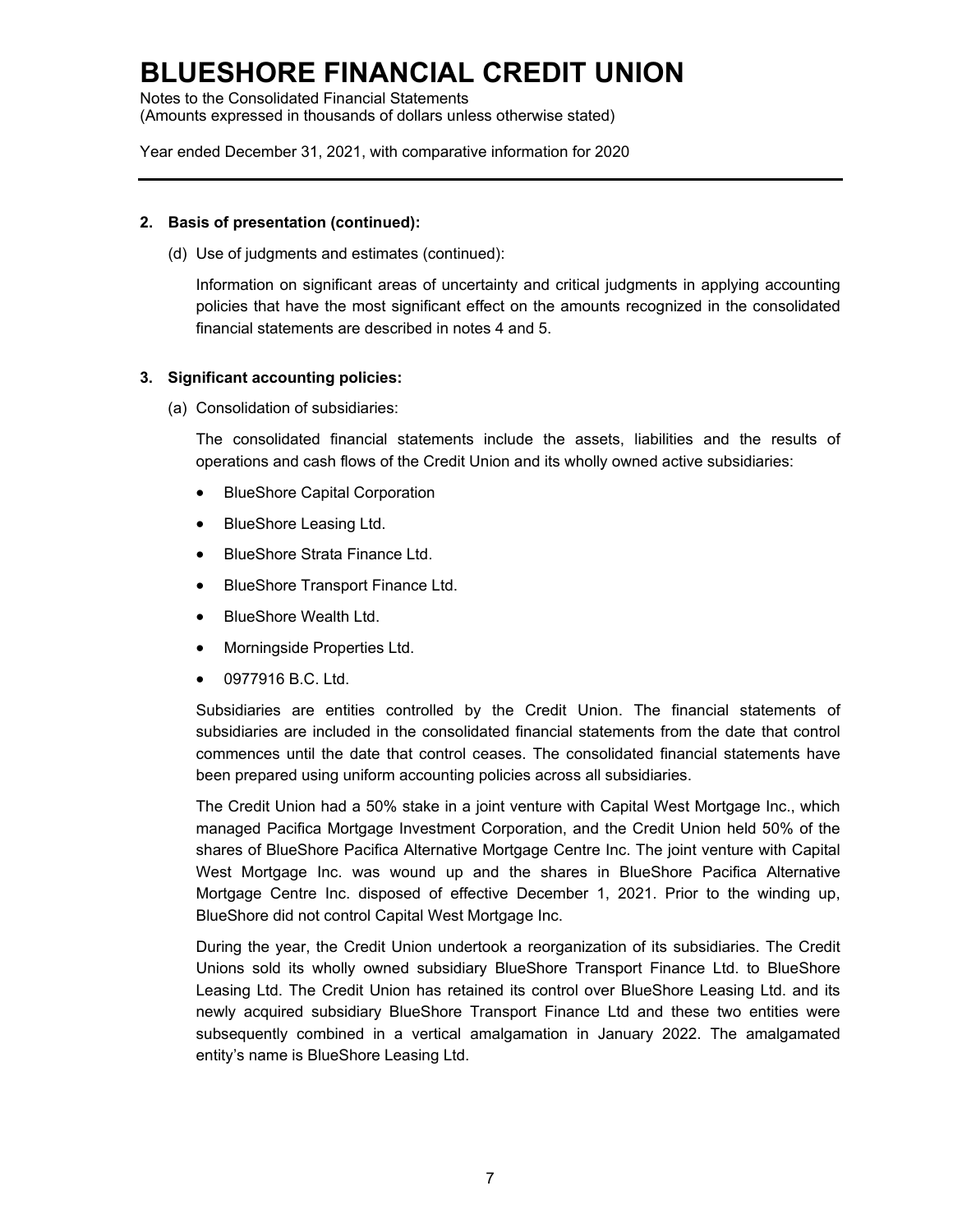Notes to the Consolidated Financial Statements (Amounts expressed in thousands of dollars unless otherwise stated)

Year ended December 31, 2021, with comparative information for 2020

#### **3. Significant accounting policies (continued):**

(a) Consolidation of subsidiaries (continued):

Intercompany balances, and income and expenses arising from intercompany transactions are eliminated in preparing the consolidated financial statements. Intercompany losses are also eliminated unless the transaction provides evidence of impairment of the asset transferred. The integration of the subsidiaries into the consolidated financial statements is based on consistent accounting and valuation methods for similar transactions and other occurrences under similar circumstances.

(b) Foreign currency translation:

Transactions that are denominated, or that require settlement, in a foreign currency are translated into the functional currency using the exchange rates prevailing at the dates of the transactions.

Non-monetary items measured at historical cost denominated in a foreign currency are translated using the exchange rate as at the date of initial recognition. Non-monetary items denominated in a foreign currency that are measured at fair value are translated using the exchange rates at the date when the fair value was determined.

Foreign exchange gains and losses resulting from the settlement of foreign currency transactions and from the translation at year-end exchange rates of monetary assets and liabilities are recognized immediately in the consolidated statement of income. Such gains and losses are presented net, and are included in fee and commission income.

When a valuation gain or loss is recognized in net income, any related foreign exchange gain or loss is recognized in net income. When a valuation gain or loss is recognized in other comprehensive income, any related foreign exchange gain and loss component is recognized in net income. For non-monetary available-for-sale financial assets, any foreign exchange gain and loss related to a valuation gain or loss is presented in other comprehensive income, and is included in the available-for-sale fair value reserve in members' equity.

(c) Cash and cash equivalents:

Cash and cash equivalents include balances with less than three months maturity from the original date of issuance, including cash on hand, cheques and other items in transit with original maturities of three months or less.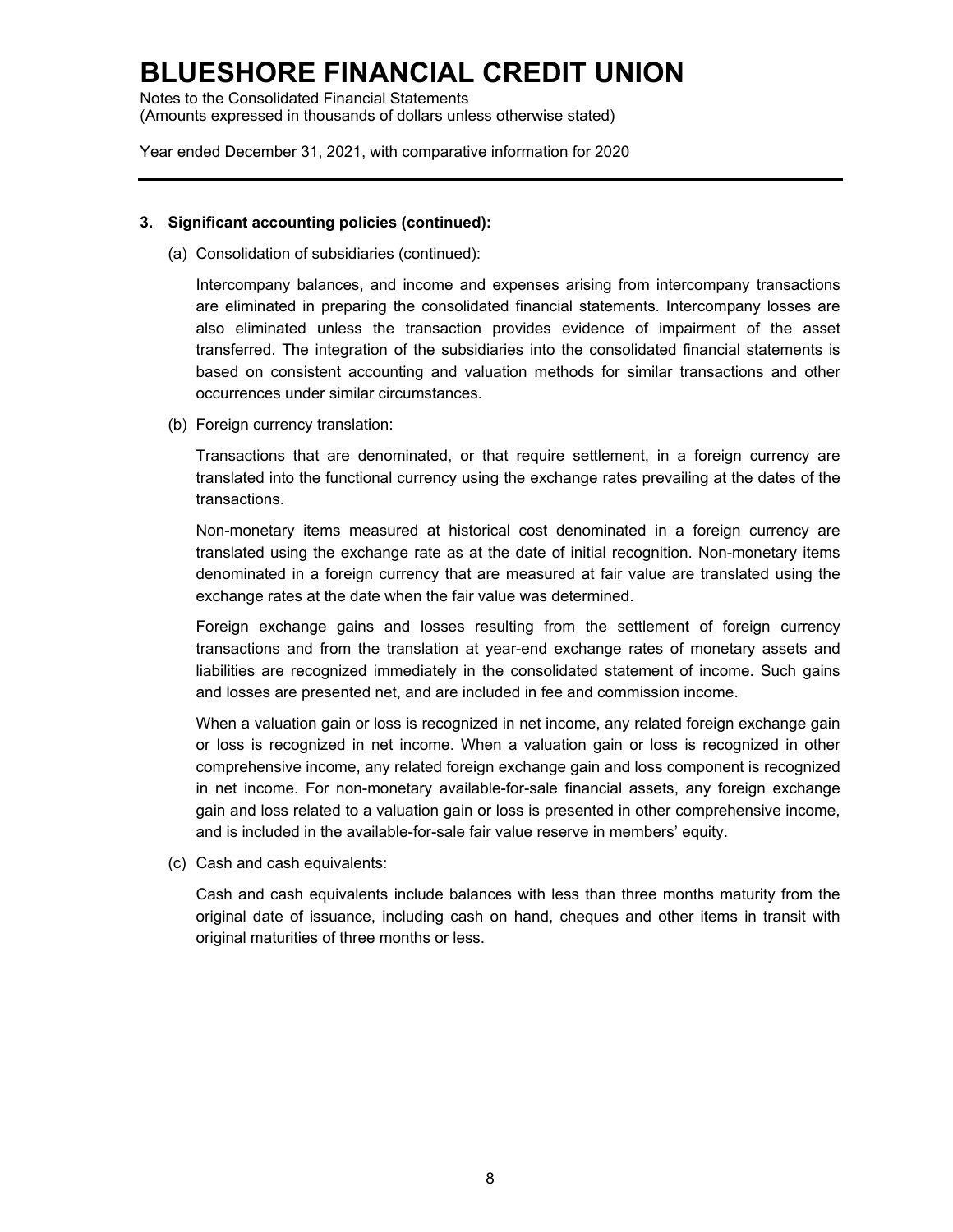Notes to the Consolidated Financial Statements (Amounts expressed in thousands of dollars unless otherwise stated)

Year ended December 31, 2021, with comparative information for 2020

#### **3. Significant accounting policies (continued):**

- (d) Financial instruments
	- (*i*) Recognition, classification and measurement:

The following table shows the measurement categories in accordance with IFRS 9 for the Credit Union's financial assets and liabilities:

|                                                                                                                                                                                                                                                                                   | Measurement category                                                                                             |
|-----------------------------------------------------------------------------------------------------------------------------------------------------------------------------------------------------------------------------------------------------------------------------------|------------------------------------------------------------------------------------------------------------------|
| <b>Financial assets</b><br>Cash and cash equivalents<br>Investments<br>Other financial assets<br>Derivative financial instruments<br>Loans and advances to members<br>Other assets                                                                                                | Amortized cost/FVTPL<br>Amortized cost/FVOCI<br><b>FVTPL</b><br><b>FVTPL</b><br>Amortized cost<br>Amortized cost |
| <b>Financial liabilities</b><br>Members' deposits<br>Derivative financial instruments<br>Borrowings<br>Securitized borrowings<br>Accounts payable and accrued liabilities<br>(including retirement benefit liability<br>and current income taxes)<br>Membership and equity shares | Amortized cost<br><b>FVTPL</b><br>Amortized cost<br>Amortized cost<br>Amortized cost<br>Amortized cost           |

All financial assets are initially recorded at fair value and subsequently classified as measured at amortized cost, FVOCI or FVTPL.

A financial asset is measured at amortized cost if it meets both of the following conditions and is not designated as FVTPL:

- the asset is held within a business model whose objective is to hold the asset to collect contractual cash flows; and
- the contractual terms of the financial asset give rise on specified dates to cash flows that are solely payments of principal and interest on the principal amount outstanding.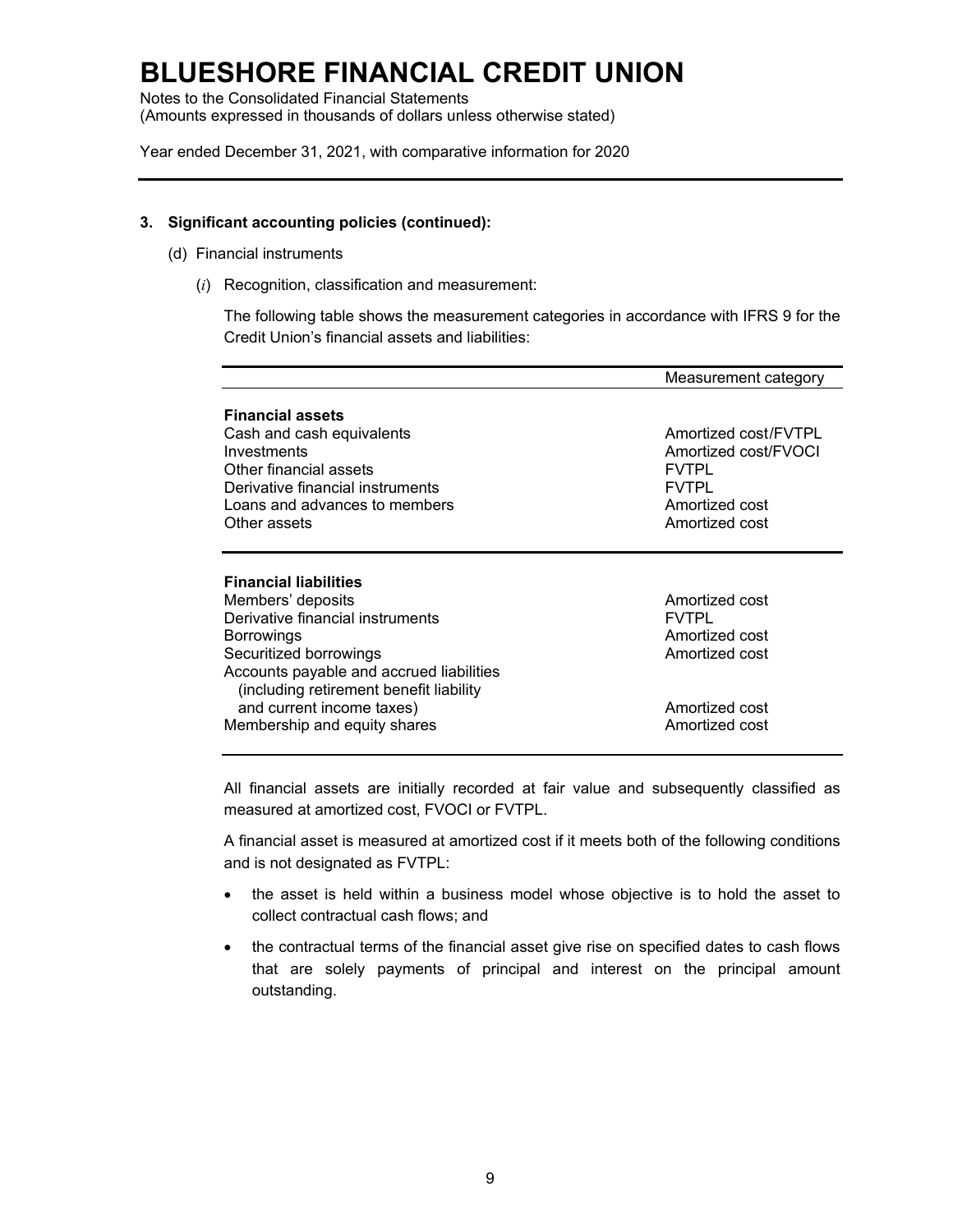Notes to the Consolidated Financial Statements (Amounts expressed in thousands of dollars unless otherwise stated)

Year ended December 31, 2021, with comparative information for 2020

#### **3. Significant accounting policies (continued):**

- (d) Financial instruments (continued):
	- (*i*) Recognition, classification and measurement (continued):

A financial asset is measured at FVOCI only if it meets both of the following conditions and is not designated as FVTPL:

- the asset is held within a business model whose objective is achieved by both collecting contractual cash flows and selling financial assets; and
- the contractual terms of the financial asset give rise on specified dates to cash flows that are solely payments of principal and interest on the principal amount outstanding.

On initial recognition of an equity instrument that is not held for trading, the Credit Union may irrevocably elect to present subsequent changes in fair value in OCI. This election is made on an investment-by-investment basis. All other financial assets are classified as measured at FVTPL.

All financial liabilities are initially recorded at fair value and subsequently classified as measured at amortized cost or FVTPL. On initial recognition, the Credit Union may irrevocably designate a financial liability at FVTPL when doing so results in more relevant information, because either:

- the designation eliminates or significantly reduces a measurement or recognition inconsistency that would otherwise arise from measuring assets or liabilities or recognizing the gains and losses on them on different bases; or
- a group of financial liabilities or financial assets and financial liabilities is managed with its performance evaluated on a fair value basis, in accordance with a documented risk management or investment strategy, and information about the group is provided internally on that basis to key management personnel.

For financial assets classified as measured at FVTPL or designated at FVTPL, changes in fair value are recognized in the consolidated statement of income. For financial assets classified as measured at FVOCI or for financial assets for which an irrevocable election has been made to present subsequent changes in fair value in OCI, changes in fair value are recognized in the consolidated statement of comprehensive income. For financial assets and other financial liabilities measured at amortized cost, interest income and interest expense is calculated using the effective interest method and is recognized in the consolidated statement of income.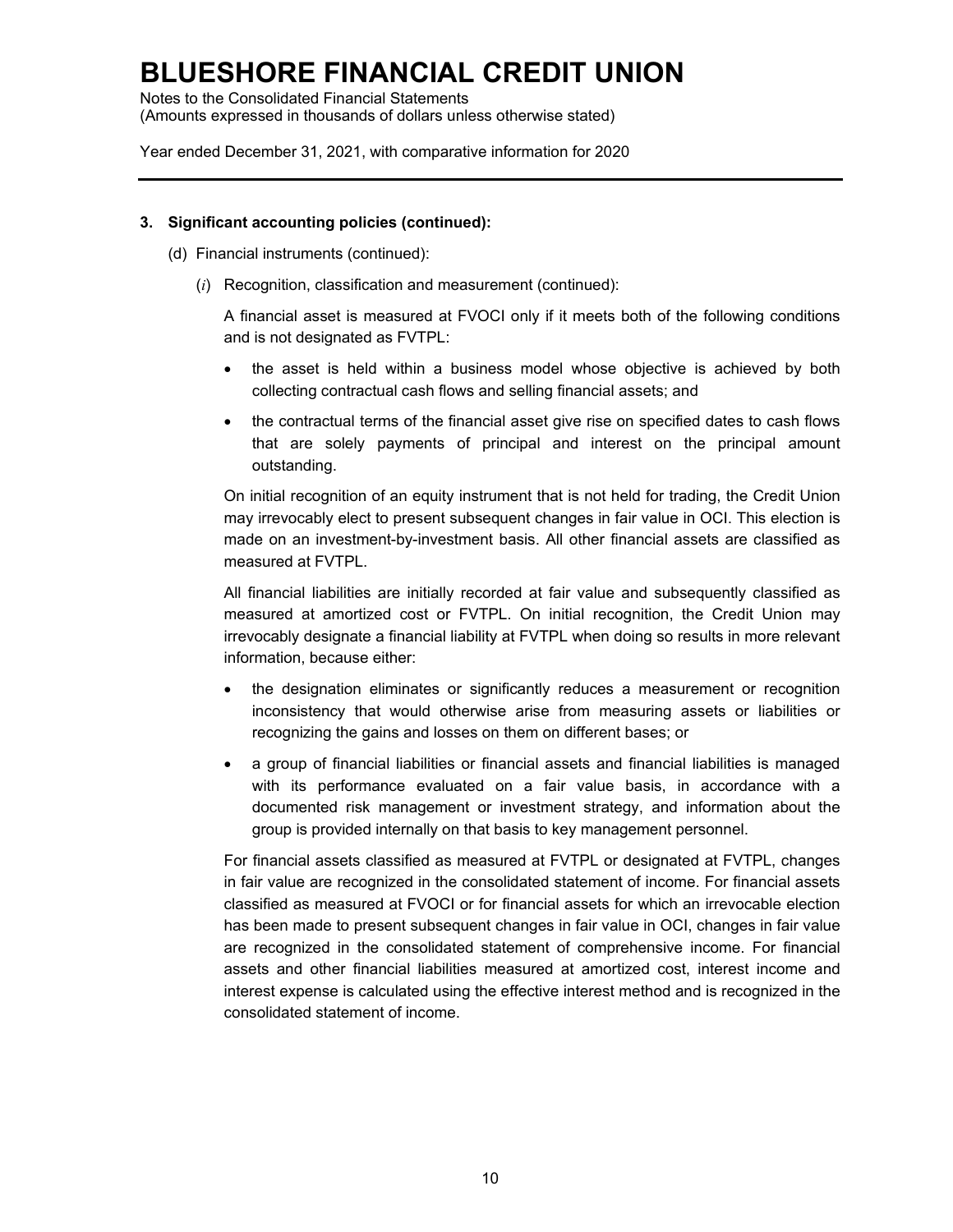Notes to the Consolidated Financial Statements (Amounts expressed in thousands of dollars unless otherwise stated)

Year ended December 31, 2021, with comparative information for 2020

#### **3. Significant accounting policies (continued):**

- (d) Financial instruments (continued):
	- (*i*) Recognition, classification and measurement (continued):

#### Business model assessment

The Credit Union makes an assessment of the objective of a business model in which an asset is held at a portfolio level because this best reflects the way the asset is managed, and information is provided to management. The information considered includes:

- how the performance of the portfolio is evaluated and reported to management;
- how managers of the business are compensated;
- whether the assets are held for trading purposes;
- the risks that affect the performance of the financial assets held within the business model and how those risks are managed; and
- the frequency, volume and timing of sales in prior periods, the reasons for such sales and its expectations about future sale activity.

#### Contractual cash flow characteristics assessment

In assessing whether the contractual cash flows are solely payments of principal and interest, 'principal' is defined as the fair value of the financial asset on initial recognition and 'interest' is defined as consideration for the time value of money and for the credit risk associated with the principal amount outstanding during a particular period of time and for other basic lending risks and costs, as well as a profit margin.

The Credit Union considers the contractual terms of the financial asset and whether the asset contains contractual terms that could change the timing or amount of cash flows such that it would not meet the condition of principal and interest. Contractual terms considered in this assessment include contingent events that would change the amount and timing of cash flows, leverage features, prepayment and extension terms, terms that limit the claim to cash flows from specified assets, and features that modify the consideration from time value of money.

(*ii*) Reclassification of financial assets:

Financial assets are not reclassified subsequent to their initial recognition, except in the period after the Credit Union changes its business model for managing those assets. There were no changes to any of the Credit Union's business models for the year ended December 31, 2021.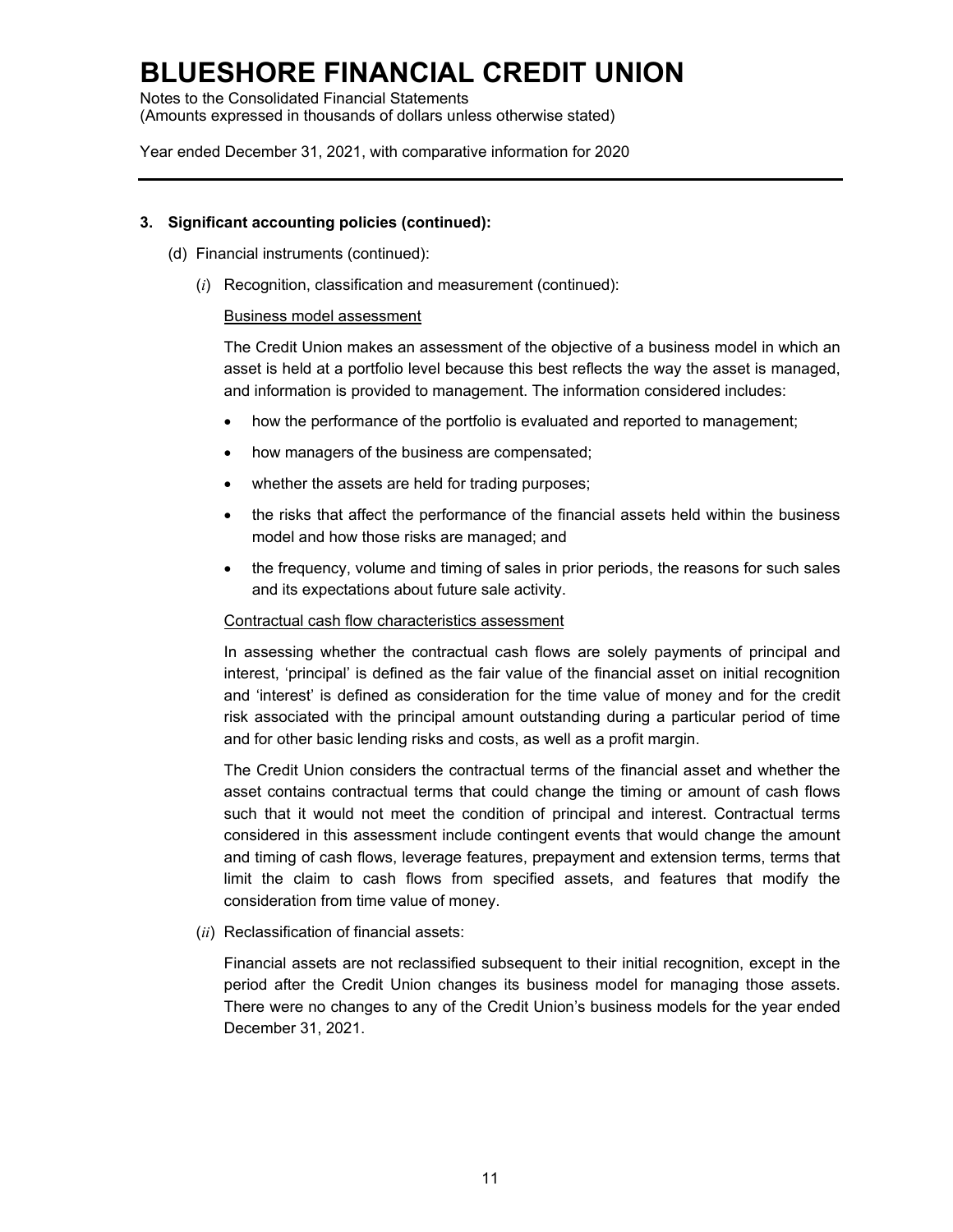Notes to the Consolidated Financial Statements (Amounts expressed in thousands of dollars unless otherwise stated)

Year ended December 31, 2021, with comparative information for 2020

#### **3. Significant accounting policies (continued):**

- (d) Financial instruments (continued):
	- (*iii*) Impairment:

The impairment model applies to amortized cost financial assets, debt investments at FVOCI, off-balance sheet loan commitments, and financial guarantee contracts.

The expected credit loss ("ECL") model results in an allowance for credit losses being recorded on financial assets regardless of whether there has been an actual impairment. The ECL model requires the recognition of credit losses based on up to 12 months of expected losses for performing loans (Stage 1) and the recognition of lifetime expected losses on performing loans that have experienced a significant increase in credit risk ("SICR") since origination (Stage 2) and credit impaired assets (Stage 3).

#### Assessment of SICR

The assessment of SICR considers information about past events and current conditions as well as reasonable and supportable forecasts of future events and economic conditions. Factors considered in the assessment include macroeconomic outlook, delinquency and monitoring, and management judgment. The importance and relevance of each specific macroeconomic factor depends on the loan portfolio, characteristics of the financial instruments, and the borrower. Quantitative models may not always be able to capture all reasonable and supportable information that may indicate a SICR. Qualitative factors are always assessed and considered to supplement any potential gap.

For certain instruments with low credit risk at the reporting date, it is presumed that credit risk has not increased significantly relative to initial recognition. Credit risk is considered to be low if the instrument has a low risk of default and the borrower has the ability to fulfill their contractual obligations both in the short and long term, including periods of adverse changes in the economic or business environment.

#### Measurement of ECL

ECL are a probability-weighted estimate of credit losses. Credit losses are measured at the present value of all cash shortfalls, which is the difference between the cash flows due in accordance with the contract and the cash flows expected to be received. The measurement of ECL is based primarily on the product of the following variables: probability of default ("PD"), exposure at default ("EAD"), and loss given default ("LGD").

PD is an estimate of the likelihood that a loan will not be repaid and will go into default in either a 12-month or lifetime horizon. EAD is an estimate of the outstanding amount of credit exposure at the time a default may occur. LGD is an estimate of the amount that may not be recovered in the event of default. These estimates are modelled based on historic data, current market conditions, and reasonable and supportable information about future economic conditions, where appropriate.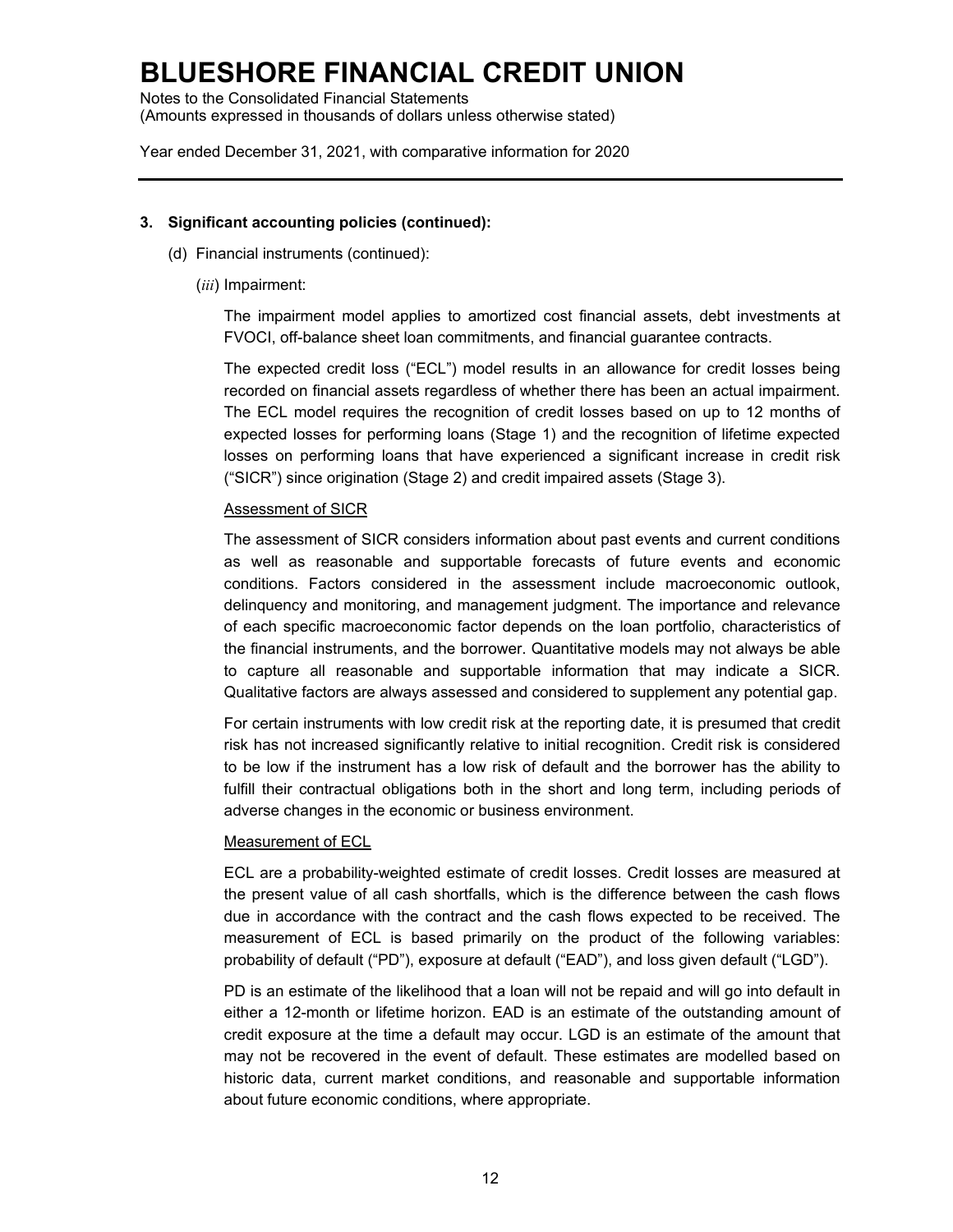Notes to the Consolidated Financial Statements (Amounts expressed in thousands of dollars unless otherwise stated)

Year ended December 31, 2021, with comparative information for 2020

#### **3. Significant accounting policies (continued):**

- (d) Financial instruments (continued):
	- (*iii*) Impairment (continued):

#### Credit-impaired and restructured financial assets

At each reporting date, the Credit Union assesses whether financial assets measured at amortized cost or FVOCI are credit impaired. A financial asset is credit-impaired when one or more events that have a detrimental impact on the estimated future cash flows of the financial asset have occurred.

If the terms of a financial asset are renegotiated or modified, or a financial asset is replaced with a new one due to financial difficulties of the borrower, then an assessment is made of whether the financial asset should be derecognized and how ECL is measured. If the expected restructuring will not result in derecognition of the existing asset, then the expected cash flows arising from the modified financial asset are included in calculating the cash shortfalls from the existing asset. If the expected restructuring will result in derecognition of the existing asset, then the expected fair value of the new asset is treated as the final cash flow of the existing asset at the time of its derecognition.

#### Presentation of impairment

Loss allowances for financial assets measured at amortized cost are deducted from the gross carrying amount of the assets. For debt securities measured at FVOCI, the loss allowance is recognized in other comprehensive income (loss).

#### Write-off

Loan and debt securities are written off (either partially or in full) when there is no probable prospect of recovery.

#### (e) Foreclosed property:

In certain circumstances, the Credit Union may take possession of property held as collateral as a result of foreclosure on loans that are in default. Foreclosed properties are classified as assets held for sale and are measured at the lower of the carrying amount and the fair value less costs to sell.

These properties are normally sold in a manner that maximizes the benefit to the Credit Union, the member and the member's other creditors. The sale of foreclosed properties may involve the use of third-party realtors and auctioneers.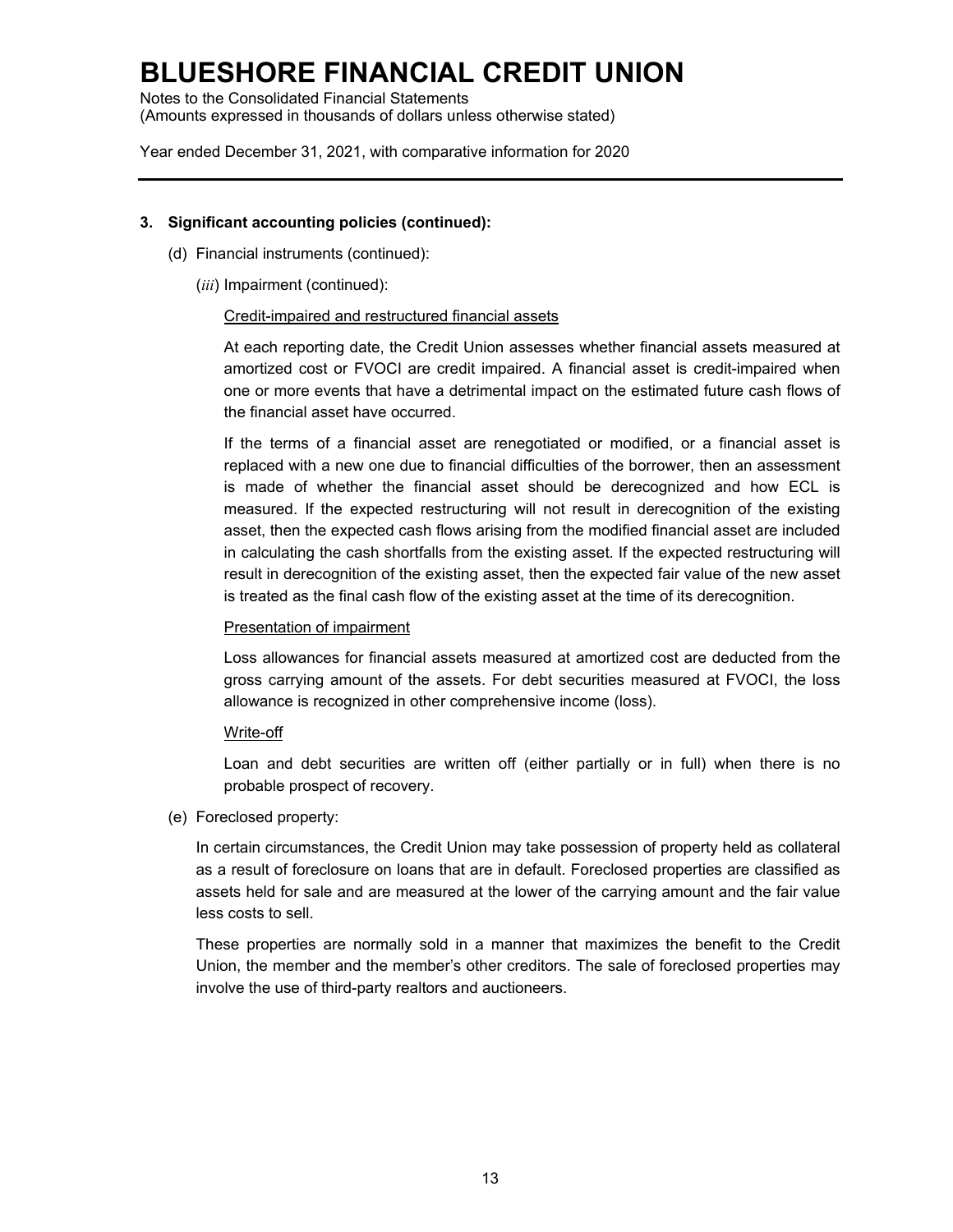Notes to the Consolidated Financial Statements (Amounts expressed in thousands of dollars unless otherwise stated)

Year ended December 31, 2021, with comparative information for 2020

#### **3. Significant accounting policies (continued):**

(f) Derivatives and hedge accounting:

Derivative instruments are financial contracts whose value changes in response to a change in a specified interest rate, exchange rate or other variable, provided in the case of a nonfinancial variable, the variable is not specific to a party to the contract. Derivative contracts have no initial net investment, or a net investment which would be smaller than a nonderivative contract, and are settled at a future date.

Derivatives are initially recognized at fair value on the date at which a derivative contract is entered into. They are subsequently re-measured at fair value and reported as assets where they have a positive fair value or as liabilities where they have a negative fair value.

Derivatives may also be embedded in other financial instruments and are treated as separate derivatives when *i)* their economic characteristics and risks are not closely related to those of the host contract *ii)* a separate instrument with the same terms would meet the definition of a derivative instrument and *iii)* the host contract is not designated as FVTPL or classified as FVTPL. Changes in fair value on derivative instruments not qualifying for hedge accounting are recognized in interest income or expense as appropriate in the consolidated statement of income.

The Credit Union designates derivatives as either hedges of highly probable future cash flows attributable to a recognized asset or liability, or a forecasted transaction (cash flow hedge), or FVTPL derivatives in instances where the derivative does not qualify or has not been designated as a hedge in a hedge accounting relationship. The Credit Union periodically uses derivatives for economic hedging purposes to mitigate an identified financial risk.

IFRS 9 includes an accounting policy choice to retain IAS 39 for hedge accounting requirements until an amended standard is effective. The Credit Union has elected to continue applying hedge accounting under IAS 39.

(g) Cash flow hedges:

The Credit Union uses hedge accounting for derivatives designated as cash flow hedges provided that certain criteria are met. The Credit Union documents, at the inception of the relationship, the relationship between hedged items and hedging instruments, as well as identifying the risk being hedged and its risk management objective and strategy for undertaking various hedge transactions. The Credit Union also documents its assessment, both at hedge inception and on an ongoing basis, of whether the derivatives that are used in hedging transactions are highly effective in offsetting changes in fair values of the cash flows of the hedged items that are attributable to the risk being hedged.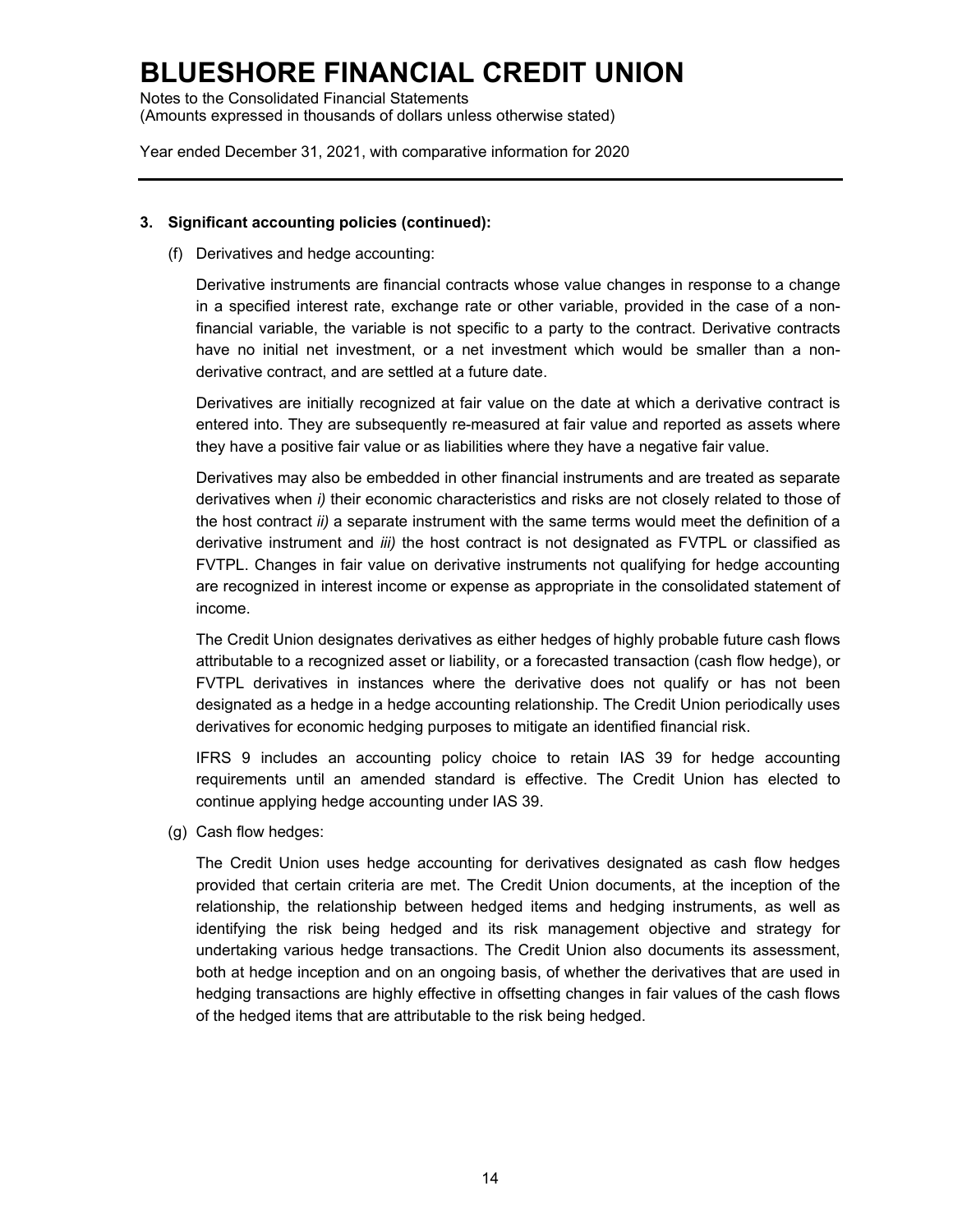Notes to the Consolidated Financial Statements (Amounts expressed in thousands of dollars unless otherwise stated)

Year ended December 31, 2021, with comparative information for 2020

#### **3. Significant accounting policies (continued):**

(g) Cash flow hedges (continued):

The effective portion of changes in the fair value of a derivative that is designated and qualifies as a cash flow hedge is recognized in other comprehensive income (loss) ("OCI"). The gain or loss relating to the ineffective portion is recognized immediately in interest income or expense as appropriate. Amounts accumulated in OCI are reclassified to the consolidated statement of income in the periods in which the hedged item affects profit or loss. When a hedging instrument expires or is sold, or when a hedge no longer meets the criteria for hedge accounting, hedge accounting ceases and any cumulative gain or loss existing in OCI at that time remains in OCI and is recognized when the hedged forecast transaction is ultimately recognized in the consolidated statement of income. However, when a forecast transaction is no longer expected to occur, or when the hedged item expires or is sold, the cumulative gain or loss that was deferred in OCI is recognized immediately in the consolidated statement of income.

(h) Securitization and derecognition of financial instruments:

The Credit Union derecognizes a financial asset when the contractual rights to the cash flows from the financial asset expire, or it transfers the rights to receive the contractual cash flows in a transaction in which substantially all of the risks and rewards of ownership of the financial asset are transferred or in which the Credit Union neither transfers nor retains substantially all of the risks and rewards of ownership and it does not retain control of the financial asset.

The Credit Union derecognizes a financial liability when its contractual obligations are discharged, cancelled, or expired. The Credit Union also derecognizes a financial liability when its terms are modified and the cash flows of the modified liability are substantially different, in which case a new financial liability based on the modified terms is recognized at fair value.

In the normal course of its operations, the Credit Union securitizes financial assets, specifically residential mortgages, as a source of liquidity. Asset securitization programs provide the Credit Union an immediate cash payment in exchange for the future payment stream from the securitized assets.

After a securitization transaction, the Credit Union assesses the extent to which it has retained the risks and rewards of ownership of the securitized financial assets. If substantially all the risks and rewards have been retained, the financial assets remain on the consolidated statement of financial position. If substantially all the risks and rewards have been transferred, the financial assets are derecognized. If substantially all the risks and rewards have been neither retained nor transferred, the Credit Union assesses whether or not it has retained control of the financial assets. If it has not retained control, the assets are derecognized.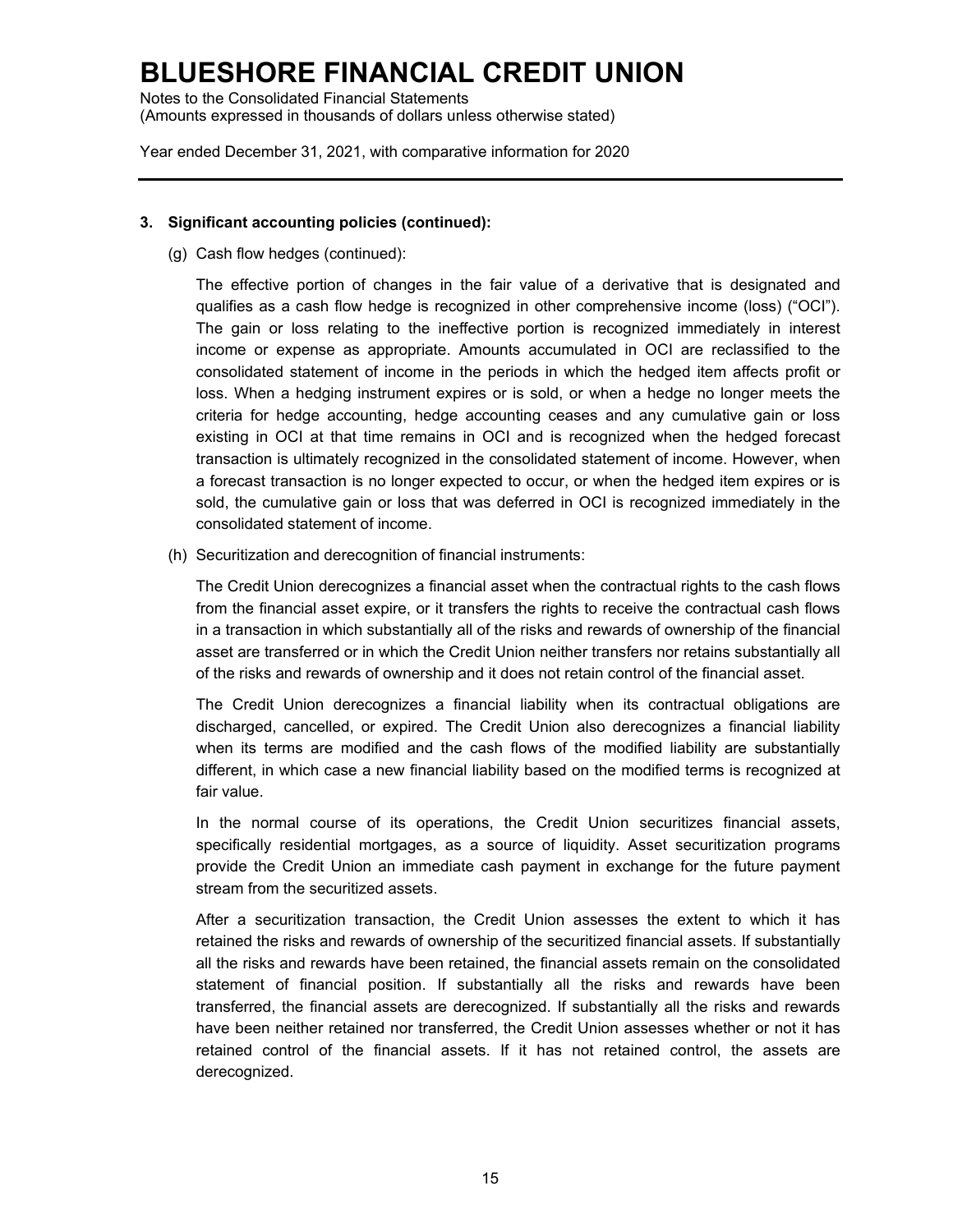Notes to the Consolidated Financial Statements (Amounts expressed in thousands of dollars unless otherwise stated)

Year ended December 31, 2021, with comparative information for 2020

#### **3. Significant accounting policies (continued):**

(h) Securitization and derecognition of financial instruments (continued):

When the financial assets remain on the consolidated statement of financial position, the Credit Union recognizes the consideration received as a financial liability, classified as securitized borrowings on the consolidated statement of financial position. The difference between the yield on the underlying securitized assets and the interest cost paid to the investor is recorded as interest income as it is earned.

When the assets are derecognized, they are removed from the consolidated statement of financial position, the securitization is accounted for as a sale and the Credit Union records a gain or loss based on the present value of the net benefit derived from the transaction. The Credit Union has disclosed further information relating to securitization transactions in note 17.

(i) Offsetting financial instruments:

Financial assets and liabilities are offset and the net amount is reported in the consolidated statement of financial position when there is a legally enforceable right to offset the recognized amounts with the same counterparty and there is an intention to settle on a net basis, or realize the asset and settle the liability simultaneously.

(j) Interest income and interest expense:

Interest income and interest expense for all interest-bearing financial instruments is recognized within interest income and interest expense in the consolidated statement of income using the effective interest method.

The effective interest method is a method of calculating the amortized amount of a financial asset or a financial liability and of allocating the interest income or interest expense over the relevant period. The effective interest rate is the rate that exactly discounts estimated future cash payments or receipts through the expected life of the financial instrument. When calculating the effective interest rate, the Credit Union estimates cash flows considering all contractual terms of the financial instrument but does not consider future credit losses. The calculation includes all transaction costs, all fees paid or received between parties to the contract that are an integral part of the effective interest rate, and all other premiums or discounts. Once a financial asset or a group of similar financial assets has been written down as a result of an impairment loss, interest income is recognized using the rate of interest used to discount the future cash flows for the purpose of measuring the impairment loss.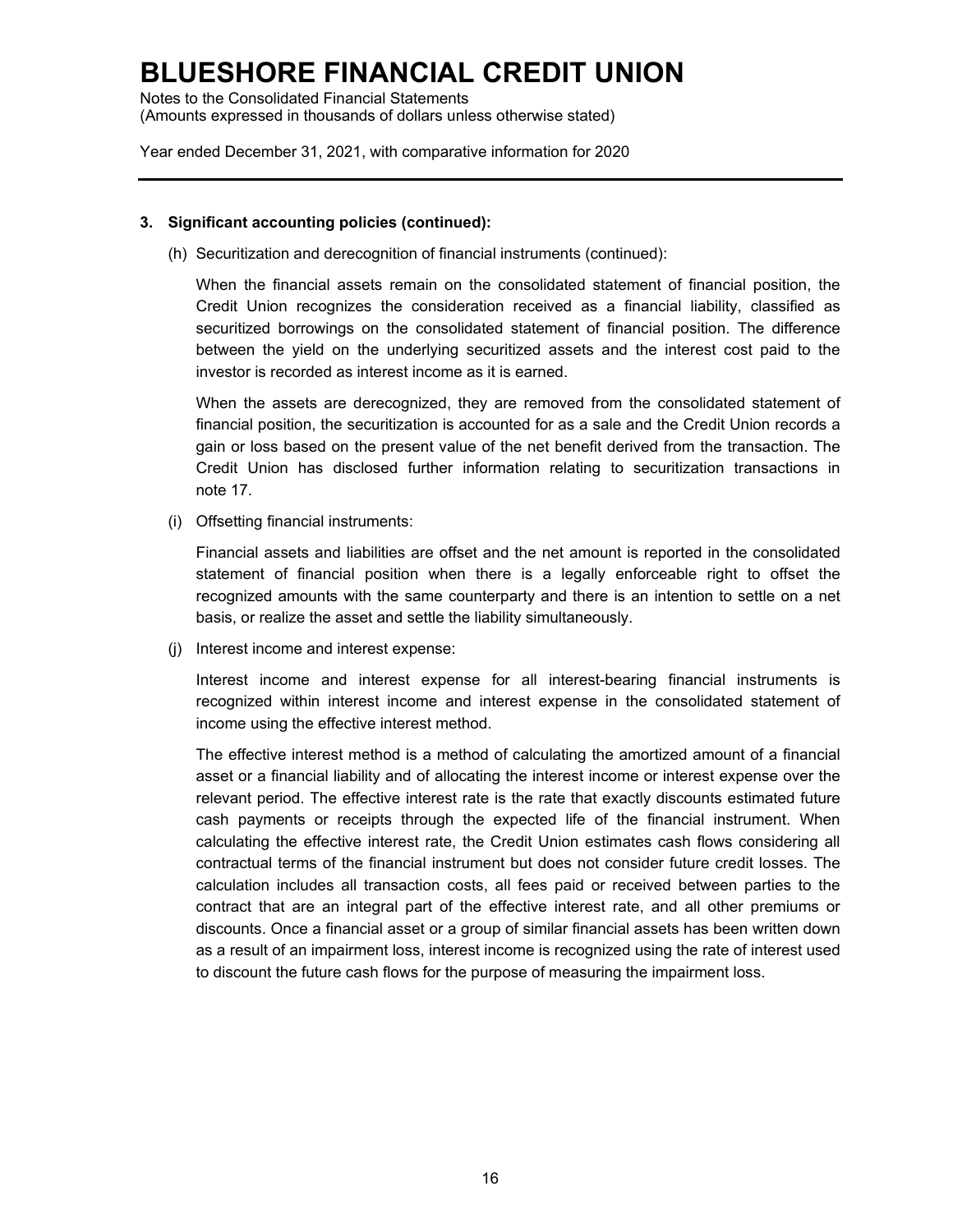Notes to the Consolidated Financial Statements (Amounts expressed in thousands of dollars unless otherwise stated)

Year ended December 31, 2021, with comparative information for 2020

#### **3. Significant accounting policies (continued):**

(k) Fee and commission income:

The accounting treatment for loan fees varies depending on the transaction. Fees that are considered to be adjustments to loan yield are recognized using the effective interest method. Loan origination, restructuring and renegotiation fees for commercial and business loans are recorded as fee and commission income over the expected term of the loan using the effective interest method. Commitment fees are recorded over the expected term of the loan, unless the loan commitment will not be used. Loan discharge and administration fees are recorded directly to income when the loan transaction is complete.

- (l) Non-financial assets:
	- (*i*) Premises and equipment:

Premises and equipment are recorded at cost less accumulated amortization. Land is recognized at cost and is not depreciated.

Amortization is calculated using the straight-line method to allocate cost to residual values over estimated useful lives, as follows:

| <b>Buildings</b>                    | Up to 40 years                                  |
|-------------------------------------|-------------------------------------------------|
| Leasehold improvements              | Term of the lease period or reasonable estimate |
| Furniture fixtures and other assets | 3 to 15 vears                                   |

Premises and equipment are reviewed annually for impairment, or more frequently where events or changes in circumstances indicate that the carrying amount may not be recoverable.

An impairment loss is recognized for the amount by which the asset's carrying amount exceeds its recoverable amount. The recoverable amount is the higher of an asset's fair value less costs to sell, and its value in use.

Premises and equipment that suffered impairment are reviewed for possible reversal of the impairment at each reporting date.

(*ii*) Intangible assets:

The banking system and other computer software is capitalized when the future economic benefit is expected to exceed a period of one year. Otherwise, software costs are expensed when incurred. Capitalized software costs are initially recognized at cost and amortized using the straight-line method over the expected useful life. The expected useful life ranges from 3 to 15 years. Amortization expense is recognized in the consolidated statement of income as part of non-interest expenses.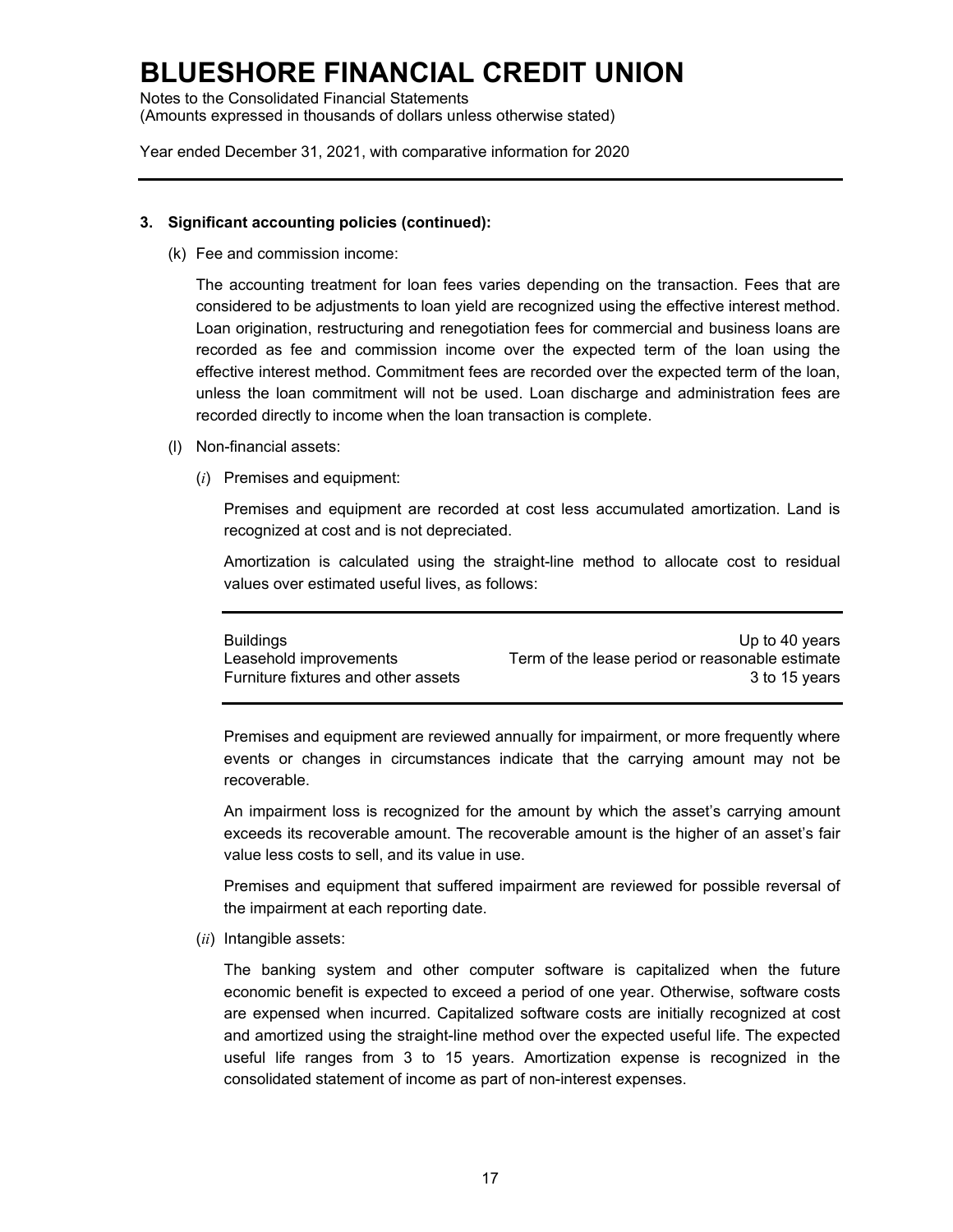Notes to the Consolidated Financial Statements (Amounts expressed in thousands of dollars unless otherwise stated)

Year ended December 31, 2021, with comparative information for 2020

#### **3. Significant accounting policies (continued):**

(m) Income tax:

Income tax expense comprises current and deferred tax. Income tax is recognized in the consolidated statement of income except to the extent that it relates to items recognized directly in equity or in other comprehensive income (loss).

(*i*) Current income tax:

Current income tax is the expected tax payable or receivable on the taxable income or loss for the year, using tax rates enacted or substantively enacted at the reporting date, and any adjustment to tax payable in respect of previous years.

(*ii*) Deferred income tax:

Deferred income tax is recognized in respect to temporary differences between the carrying amounts of assets and liabilities for financial reporting purposes and the amounts used for taxation purposes. Deferred income tax is measured at the tax rates that are expected to be applied to the temporary differences when they reverse, based on the laws that have been enacted or substantively enacted by the reporting date. Deferred tax assets and liabilities are offset if there is a legally enforceable right to offset current tax liabilities against current tax assets, and they relate to income taxes levied by the same tax authority on the same taxable entity, or on different tax entities, but they intend to settle current tax liabilities and assets on a net basis or their tax assets and liabilities will be realized simultaneously.

A deferred tax asset is recognized for unused tax losses, tax credits and deductible temporary differences to the extent that it is probable that future taxable profits will be available against which they can be utilized. Deferred tax assets are reviewed at each reporting date and are reduced to the extent that it is no longer probable that the related tax benefit will be realized.

(n) Employee benefits:

The Credit Union has both defined benefit and defined contribution plans.

(*i*) Defined benefit plan:

A defined benefit plan is a pension or other post-employment plan that defines an amount of benefit that an employee will receive on retirement, dependent on one or more factors, such as age, years of service and compensation.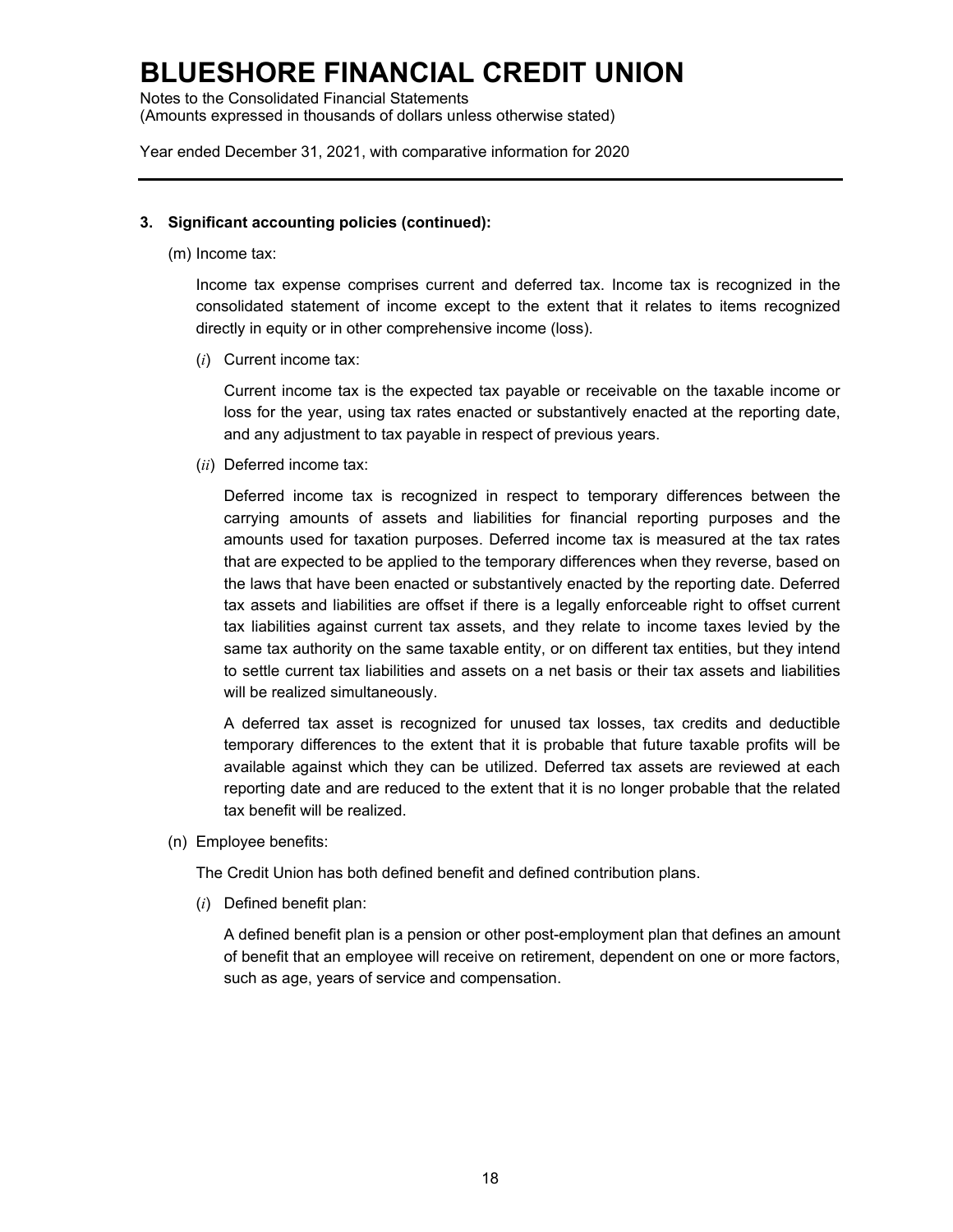Notes to the Consolidated Financial Statements (Amounts expressed in thousands of dollars unless otherwise stated)

Year ended December 31, 2021, with comparative information for 2020

#### **3. Significant accounting policies (continued):**

- (n) Employee benefits (continued):
	- (*i*) Defined benefit plan (continued):

The liability recognized in the Credit Union's consolidated statement of financial position in respect of its defined benefit plan is the present value of the defined benefit obligation at the date of the consolidated statement of financial position less the fair value of plan assets, together with adjustments for past service costs. The defined benefit obligation is calculated annually by independent actuaries using the projected unit credit method. The present value of the defined benefit obligation is determined by discounting the estimated future cash outflows using investments and indices denominated in the currency in which the benefits will be paid, and that have terms to maturity approximating the terms of the related liability.

Actuarial gains and losses arising from experience adjustments and changes in actuarial assumptions are recognized in the consolidated statement of comprehensive income. Past-service costs are recognized immediately in the consolidated statement of income, unless the changes to the plan are conditional on the employees remaining in service for a specified period of time (the vesting period). In this case, the past-service costs are amortized on a straight-line basis over the vesting period.

(*ii*) Participation in multi-employer defined benefit plan:

The Credit Union provides defined retirement benefits to certain employees through a multi-employer plan administered by the Credit Union Pension & Benefits Trust. The current funding requirement for employers participating under this plan is based on the assessment of the pooled assets and liabilities and which is predicated on the collective membership profile of the plan. For this reason, the assets and liabilities have not been tracked and administered separately by the Credit Union. Although the actuaries may be able to determine a breakdown of the benefit obligations based on each employer's individual demographic profile, there is insufficient information to determine the accumulated assets of each employer group. Accordingly, the Credit Union's participation in the multi-employer plan is accounted for as a defined contribution plan with contributions recognized in salary and benefits expense in the consolidated statement of income.

(*iii*) Defined contribution plan:

The Credit Union provides defined contribution ("DC") pension arrangements to certain employees. Contributions to the plan are recognized as an expense in the consolidated statement of income. The Credit Union bears no further liability to employees beyond the initial contributions. The Credit Union has two DC plans, one of which has been grandfathered and no new employees are eligible to join. Contribution rates to the grandfathered plan vary from 5% to 7% depending on the employee's age. The open DC plan has a contribution rate of 4% plus 50% of employee's contribution up to a maximum of 6%.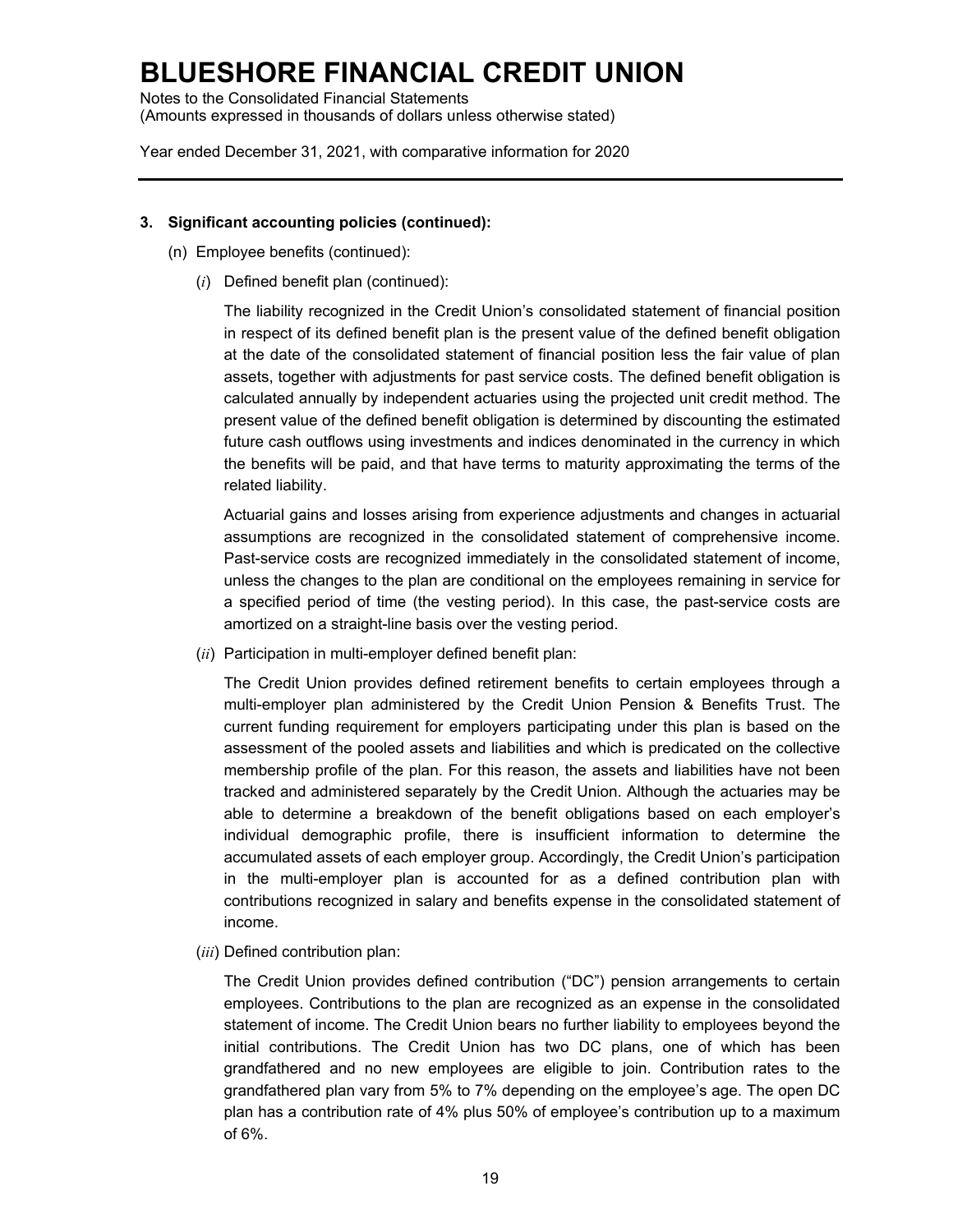Notes to the Consolidated Financial Statements (Amounts expressed in thousands of dollars unless otherwise stated)

Year ended December 31, 2021, with comparative information for 2020

#### **3. Significant accounting policies (continued):**

- (n) Employee benefits (continued):
	- (*iv*) Defined contribution plan (unfunded):

The Credit Union provides unfunded DC pension arrangements to certain employees. The plan does not require regular contributions. The account balances, contributions and returns on investments are maintained on a notional basis with a defined contribution obligation recognized in the consolidated statement of financial position while service and interest costs are recognized as an expense in the consolidated statement of income.

(o) Equity and non-equity shares:

The capital of the Credit Union is divided into several classes of shares designated as equity and one class designated as non-equity, presented as member's equity and liabilities, respectively, on the consolidated statement of financial position. Equity shares are entitled to the residual interest in the equity of the Credit Union. With certain exceptions, all members of the Credit Union are required to own a minimum of 25 Class A membership equity shares. Equity shares are redeemable upon the occurrence of certain events and are transferable between members at the discretion of the Board. The Credit Union redeems, transfers or purchases equity shares, at a par value of one dollar, together with any dividends declared but unpaid. The directors limit the number of equity shares redeemed in any one year to 10% of the total outstanding, and redemptions would be restricted if they would reduce the Credit Union's capital below required levels. Dividends on equity shares presented as members' equity are recorded in the consolidated statement of changes in members' equity, net of tax, when approved. Dividends on equity shares presented as liabilities are recorded on the statement of financial position when approved by the Board.

(p) Provisions:

A provision is recognized if, as a result of a past event, the Credit Union has a present legal or constructive obligation that can be estimated reliably, and it is probable that an outflow of economic benefits will be required to settle the obligation. Provisions are determined by discounting the expected future cash flows at a pre-tax rate that reflects current market assessments of the time value of money and, where appropriate, the risks specific to the liability.

A provision for onerous contracts is recognized when the expected benefits to be derived by the Credit Union from a contract are lower than the unavoidable cost of meeting its obligations under the contract. The provision is measured at the present value of the lower of the expected cost of terminating the contract and the expected net cost of continuing with the contract. Before a provision is established, the Credit Union recognizes any impairment loss on the assets associated with the contract.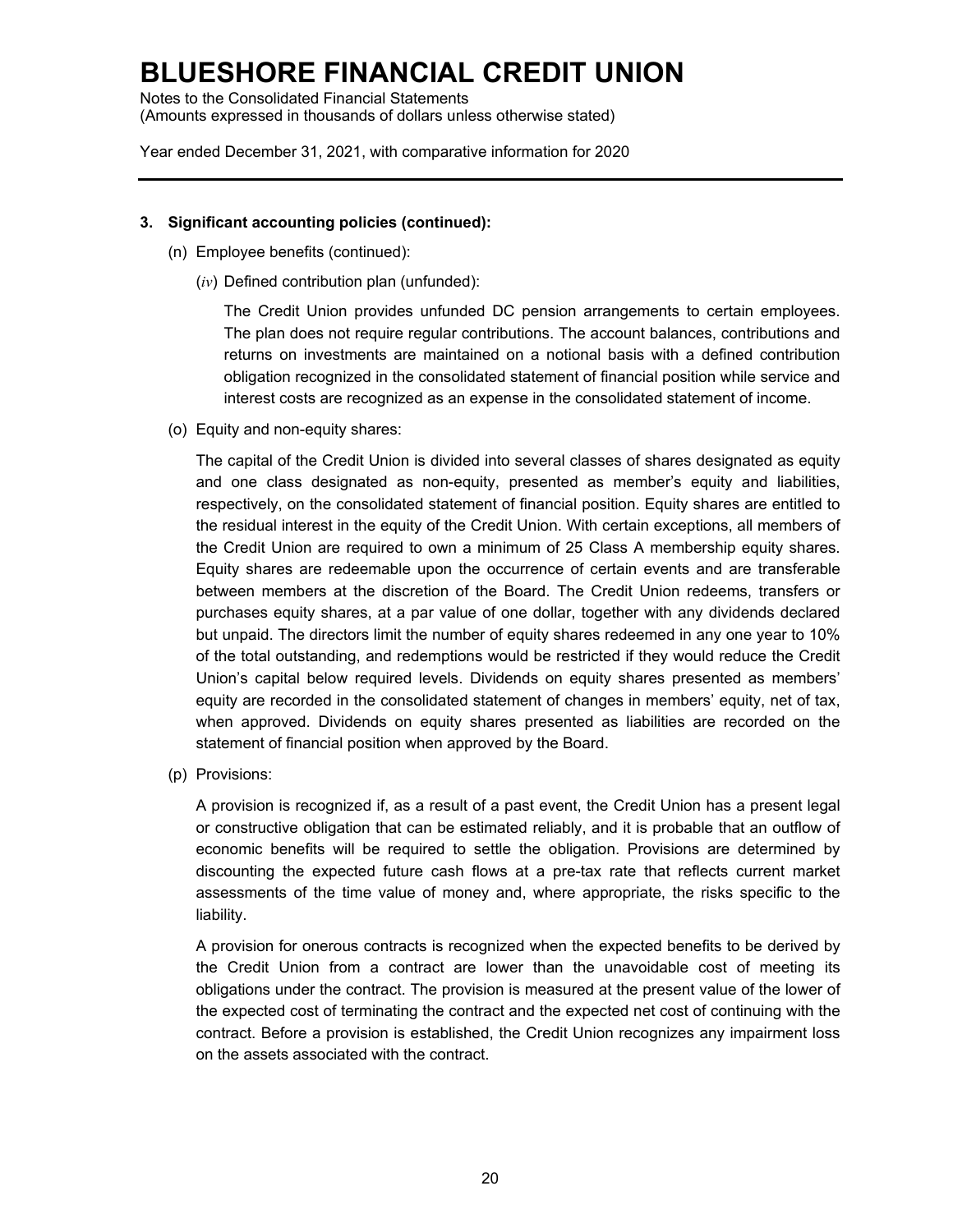Notes to the Consolidated Financial Statements (Amounts expressed in thousands of dollars unless otherwise stated)

Year ended December 31, 2021, with comparative information for 2020

#### **3. Significant accounting policies (continued):**

(q) Leases:

At inception of a contract, the Credit Union determines whether the contract is a lease contract. The determination of whether a contract is a lease contract depends on whether the contract conveys the right to control the use of an identified asset for a period of time in exchange for consideration. The determining factors include the consideration of whether:

- The contract involves the use of an identified asset this may be specified explicitly or implicitly and should be physically distinct. If the supplier has a substantive substitution right, then the asset is not identified;
- The Credit Union has the right to obtain substantially all of the economic benefits from use of the asset throughout the period of use; and
- The Credit Union has the right to direct the use of the asset. The Credit Union has this right when it has the decision-making rights as to how the asset is used.

At inception or on reassessment of a lease contract, the Credit Union allocates the consideration to each lease component on the basis of their relative stand-alone prices.

(*i*) The Credit Union as a lessee:

The Credit Union recognizes a right-of-use asset and a lease liability at the lease commencement date. The right-of-use asset is initially measured at cost, which comprises the initial amount of the lease liability adjusted for any lease payments made at or before the commencement date, plus any initial direct costs incurred and an estimate of costs to dismantle and remove the underlying asset or to restore the underlying asset or the site on which it is located, less any lease incentives received.

The right-of-use asset is subsequently depreciated using the straight-line method from the commencement date to the earlier of the end of the useful life of the right-of-use asset or the end of the lease terms. The Credit Union will consider lease terms with extension options on a specific right-of-use asset basis and where it is likely that an extension option will be exercised, the end of useful life will include the extension option period. In addition, the right-of-use asset is periodically reduced by impairment losses, if any, and adjusted for certain remeasurements of the lease liability.

The lease liability is initially measured at the present value of the lease payments that are not paid at the commencement date, discounted using the interest rate implicit in the lease or if that rate cannot be readily determined, the Credit Union's incremental borrowing rate ("IBR"). Generally, the Credit Union uses its IBR as the discount rate to measure the present value.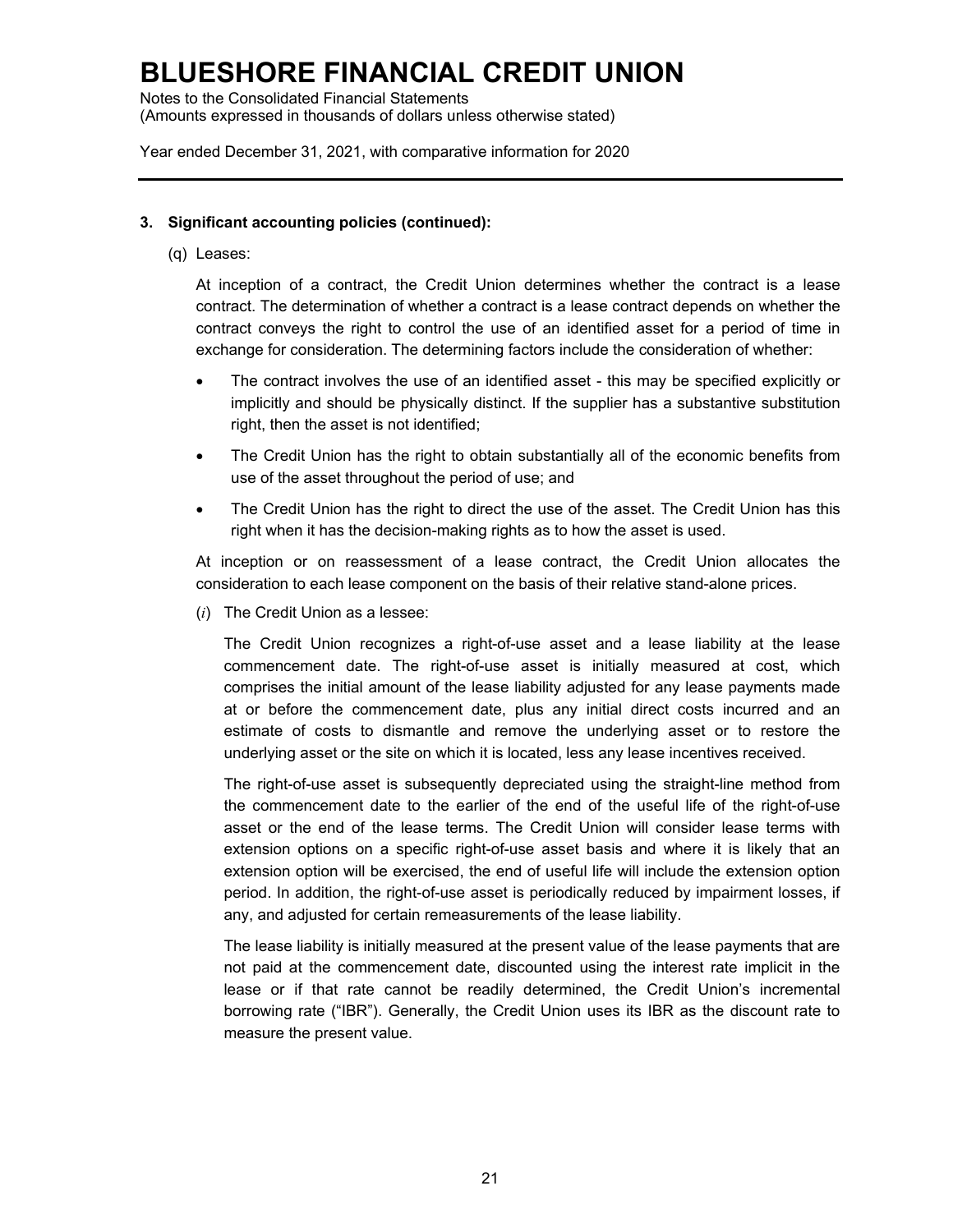Notes to the Consolidated Financial Statements (Amounts expressed in thousands of dollars unless otherwise stated)

Year ended December 31, 2021, with comparative information for 2020

#### **3. Significant accounting policies (continued):**

- (q) Leases (continued):
	- (*i*) The Credit Union as a lessee (continued):

Lease payments included in the measurement of the lease liability comprise:

- fixed payments, including in-substance fixed payments;
- variable lease payments that depend on an index or a rate, initially measured using the index or rate as at the commencement date;
- amounts expected to be payable under a residual value guarantee; and
- the exercise price under a purchase option that the Credit Union is reasonably certain to exercise, lease payments in an optional renewal period if the Credit Union is reasonably certain to exercise and extension option, and penalties for early termination of a lease unless the Credit Union is reasonably certain not to terminate early.

The lease liability is measured at amortized cost using the effective interest method. It is remeasured when there is a change in future lease payments arising from a change in the rate or if the Credit Union changes its assessment of whether it will exercise a purchase, extension or termination option. When the lease liability is remeasured, a corresponding adjustment is made to the carrying amount of the right-of-use asset, or is recorded in the consolidated statement of income if the carrying amount of the right-ofuse asset has been reduced to nil.

The Credit Union presents right-of-use assets in 'premises and equipment' (note 12) and lease liabilities in 'leases' (note 13) in the statement of financial position.

The Credit Union has elected under IFRS 16, not to recognize right-of-use-assets and lease liabilities for short-term leases that have a lease term of 12 months or less and leases of low-value assets. The Credit Union recognizes the lease payments associated with these leases as an expense on a straight-line basis over the lease term in 'Noninterest expenses'. Initial direct costs associated with measuring right-of-use assets are expensed when incurred.

(*ii*) The Credit Union as a lessor:

When the Credit Union acts as a lessor, it determines at lease commencement whether each lease is a finance or operating lease. To classify each lease, the Credit Union makes an overall assessment of whether the lease transfers to the lessee substantially all of the risks and rewards of ownership incidental to ownership of the underlying asset.

If this is the case, then the lease is a finance lease; if not, then it is an operating lease. As part of this assessment, the Credit Union considers certain indicators such as whether the lease is for the major part of the economic life of the asset.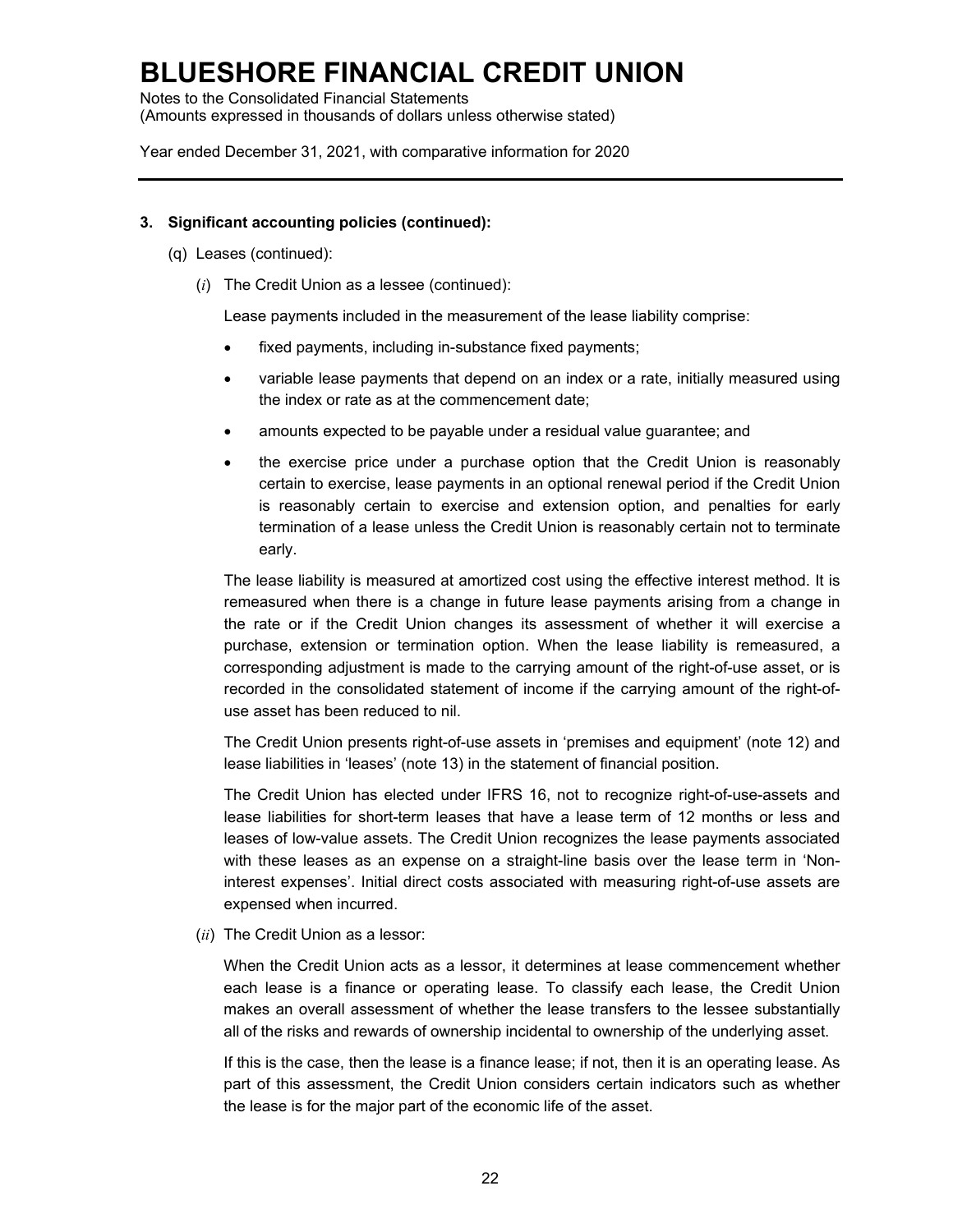Notes to the Consolidated Financial Statements (Amounts expressed in thousands of dollars unless otherwise stated)

Year ended December 31, 2021, with comparative information for 2020

#### **3. Significant accounting policies (continued):**

- (q) Leases (continued):
	- (*ii*) The Credit Union as a lessor (continued):

When the Credit Union, is an intermediate lessor, it accounts for its interests in the head lease and the sub-lease separately. It assesses the lease classification of a sub-lease with reference to the right-of-use asset arising from the head lease, not with reference to the underlying asset.

If a head lease is a short-term lease to which the Credit Union applies the exemption described above, then it classifies the sub-lease as an operating lease. The Credit Union recognizes lease payments received under operating leases as income on a straight-line basis over the lease term as part of 'other income'.

#### **4. Impact of COVID-19:**

The progress made in containing outbreaks of the COVID-19 pandemic through the implementation of vaccination campaigns coupled with less restrictive public health measures provided an improving economic backdrop in 2021. However, the pandemic continues to pose a risk to the economic recovery and the Credit Union continues to operate in an uncertain macroeconomic environment.

The heightened uncertainty as it relates to accounting estimates and assumptions has continued the need for management to apply judgment in evaluating the economic and market environment and its impact on significant estimates, particularly in relation to the measurement of ECL and the forward-looking assumptions used in the ECL model.

The current environment is subject to rapid change and to the extent that certain impacts of the pandemic are not fully incorporated into the ECL model calculations, additional quantitative and qualitative adjustments have been applied.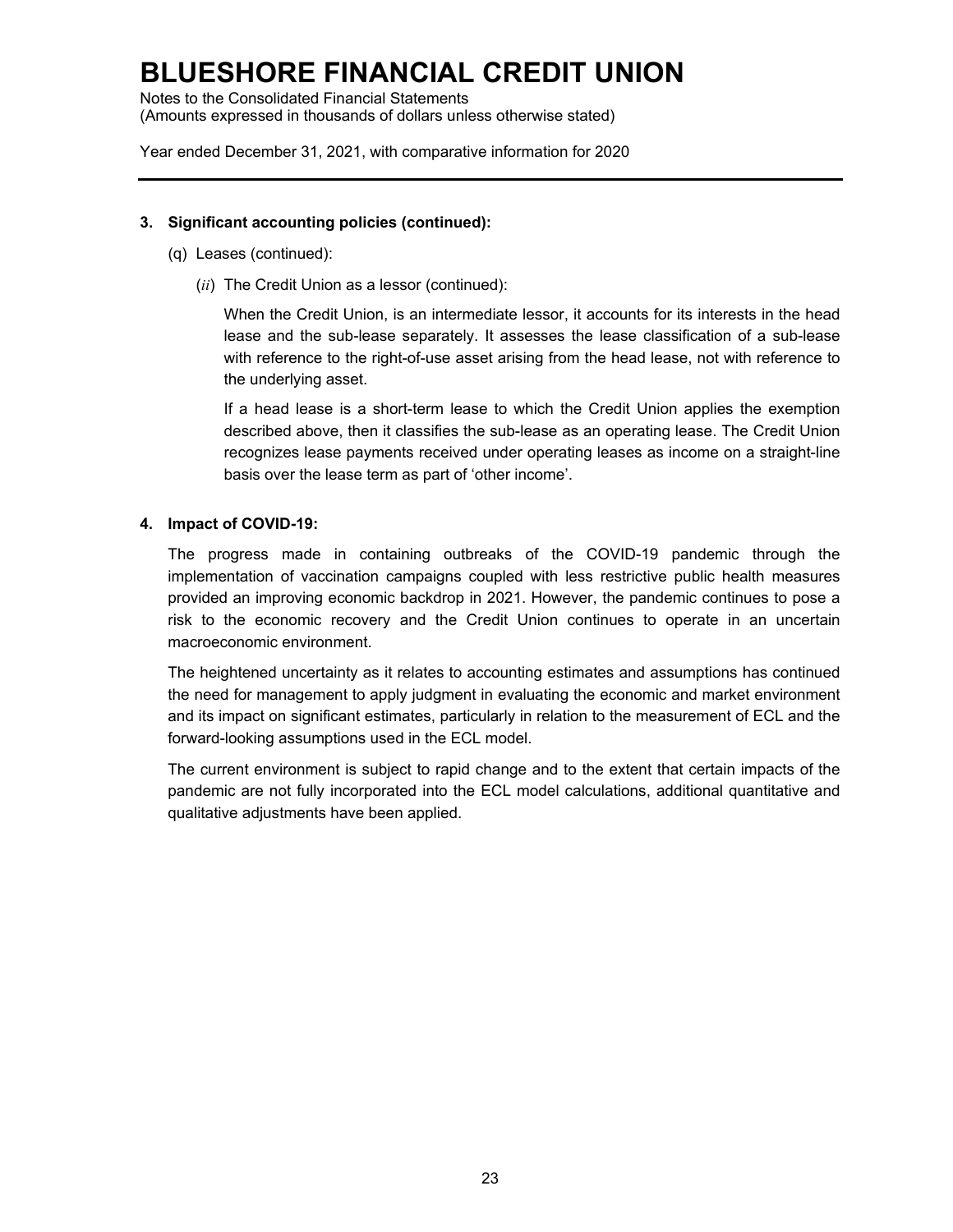Notes to the Consolidated Financial Statements (Amounts expressed in thousands of dollars unless otherwise stated)

Year ended December 31, 2021, with comparative information for 2020

#### **5. Use of estimates and judgements:**

The preparation of financial statements in conformity with IFRS requires the use of certain critical accounting estimates. It also requires management to exercise its professional judgment in the process of applying the Credit Union's accounting policies. Changes in assumptions may have a material impact on the financial statements in the period the assumptions changed. The principal areas involving a higher degree of judgment or complexity and/or areas which require significant estimates are described below:

(a) Allowance for credit losses:

The ECL model requires the recognition of credit losses based on 12 months of expected losses for performing loans (Stage 1) and recognition of lifetime losses on performing loans that have experienced a SICR since origination (Stage 2). Credit impaired assets requires recognition of lifetime losses (Stage 3). The determination of a SICR takes into account many different factors and varies by loan product and risk segment, which requires experienced credit judgment.

In determining whether there has been a SICR and in calculating the amount of the ECL, the Credit Union must rely on estimates and exercise judgment regarding matters for which the ultimate outcome is unknown. These judgments include changes in circumstances that may cause future assessments of credit risk to be materially different from current assessments, which could require an increase or decrease in the ECL allowance.

The calculation of ECL includes explicit incorporation of forecasted economic conditions. The Credit Union has developed models incorporating specific macroeconomic variables that are relevant to each specific portfolio. Experienced credit judgment is required to incorporate multiple probability-weighted forward-looking scenarios in the determination of the ECL allowance. The allowance is sensitive to changes in economic forecasts and the probabilityweight assigned to each forward-looking scenario.

(b) Fair value of financial instruments:

The fair values of financial instruments where no active market exists or where quoted prices are not otherwise available are determined by using specific valuation techniques. In these cases, the fair values are estimated from observable data in respect of similar financial instruments or by using models. Where market observable inputs are not available, they are estimated based on appropriate assumptions. Where valuation techniques are used to determine fair values, they are validated and periodically reviewed by management. To the extent practical, models use only market observable data. Where fair value cannot be reliably measured, these investments are recorded at cost. Refer to note 6(g).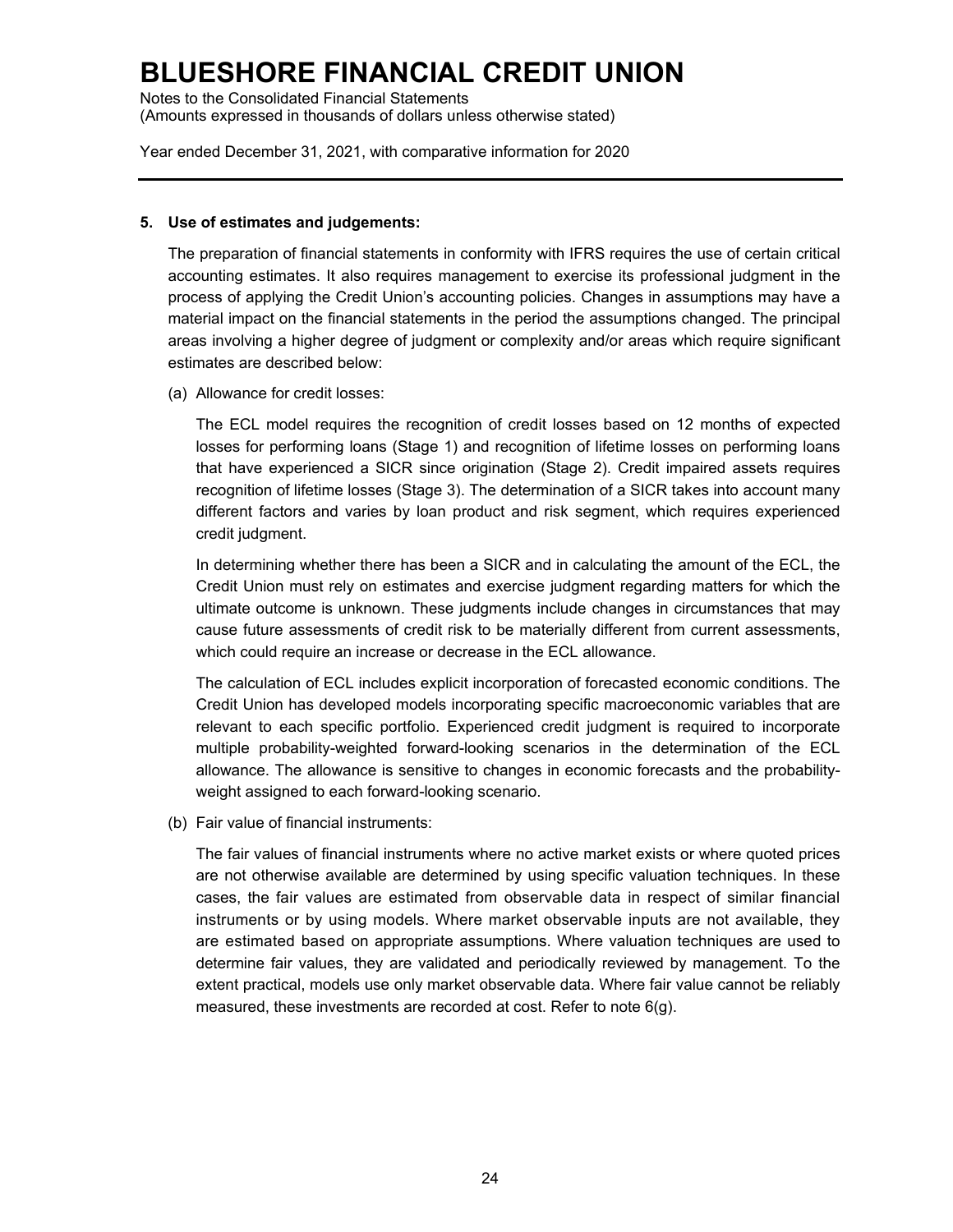Notes to the Consolidated Financial Statements (Amounts expressed in thousands of dollars unless otherwise stated)

Year ended December 31, 2021, with comparative information for 2020

#### **5. Use of estimates and judgements (continued):**

(c) Securitizations and derecognition of transferred financial instruments:

Depending on the contractual arrangements, the Credit Union may not derecognize securitized residential mortgages and may instead recognize a secured borrowing; recognize only a portion of the assets up to the Credit Union's remaining involvement in those assets; or may derecognize the assets and recognize, as separate assets or liabilities, any rights and obligations constituted or retained in the transfer. In assessing the derecognition criteria, management is often required to make judgments as to the extent to which cash flows are transferred and any continuing exposure to risks and rewards of the transferred receivables exist. The Credit Union has disclosed further information relating to securitization transactions in note 17.

(d) Retirement benefits:

The present value of retirement benefit obligations depends on a number of factors that are determined on an actuarial basis using a number of assumptions. Any changes in these assumptions will impact the carrying amount of the benefit obligation.

The assumptions used in determining the net cost for the retirement benefit plan includes the discount rate. The Credit Union determines the appropriate discount rate at the end of each year. This is the interest rate that should be used to determine the present value of estimated future cash outflows expected to be required to settle the benefit obligations. In determining the appropriate discount rate, the Credit Union considers the interest rates of high-quality corporate bonds that are denominated in the currency in which the benefits will be paid and that have terms to maturity approximating the terms of the related benefit liability. Other key assumptions for benefit obligations are based in part on current market conditions. Refer to note 19.

(e) Income taxes:

The Credit Union computes an income tax provision which includes an evaluation of the small business rate eligible to credit unions under the Income Tax Act. This small business rate applies until, in general, retained earnings reach five percent of amounts owing to members, including deposits and shares.

Estimation of income taxes includes evaluating the recoverability of deferred tax assets based on an assessment of the ability to use the underlying future tax deductions against future taxable income. The assessment is based on enacted tax acts and estimates of future taxable income.

The actual expense does not become final until the filing and acceptance of the income tax return by the relevant tax authorities, which occurs subsequent to the issuance of the consolidated financial statements. To the extent that estimates differ from the final tax returns, net earnings would be affected in the subsequent year. Refer to note 25.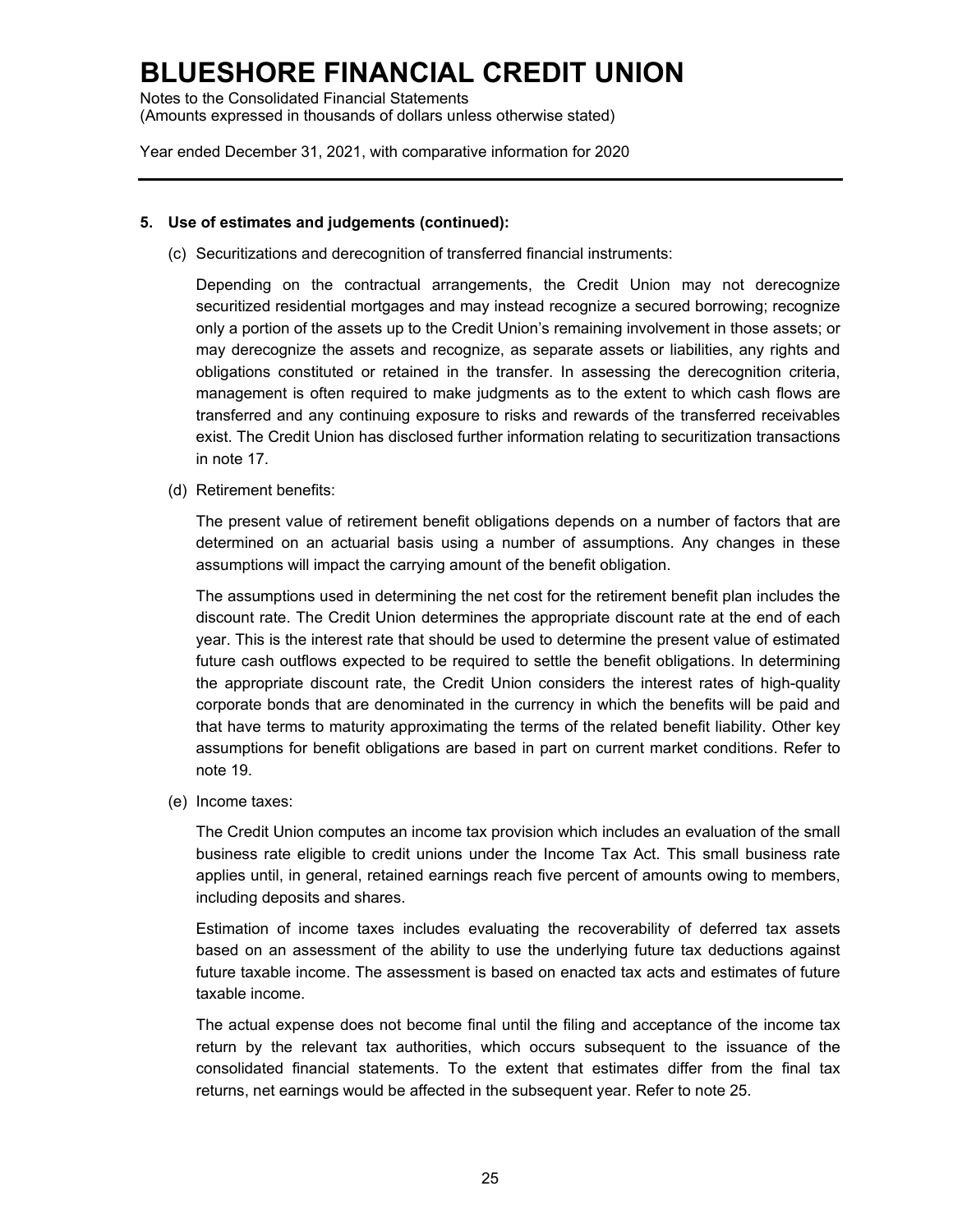Notes to the Consolidated Financial Statements (Amounts expressed in thousands of dollars unless otherwise stated)

Year ended December 31, 2021, with comparative information for 2020

#### **6. Financial risk management:**

(a) Credit risk:

Credit risk is the risk of financial loss to the Credit Union if a member or counterparty of a financial instrument fails to meet its contractual obligations. Credit risk arises primarily from the Credit Union's commercial and personal loans and advances, and loan commitments arising from such lending activities. The Credit Union is also exposed to other credit risks arising from derivatives and settlement balances with market counterparties.

Credit risk is the single largest risk for the Credit Union's business. Management therefore carefully manages and controls its exposure to credit risk, and reports at least quarterly to the Investment & Loan Committee ("ILC").

The estimation of credit exposure is complex and requires the use of financial models, as the value of a product varies with changes in market variables, expected cash flows and the passage of time. The Credit Union has developed financial models to support the quantification of the credit risk, which are used for all key credit portfolios and form the basis for measuring default risk.

Credit risk valuation adjustments ("CVA") are applied to cover over-the-counter derivatives and other fixed income financial instruments, where the initial valuation discounts expected cash flows using a risk-free interest rate curve. As not all counterparties have the same credit risk as that implied by the risk-free curve, a CVA is necessary in order to incorporate the Credit Union's view of both counterparty credit risk and the Credit Union's own credit risk in the valuation of derivatives with a positive and negative fair value, respectively.

The Credit Union's CVA calculation incorporates collateral and any master netting arrangements that the Credit Union considers to be enforceable as inputs into the CVA calculation. The Credit Union's entity level credit risk is measured using an appropriate market proxy. The CVA is calculated based upon the current market risk exposure to a counterparty or entity for financial assets and liabilities measured or disclosed at fair value and is calculated as an adjustment to the fair values of the respective financial instruments as at the reporting date.

As a result of the geographical nature of the Credit Union's activities, the Credit Union has a concentration of credit risk as its principal lending activities are carried out within the Lower Mainland and Sea-to-Sky Corridor of British Columbia. The Credit Union's loan and lease portfolio has a geographic concentration of 99.44% (2020 - 99.45%) in British Columbia.

The Credit Union manages, limits and controls concentrations of credit risk, where identified, to individual counterparties and industries. The Board, through ILC, places limits on the amount of credit risk accepted in relation to one member and/or sector. Overall risks are subject to periodic review where considered necessary. Limits on the Credit Union's overall credit risk tolerance are reviewed by the Board and ILC at least annually.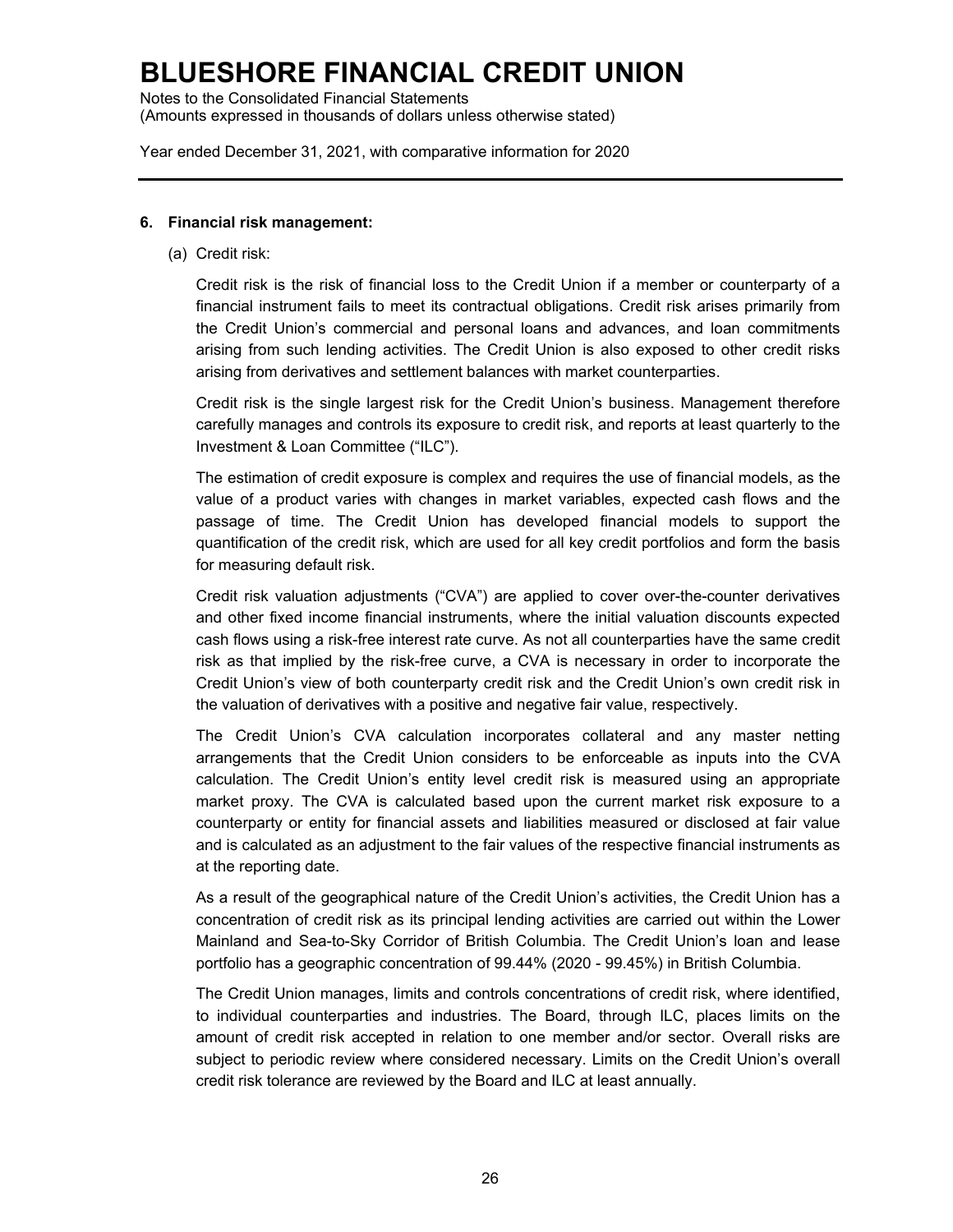Notes to the Consolidated Financial Statements (Amounts expressed in thousands of dollars unless otherwise stated)

Year ended December 31, 2021, with comparative information for 2020

#### **6. Financial risk management (continued):**

(a) Credit risk (continued):

The Board has delegated responsibility for the governance of credit risk to ILC to oversee credit risk through the following:

- Formulating and recommending credit policies in consultation with business units. These policies provide guidance over collateral requirements, credit assessment, risk ratings assessments for commercial mortgages and business lending as well as a framework for reporting, and ensuring that appropriate legal documentation is completed. The policies ensure that the lending processes are compliant with regulatory and statutory requirements. These policies are reviewed at least annually.
- Establishing authorization limits for the approval and renewal of credit facilities. Authorization limits are assigned to business and retail unit credit officers for commercial mortgages, business, and retail lending. Large credit facilities require the approval or review by the Management Credit Committee ("MCC") or ILC or the Board as directed by policy.
- Reviewing and assessing credit risk. The credit department assesses all credit exposures in excess of designated limits prior to approving the facilities. Renewals and reviews of facilities are subject to a similar process for commercial mortgages and business lending.
- Establishing limits on the exposure to counterparties for derivatives and securities, concentration in certain geographic areas and industries (for loan advances), as well as limits by issuer, credit rating band, and term to maturity (for securities). The Credit Union has collateral for many of its loans, which may include mortgages over residential properties, charges over business assets, and charges over financial instruments such as fixed income securities and equities. Longer term finance and lending to corporate entities or residential mortgages are generally secured forms of lending. Revolving credit facilities are both real estate and non-real estate secured.
- Ensuring that the Credit Union has master netting agreements in place with derivative counterparties with which it has a significant number of transactions. Master netting arrangements may result in a reduction of credit risk, as in the event of a default, all amounts with the counterparty may be terminated and settled on a net basis.
- Ensuring the Credit Union's risk rating process is developed and maintained appropriately in order to categorize risk according to the degree of financial loss faced and to focus management on these risks. The risk rating system is used in determining where impairment provisions may be required for the commercial loan portfolio. The current risk rating framework consists of five grades reflecting varying degrees of risk of default and the availability of collateral or other credit risk mitigation. Risk grades are aligned with the Credit Union's regulators, British Columbia Financial Services Authority ("BCFSA"), requirements.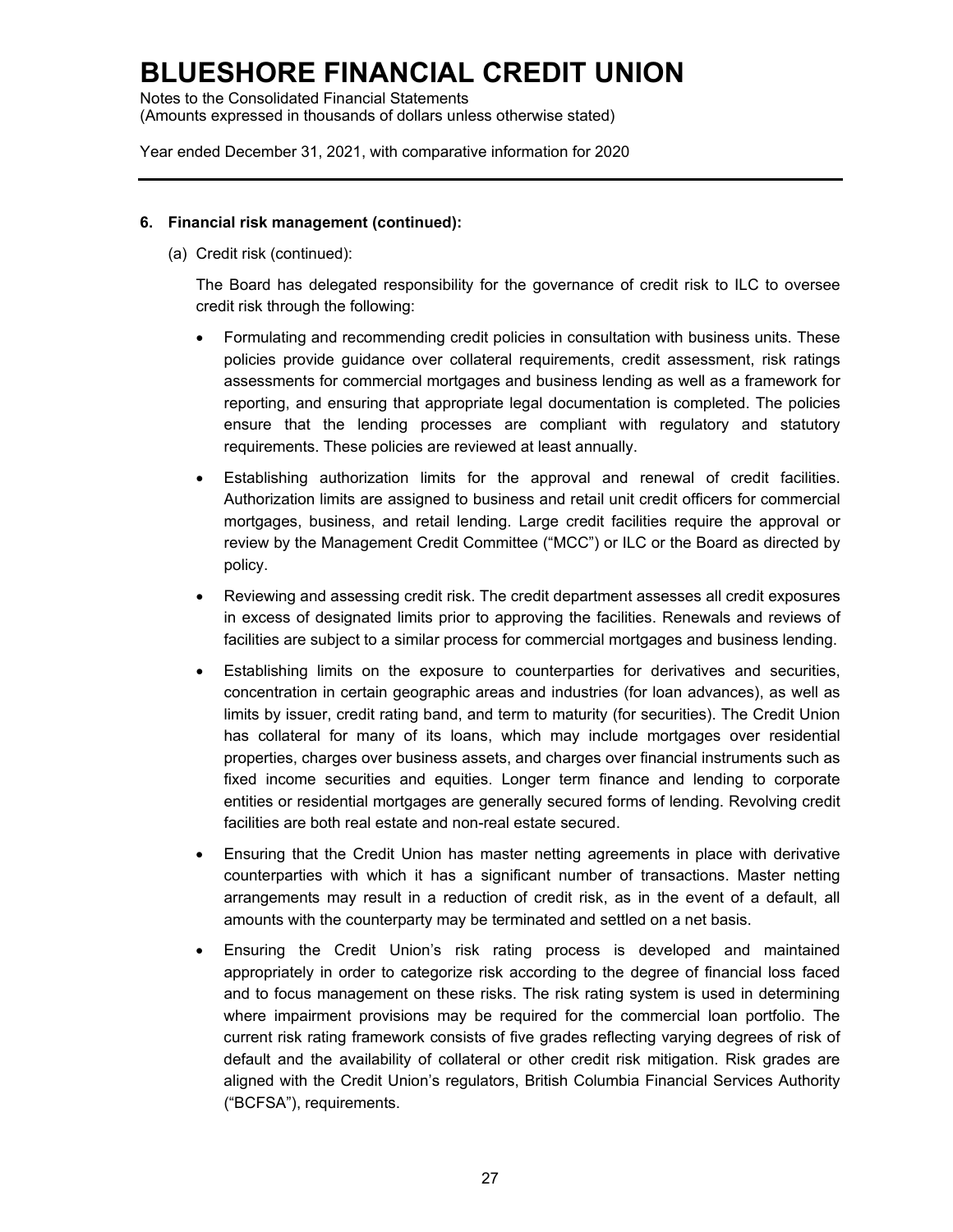Notes to the Consolidated Financial Statements (Amounts expressed in thousands of dollars unless otherwise stated)

Year ended December 31, 2021, with comparative information for 2020

#### **6. Financial risk management (continued):**

- (a) Credit risk (continued):
	- The credit department is required to implement credit policies and procedures, with credit approval authorities delegated from ILC. The credit department reports on all credit related matters to management and MCC for monitoring and controlling all credit risks in its portfolios.
	- Regular audits of business units and the credit department processes are undertaken by Internal Audit.
	- Commitments to extend credit represent unused portions of authorizations to extend credit in the form of loans or letters of credit. With respect to credit risk on commitments to extend credit, the Credit Union is potentially exposed to loss in an equal amount to the total unused commitments. However, the likely amount of loss is less than the total unused commitments, as most commitments to extend credit are conditional on the member satisfying specific financial covenants or are otherwise conditional in nature, for example, of limited duration or may be canceled without notice.
- (b) Credit risk exposure:

At December 31, 2021, the maximum credit risk exposure of the Credit Union approximates the carrying value of all assets except for undrawn lines of credit. The classes of financial instruments for which the Credit Union has credit risk exposure are as follows:

|                                                   | 2021            | 2020            |
|---------------------------------------------------|-----------------|-----------------|
| Exposure on the statement of financial position:  |                 |                 |
| Cash and cash equivalents                         | \$<br>118,052   | \$<br>163,434   |
| Investments                                       | 418,202         | 372,791         |
| Financial assets:                                 |                 |                 |
| <b>FVTPL</b>                                      | 2,083           | 35,739          |
| Derivative financial instruments                  | 11,526          | 15,917          |
| Loans:                                            |                 |                 |
| Residential mortgages                             | 2,751,343       | 2,621,705       |
| Commercial loans                                  | 1,649,741       | 1,541,294       |
| Personal loans                                    | 13,750          | 16,103          |
| Accrued interest                                  | 5,802           | 6,232           |
| Accounts receivable                               | 4,605           | 2,573           |
|                                                   | 4,975,104       | 4,775,788       |
| Exposure off the statement of financial position: |                 |                 |
| Credit instruments:                               |                 |                 |
| Commitments to extend credit                      |                 |                 |
| Term to maturity less than one year               | 103,377         | 97,435          |
| Term to maturity more than one year               | 54,426          | 75,015          |
| Unconditionally cancellable commitments to        |                 |                 |
| extend credit relating to lines of credit         | 425,392         | 412,479         |
|                                                   | 583,195         | 584,929         |
|                                                   | \$<br>5,558,299 | \$<br>5,360,717 |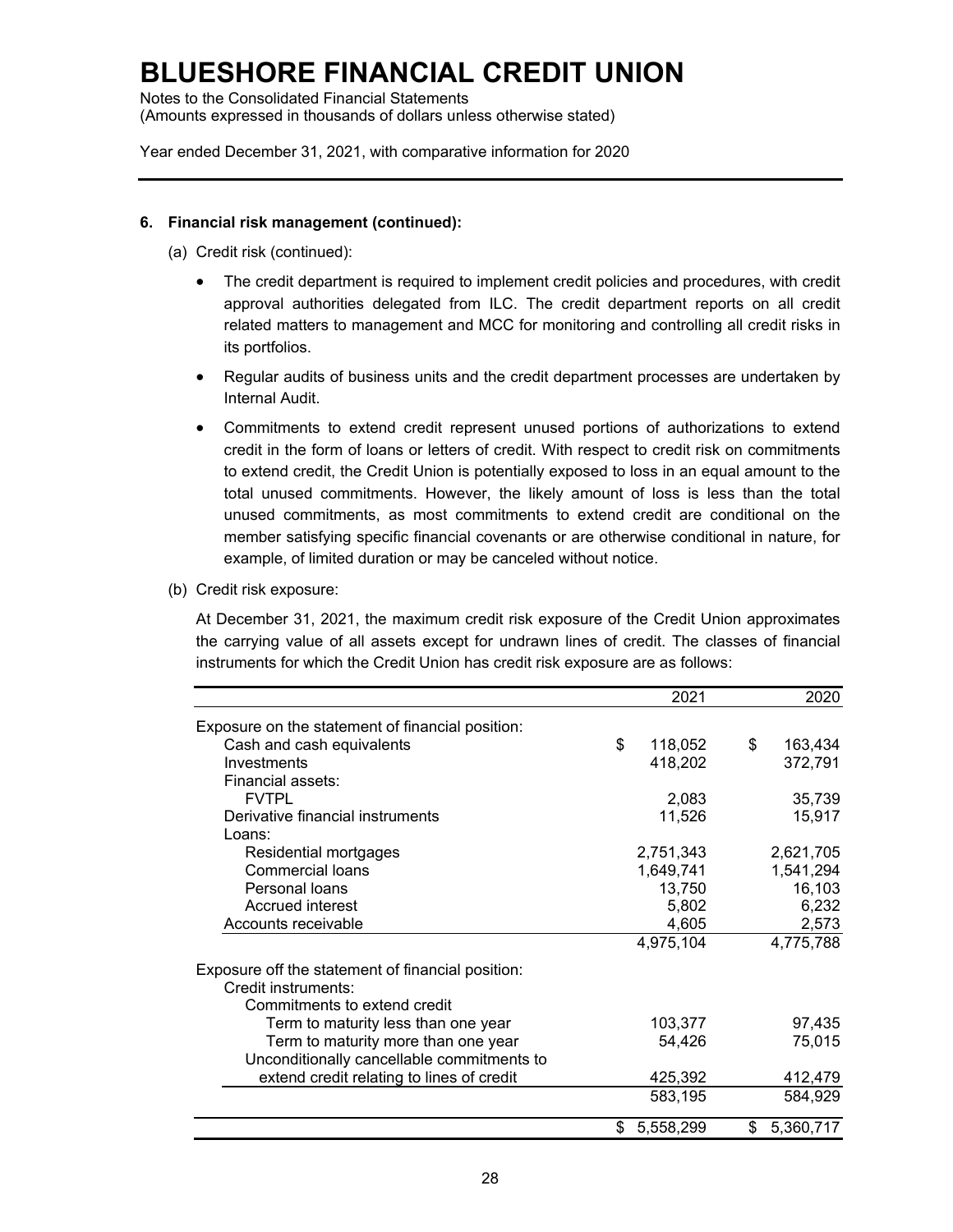Notes to the Consolidated Financial Statements (Amounts expressed in thousands of dollars unless otherwise stated)

Year ended December 31, 2021, with comparative information for 2020

#### **6. Financial risk management (continued):**

(b) Credit risk exposure (continued):

For exposures on the statement of financial position, the amounts reported are based on the net carrying amounts in the consolidated statement of financial position.

Management has categorized the portfolio with respect to net potential credit risk exposure as follows:

- Residential mortgages, which represent the largest potential credit exposure, are mitigated by secured collateral.
- 89.59% (2020 97.89%) of the commercial loans are categorized in the top three grades of the Credit Union's internal rating system and are secured against collateral.

Cash, cash equivalents and interest-bearing deposits with financial institutions have a low credit risk exposure as the majority of these assets are high quality investments with low risk counterparties. For the retail loan portfolio (residential and personal loans), the Credit Union's underwriting methodologies and risk modeling is member based rather than product based. The Credit Union reviews the member's capacity to repay the loan rather than relying exclusively on the collateral, although the collateral is an important mitigant when assessing credit risk. Decisions on personal loans are based on an overall assessment of credit risk utilizing a scoring model that takes into account factors such as credit beacon scores and total-debt-service levels relative to income.

The non-retail portfolio (business and commercial loans) utilizes an assessment process that measures credit risk, taking into consideration a number of factors such as the borrower's experience, current and projected financial results, industry statistics, and economic trends that cumulate into a risk rating. This risk rating categorizes risk according to the degree of potential financial loss required. The current risk rating grades are aligned with BCFSA requirements, where RR1 is the characteristic of a fully secured loan and RR5 is the characteristic of a loan with poor risk rating. The leasing portfolio has been assessed, at origination, to have a RR3 risk rating.

The credit quality of the Credit Union's business and commercial loan portfolio, expressed in terms of the internal risk ratings discussed above, is shown in the table below:

| Risk ratings    |                 | 2021    | 2020            |
|-----------------|-----------------|---------|-----------------|
| RR <sub>1</sub> | \$              | 18      | \$<br>14        |
| RR <sub>2</sub> |                 | 19,518  | 5,000           |
| RR <sub>3</sub> | 1,458,485       |         | 1,503,811       |
| RR4             |                 | 149,380 | 25,141          |
| RR <sub>5</sub> |                 | 22,340  | 7,328           |
|                 | 1,649,741<br>\$ |         | \$<br>1,541,294 |

No RR4 or RR5 loans are underwritten by the Credit Union and any balance is a result of a subsequent downgrade of a loan.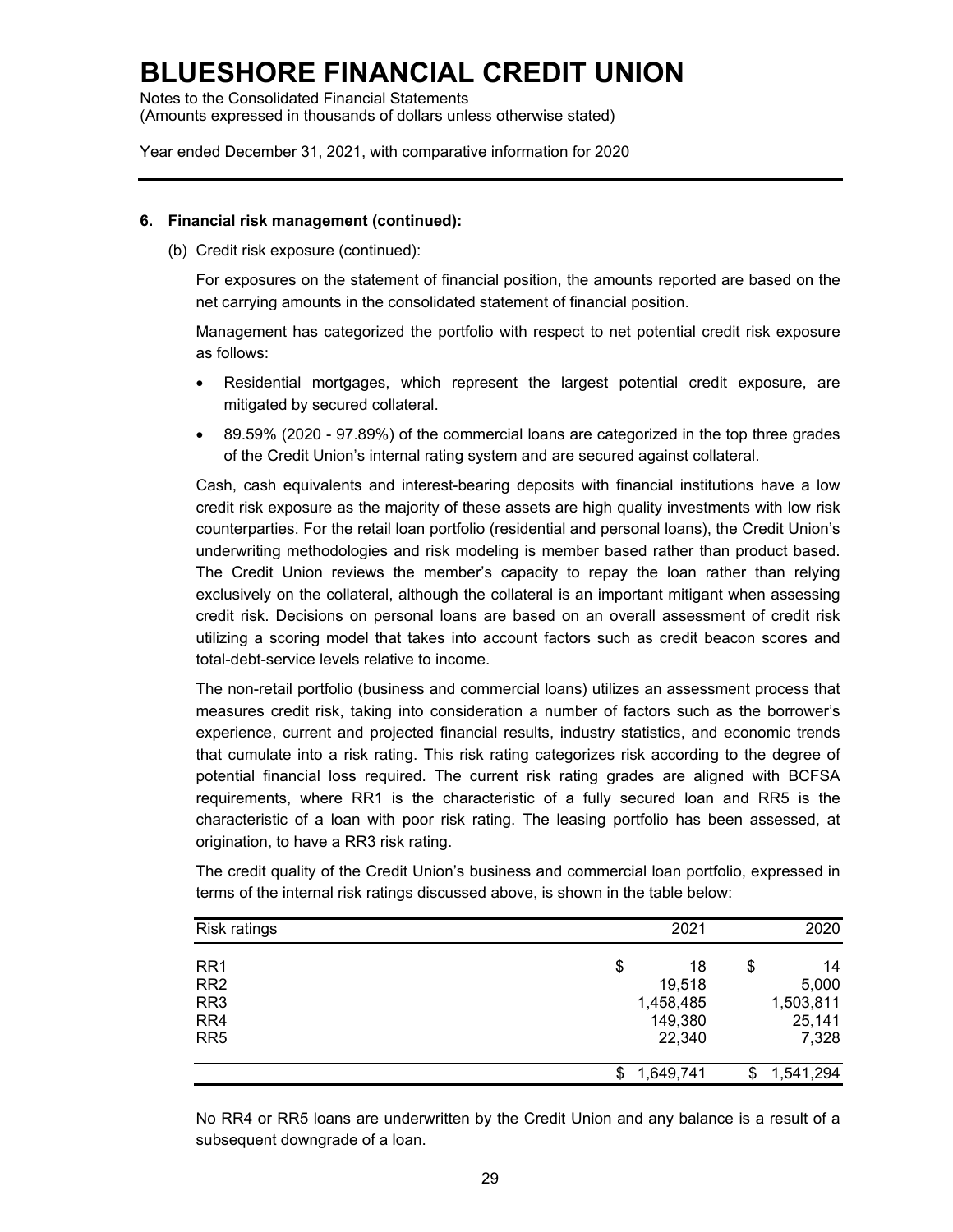Notes to the Consolidated Financial Statements (Amounts expressed in thousands of dollars unless otherwise stated)

Year ended December 31, 2021, with comparative information for 2020

#### **6. Financial risk management (continued):**

(b) Credit risk exposure (continued):

The following table sets out information about the Credit Union's loan portfolio by credit risk category and loss allowance stage.

|                                                       | Stage 1         | Stage 2       | Stage 3      | 2021            | 2020            |
|-------------------------------------------------------|-----------------|---------------|--------------|-----------------|-----------------|
| <b>Residential</b>                                    |                 |               |              |                 |                 |
| Credit score >800 (excellent)<br>Credit score 710-799 | \$<br>1,432,410 | \$            | \$           | \$<br>1,432,410 | \$<br>1,341,744 |
| (good-very good)                                      | 920.122         |               |              | 920.122         | 876.733         |
| Credit score 650-709 (fair-good)                      | 298,515         |               |              | 298,515         | 287,304         |
| Credit score 600-649 (poor)<br>Credit score <600      | 69,608          | 4,539         |              | 74,147          | 75,178          |
| (less than satisfactory)                              | 15,293          | 10,706        | 150          | 26,149          | 40,746          |
| <b>Total Residential</b>                              | \$<br>2,735,948 | \$<br>15,245  | \$<br>150    | \$<br>2,751,343 | \$<br>2,621,705 |
| Commercial                                            |                 |               |              |                 |                 |
| IR1 - IR2 (excellent-good)                            | \$<br>89,049    | \$            | \$           | \$<br>89,049    | \$<br>109,022   |
| IR3 - IR4 (satisfactory)                              | 1,270,098       |               |              | 1,270,098       | 1,277,888       |
| IR5 - IR6 (less than satisfactory)                    | 123,155         | 380           | 2,356        | 125,891         | 121,654         |
| IR7 - IR8 (unsatisfactory-watchlist)                  | 3,916           | 121,479       | 22,127       | 147,522         | 27,187          |
| IR9 - IR10 (credit impaired)                          |                 |               | 17,181       | 17,181          | 5,543           |
| <b>Total Commercial</b>                               | \$<br>1,486,218 | \$<br>121,859 | \$<br>41,664 | \$<br>1,649,741 | \$<br>1,541,294 |
| <b>Personal</b>                                       |                 |               |              |                 |                 |
| Credit score >800 (excellent)<br>Credit score 710-799 | \$<br>5,076     | \$            | \$<br>17     | \$<br>5,093     | \$<br>7,323     |
| (good-very good)                                      | 5,264           | 6             | 29           | 5,299           | 6,053           |
| Credit score 650-709 (fair-good)                      | 1,840           | 166           | 10           | 2,016           | 1,865           |
| Credit score 600-649 (poor)                           | 602             | 370           | 23           | 995             | 556             |
| Credit score <600                                     |                 |               |              |                 |                 |
| (less than satisfactory)                              | 132             | 205           | 10           | 347             | 306             |
| <b>Total Personal</b>                                 | \$<br>12,914    | \$<br>747     | \$<br>89     | \$<br>13,750    | \$<br>16,103    |
| <b>Total Members' Loans</b>                           | \$<br>4,235,080 | \$<br>137,851 | \$<br>41,903 | \$<br>4,414,834 | \$<br>4,179,102 |

#### (c) Liquidity risk:

Liquidity risk is the risk that the Credit Union will encounter difficulty in meeting obligations associated with financial liabilities that are settled by delivering cash or another financial asset as well as not being able to meet unexpected cash needs. The Credit Union must maintain a statutory level of liquidity cash reserves and an additional amount of liquidity reserves to fund lending.

Accordingly, the Credit Union has policies and procedures in place to manage its liquidity position, both to comply with regulatory requirements and sound business practices.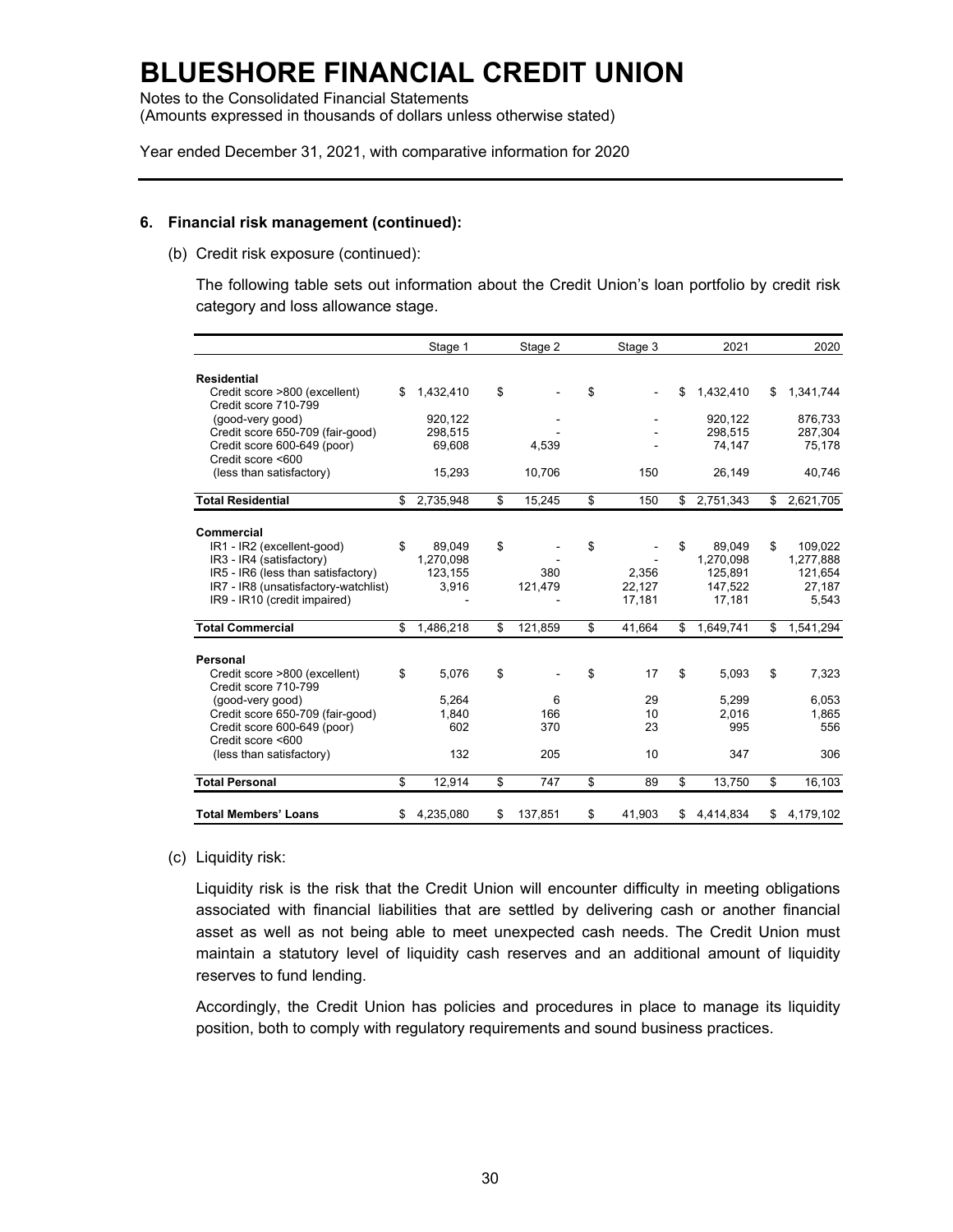Notes to the Consolidated Financial Statements (Amounts expressed in thousands of dollars unless otherwise stated)

Year ended December 31, 2021, with comparative information for 2020

#### **6. Financial risk management (continued):**

- (c) Liquidity risk (continued):
	- (*i*) Liquidity risk management:

The Credit Union's liquidity risk is subject to extensive risk management controls and is managed within the framework, policies and limits established by the Board through ILC, and the Asset Liability Committee ("ALCO"). On an annual basis, the Board, approves the liquidity operating plan presented by management to ensure adherence to regulatory requirements. ALCO oversees the operational adherence to the liquidity operating plan. ALCO approves liquidity management processes and strategies presented by treasury management in addition to overseeing adherence to minimum liquidity limits, eligibility requirements for liquid assets, investments with counterparties, funding diversification, deposit concentration and diversification limits. Treasury management reports liquidity ratios based on Basel III and BCFSA requirements and regular stress testing results to ALCO on a monthly basis.

Contingency plans exist for liquidity to satisfy funding requirements in the case of a general market disruption or adverse economic conditions. Proper execution of the contingency plan is the responsibility of treasury management and ALCO. The liquidity contingency plan outlines the appropriate steps to follow and the stakeholders to notify.

(*ii*) Liquidity risk exposure:

The key measure used by the Credit Union for managing liquidity risk is the ratio of liquid assets to deposits and debt liabilities. For this purpose, liquid assets include cash and cash equivalents, interest-bearing deposits held at financial institutions, and other financial assets.

|                                          |   | 2021               |   | 2020               |
|------------------------------------------|---|--------------------|---|--------------------|
| Cash and cash equivalents<br>Investments | S | 118,052<br>418,202 | S | 163,434<br>372,791 |
|                                          |   | 536.254            |   | 536,225            |

The Credit Union is required to maintain a minimum of 8% (2020 - 8%) liquidity at all times, as a percentage of total members' deposits and borrowings. The Credit Union's liquidity was greater than 8% at all times in 2021 and 2020.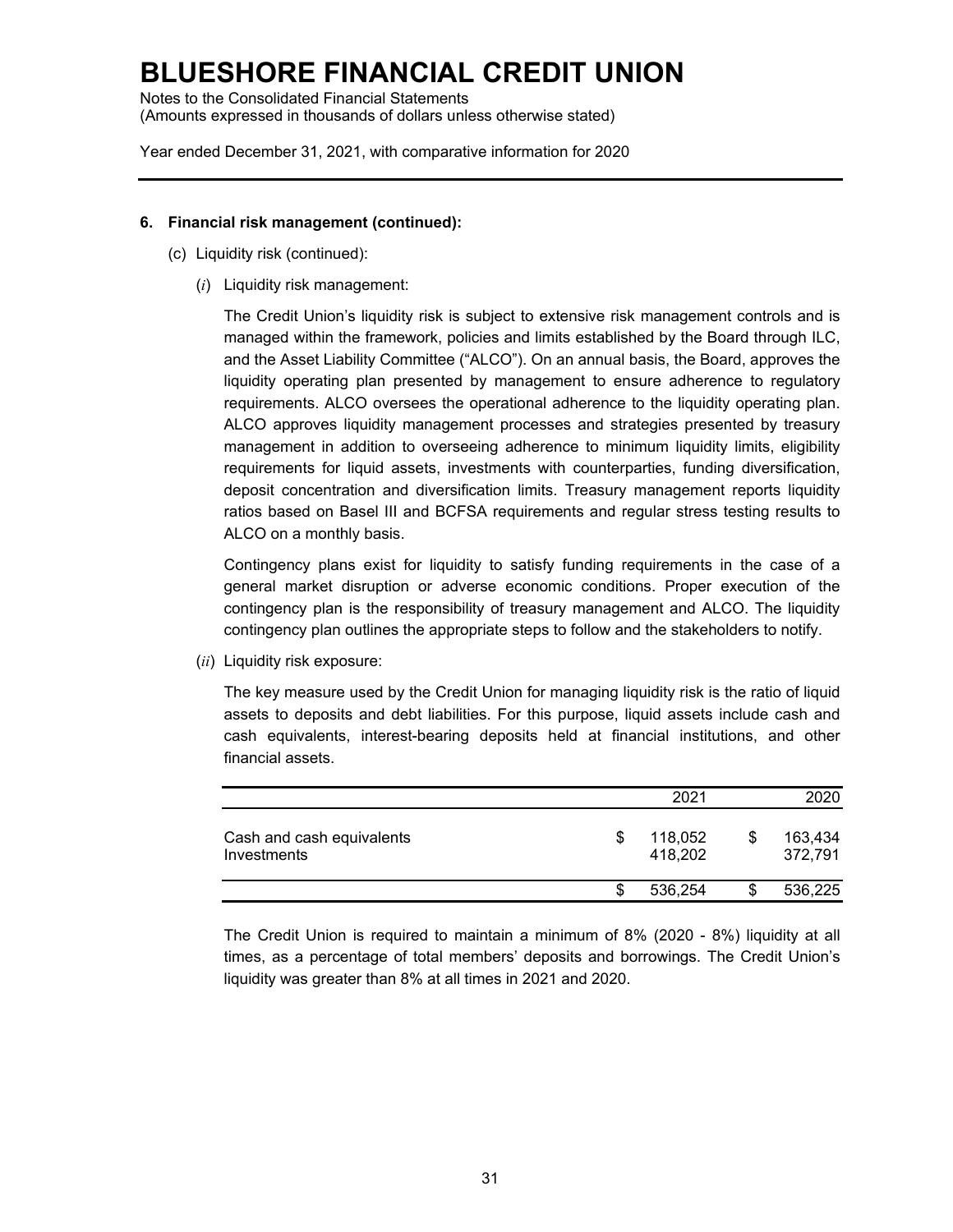Notes to the Consolidated Financial Statements (Amounts expressed in thousands of dollars unless otherwise stated)

Year ended December 31, 2021, with comparative information for 2020

### **6. Financial risk management (continued):**

- (c) Liquidity risk (continued):
	- (*ii*) Liquidity risk exposure (continued):

Cash flows payable under financial liabilities by remaining contractual maturities are as follows:

|                                                                                                            | Less than<br>vear                     | 1 to $3$<br>vears                                                     | 4 to 5<br>vears                                   | Over 5<br>vears  | Total<br>2021                                          |
|------------------------------------------------------------------------------------------------------------|---------------------------------------|-----------------------------------------------------------------------|---------------------------------------------------|------------------|--------------------------------------------------------|
| Members' deposits<br><b>Borrowings</b><br>Securitized borrowings<br>Membership shares<br>Other liabilities | \$3,501,466<br>53<br>35.110<br>40.322 | 1,039,371<br>\$.<br>25,000<br>51.734<br>۰<br>$\overline{\phantom{0}}$ | \$<br>38,680<br>5.590<br>$\overline{\phantom{a}}$ | \$<br>-<br>1.360 | \$<br>4,579,517<br>25,053<br>92.434<br>1.360<br>40,322 |
|                                                                                                            | \$3,576,951                           | \$1,116,105                                                           | \$<br>44.270                                      | 1.360            | 4,738,686                                              |

|                        | Less than<br>year | 1 to 3<br>vears          |    | 4 to 5<br>vears          | Over 5<br>vears | Total<br>2020   |
|------------------------|-------------------|--------------------------|----|--------------------------|-----------------|-----------------|
| Members' deposits      | \$3,518,656       | \$<br>634,710            | S  | 133.418                  |                 | \$<br>4,286,784 |
| <b>Borrowings</b>      | 86                |                          |    | 25,000                   |                 | 25.086          |
| Securitized borrowings | 126.706           | 56.244                   |    | 20,582                   |                 | 203,532         |
| Membership shares      |                   | ۰                        |    | $\overline{\phantom{0}}$ | 1.360           | 1.360           |
| Other liabilities      | 46.426            | $\overline{\phantom{0}}$ |    | $\overline{\phantom{a}}$ |                 | 46.426          |
|                        | \$3.691.874       | \$<br>690.954            | \$ | 179.000                  | 1.360           | \$<br>4.563.188 |

### (d) Market risk:

In the normal course of its operations, the Credit Union engages in transactions that give rise to market risk. Market risk is the risk that the fair value or future cash flows of financial instruments will fluctuate due to changes in market variables, such as interest rates, foreign exchange rates and credit spreads. The objective of market risk management is to manage and control market risk exposures within acceptable parameters, while optimizing return within these parameters.

### *Management of market risks*

The Board, through ILC, sets risk tolerance levels for the Credit Union. Within these boundaries, ALCO measures, monitors and manages the Credit Union's market risk profile. The policies for market risk management are reviewed annually by ILC, and approved by the Board.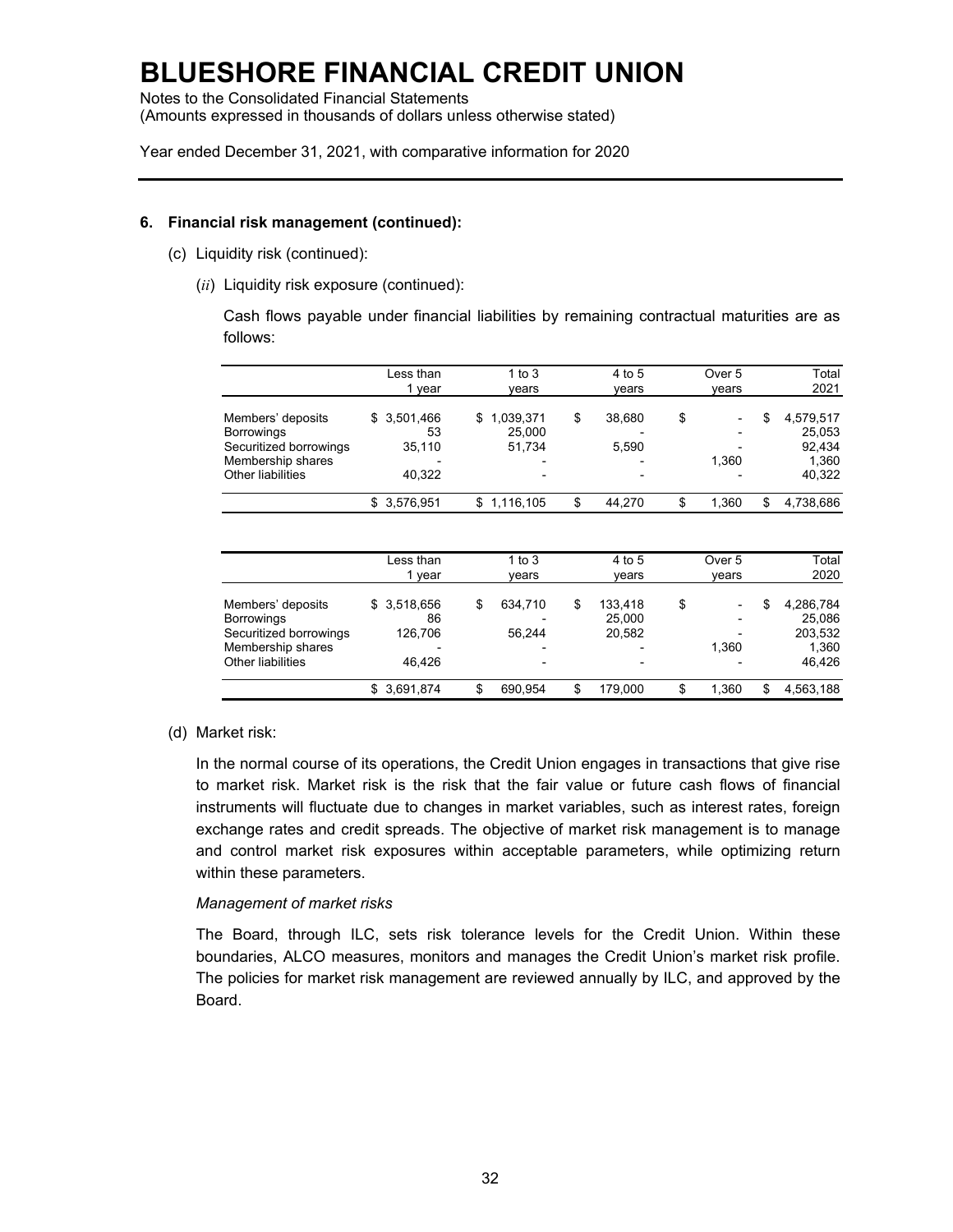Notes to the Consolidated Financial Statements (Amounts expressed in thousands of dollars unless otherwise stated)

Year ended December 31, 2021, with comparative information for 2020

### **6. Financial risk management (continued):**

(d) Market risk (continued):

The Credit Union has various policy and procedure statements that specify roles and responsibilities for senior management, treasury, finance, and risk and compliance. Many of these policies fall under the responsibility of ILC.

(*i*) Interest rate risk:

Interest rate risk, inclusive of credit spread risk, is the risk of loss to the Credit Union due to the following: changes in the level, slope and curvature of the interest rate yield curve; the volatility of interest rates; the maturity profile of assets and liabilities; mortgage prepayment rates; changes in the market price of credit; and the creditworthiness of a particular issuer. For the Credit Union, mismatches in the balance of assets, liabilities and off-balance sheet financial instruments that mature and re-price in varying reporting periods generate interest rate risk. These mismatches will arise through the ordinary course of business as the Credit Union manages its member loan and deposit portfolios with changing term preferences. To manage interest rate risk, the Credit Union may also use financial instruments such as swaps and other derivative instruments.

### *Interest rate risk policies and processes:*

The Credit Union meets its objectives for interest rate risk management by structuring the balance sheet to maintain risk exposure within approved parameters to ensure that net interest income and fair market values will not be significantly impacted if interest rates change adversely.

Treasury management, under the direction of ALCO, is responsible for managing interest rate risk. ALCO meets on a monthly basis and monitors the Credit Union's compliance with policy by reviewing the interest rate risk profile of the Credit Union and by reviewing and approving strategies recommended by treasury management.

### *Interest rate risk measurement techniques:*

The Credit Union uses a number of techniques to manage interest rate risk. In order to manage the repricing of assets and liabilities, the Credit Union will alter its product mix by marketing particular products, instituting pricing initiatives, and the use of derivative instruments. The appropriate mix of assets, liabilities and derivative instruments, including interest rate swaps and forward rate agreements, is determined based on economic conditions, member behavior, capital levels, liquidity levels and policies that limit exposure by instrument and counterparty.

Note 9 discloses details of derivatives used for asset/liability management.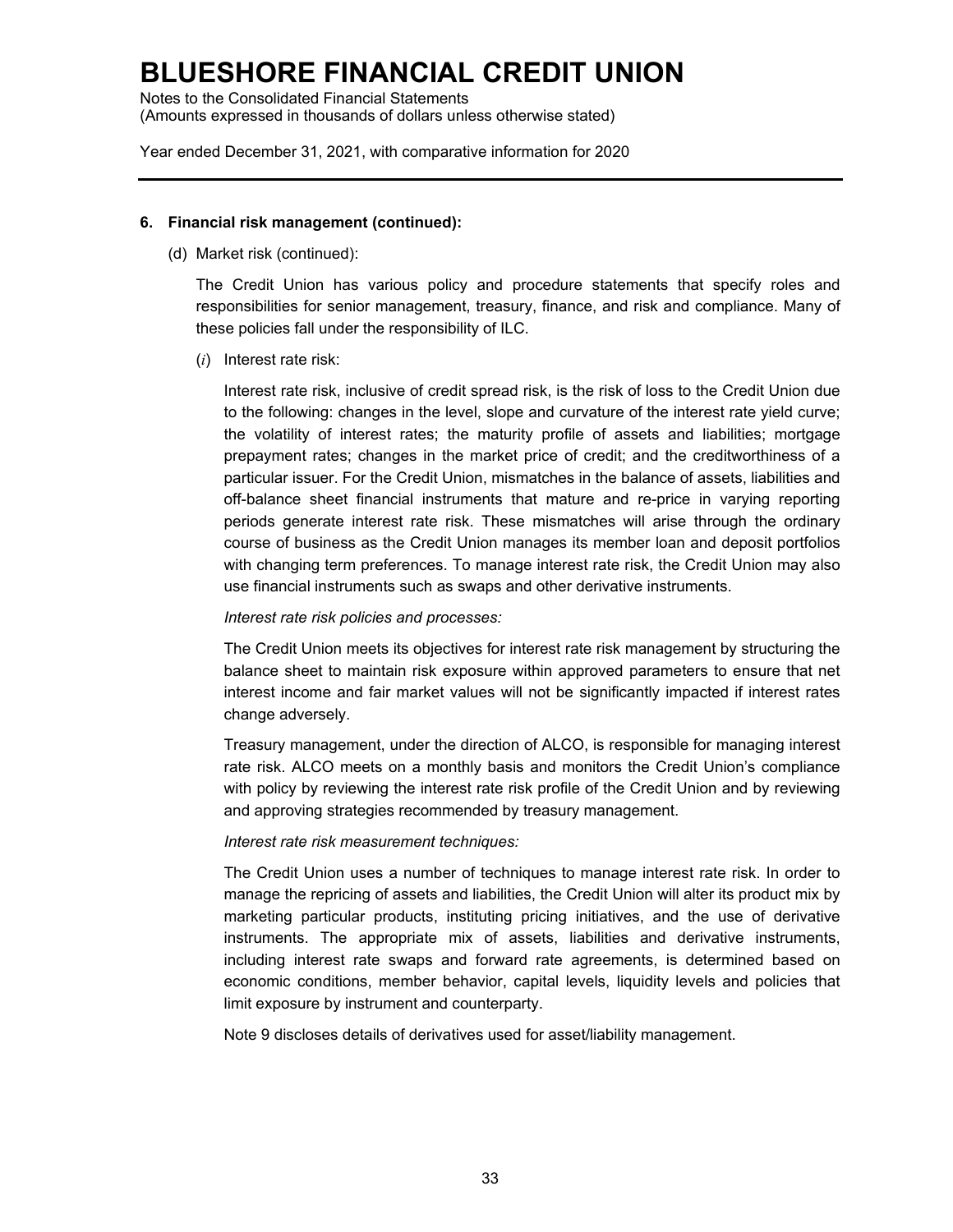Notes to the Consolidated Financial Statements (Amounts expressed in thousands of dollars unless otherwise stated)

Year ended December 31, 2021, with comparative information for 2020

#### **6. Financial risk management (continued):**

- (d) Market risk (continued):
	- (*i*) Interest rate risk (continued):

*Interest rate risk measurement techniques (continued):*

The Credit Union also uses several comprehensive analytical techniques to measure interest rate risk. Interest rate risk is measured primarily by simulation models that employ both current interest income and interest expense, and use market values to incorporate an economic perspective. Static gap, duration analysis, and rate shock analyses are also used as supplementary measurement, control, and management tools.

### *Simulation models:*

Simulation models enable the Credit Union to analyze interest rate risk in a dynamic environment. The models incorporate assumptions encompassing pricing, growth, volume and mix of new business, changes in the level, slope and curvature of the yield curve, interest rates and other related factors. The assumptions used in the model are monitored monthly and updated as required to reflect changing market conditions.

Simulation models are also run to estimate the impact of potential asset and liability management strategies in different economic environments on net interest income and market values in order to analyze risk and return trade-offs.

Simulation models are also used to measure the potential impact of interest rate movements. The following table provides the potential before-tax impact of an immediate and sustained 1% increase or decrease in interest rates on net interest income, assuming that no further loan portfolio hedging is undertaken. It further assumes that the prime rate cannot go below zero. These measures are based upon assumptions made by management. All interest rate risk measures are based upon interest rate exposures at a specific time and continuously change as a result of business activities and the Credit Union's risk management initiatives.

|                                                                |   | Net interest<br>income<br>2021 |   | Net interest<br>income<br>2020 |
|----------------------------------------------------------------|---|--------------------------------|---|--------------------------------|
| 1% increase in interest rates<br>1% decrease in interest rates | S | (4,505)<br>7,852               | S | 386<br>393                     |

The market value risk technique gauges the impact of movements in interest rates on the market value of financial assets, financial liabilities, and off-balance sheet instruments. Market value risk is calculated as the present value of changes in the financial margin over all future periods. It is an economic measure of the potential impact on future income of an adverse movement in interest rates.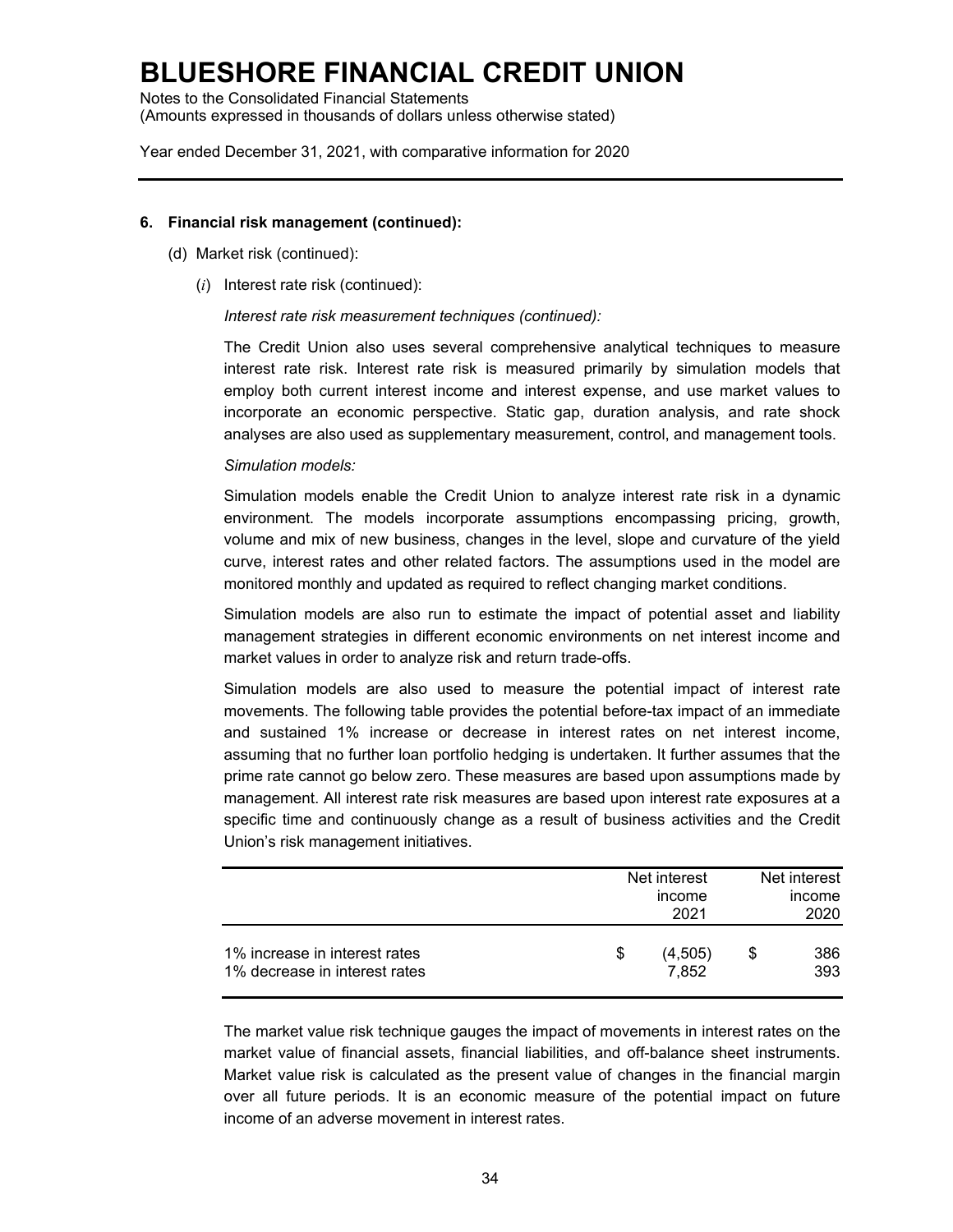Notes to the Consolidated Financial Statements (Amounts expressed in thousands of dollars unless otherwise stated)

Year ended December 31, 2021, with comparative information for 2020

#### **6. Financial risk management (continued):**

- (d) Market risk (continued):
	- (*i*) Interest rate risk (continued):

### *Interest rate risk analysis:*

Gap analysis is another technique used by the Credit Union in asset liability management to assess interest rate risk. It comprises aggregating cash flows into repricing periods and then assessing whether the cash flows in each of the periods net to zero. The repricing periods are time horizons, based on either repricing dates or maturity dates of the assets and liabilities. An interest rate gap is a positive or negative net cash flow for one of the periods. Gap analysis does not take into consideration the credit risk of assets and liabilities. Note 6(e) discloses the Credit Union's gap position.

Duration analysis is a measure of interest rate exposure and provides an indication of when, on average, the present value of any financial instrument will be received. The Credit Union uses duration analysis to measure the sensitivity of asset and liability market values to a change in interest rates and provides an indication of long-term interest rate exposure.

Earnings at risk analysis measures the volatility of forecasted net interest income over the following 12-month period. The Credit Union uses earnings at risk to measure the variability of the financial margin based upon changes in the level, slope and curvature of the interest rate yield curve and the potential impact on the book value of capital.

(e) Interest rate sensitivity:

Interest rate sensitivity is a measure of how sensitive the Credit Union's financial position is to movements in interest rates. To manage interest rate risk, the Credit Union uses swaps and other derivative instruments. The determination of interest rate sensitivity or gap position encompasses numerous assumptions. It is based on the earlier of the repricing date or the maturity date of assets, liabilities and derivative instruments used to manage interest rate risk.

The gap position presented is as at December 31 of each year. It represents the position outstanding at the close of the business day and may change significantly in subsequent periods based on member behaviour and the application of the Credit Union's asset and liability management policies.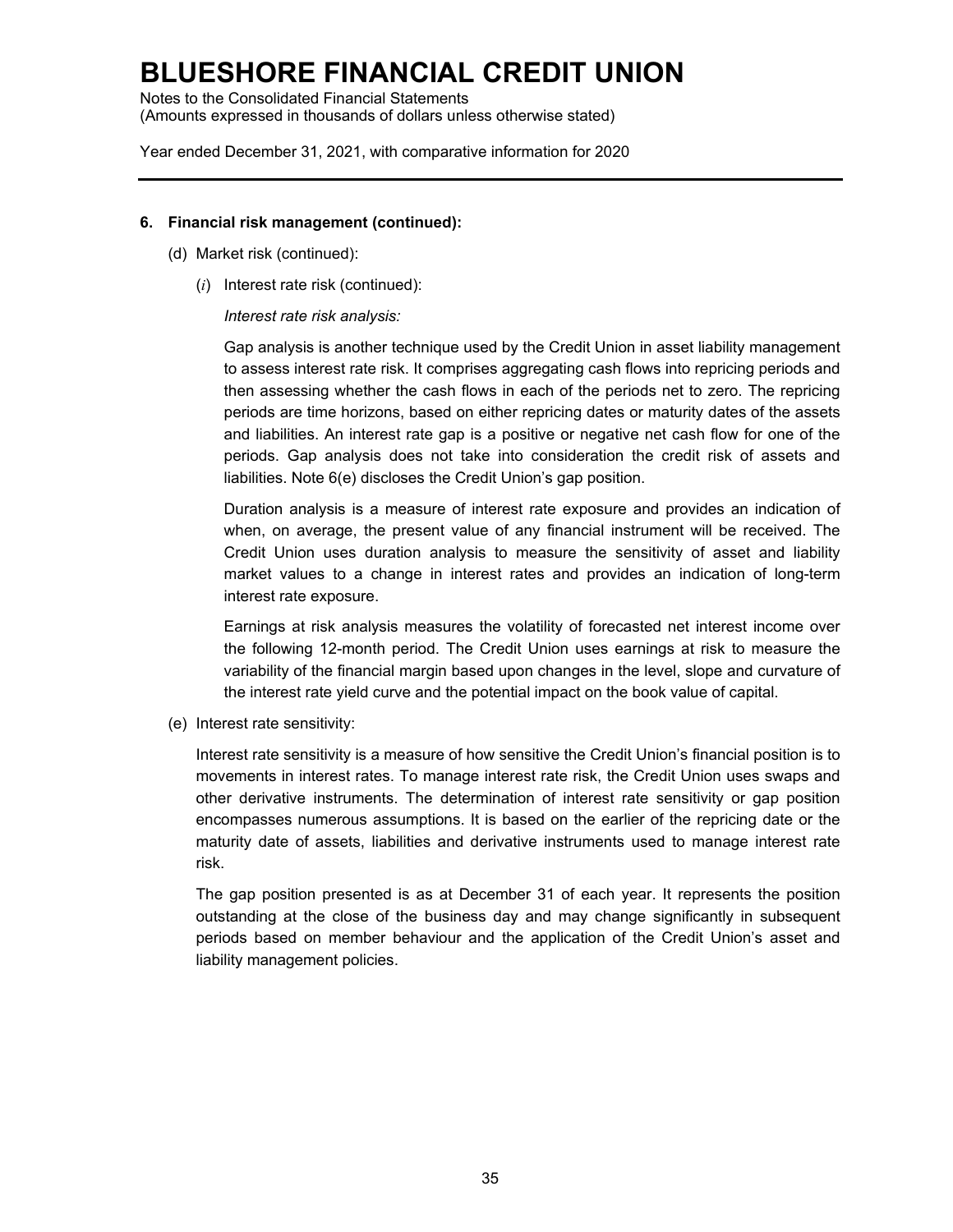Notes to the Consolidated Financial Statements (Amounts expressed in thousands of dollars unless otherwise stated)

Year ended December 31, 2021, with comparative information for 2020

#### **6. Financial risk management (continued):**

(e) Interest rate sensitivity (continued):

The assumptions for the years ended December 31, 2021 and 2020 were as follows:

(*i*) Assets:

Fixed term assets, such as residential mortgage loans and personal loans, are reported based on scheduled repayments and estimated prepayments that reflect expected borrower behaviour.

Variable rate assets that are related to the Credit Union's prime rate or other short-term market rates are reported within the three months category.

Fixed rate and non-interest-bearing assets with a defined maturity are reported based on expected account balance behaviour.

(*ii*) Liabilities:

Fixed rate liabilities, such as term deposits, are reported at scheduled maturity with estimated redemptions that reflect expected depositor behaviour.

Interest-bearing deposits on which the member interest rate changes with prime or other short-term market rates are reported within the three months category.

Fixed rate and non-interest-bearing liabilities with no defined maturity are reported based upon expected account balance behaviour.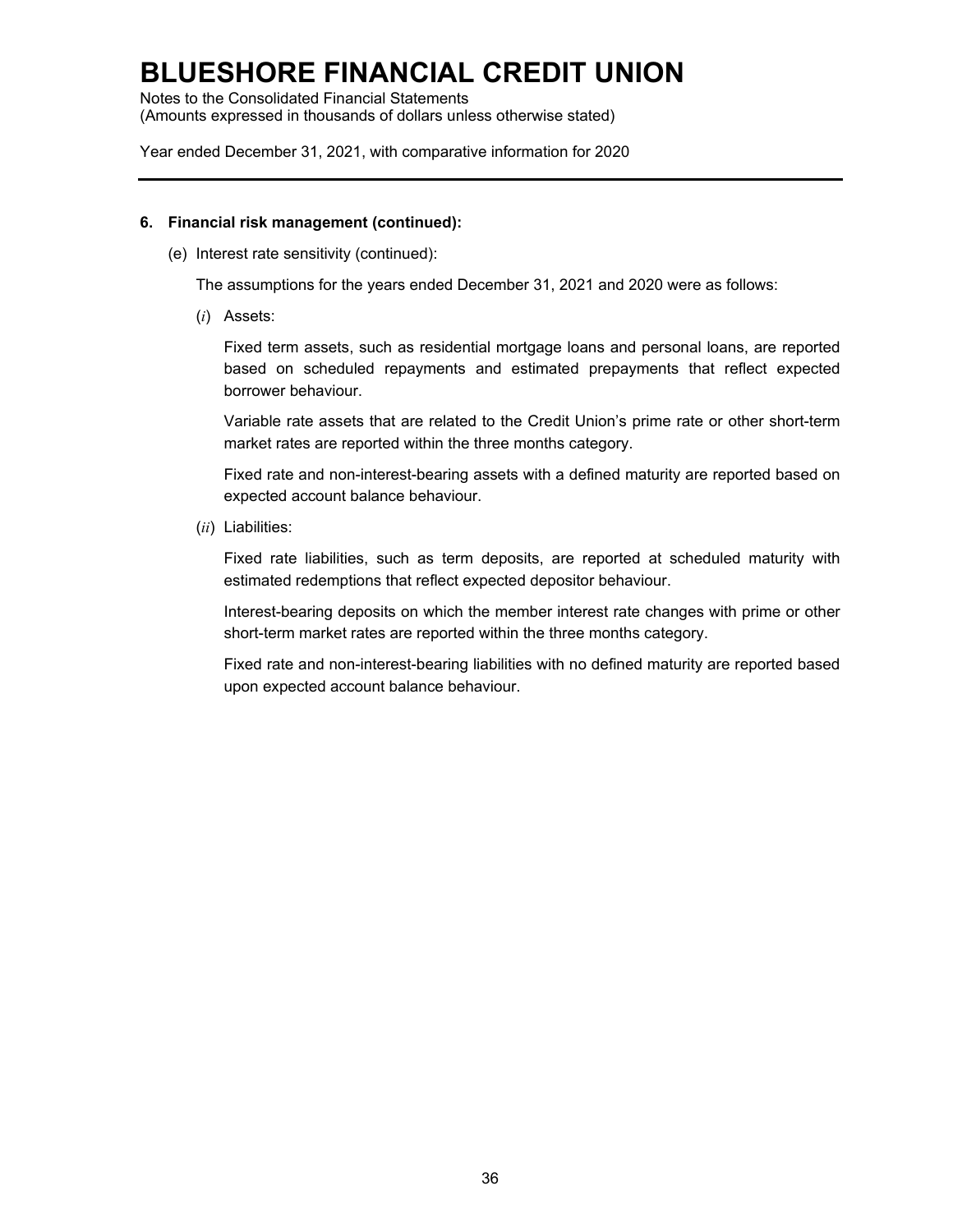Notes to the Consolidated Financial Statements (Amounts expressed in thousands of dollars unless otherwise stated)

Year ended December 31, 2021, with comparative information for 2020

### **6. Financial risk management (continued):**

(e) Interest rate sensitivity (continued):

|                                                                                                       | Up to 3<br>Months       | 3 to 12<br>Months         | $1$ to $2$<br>Years     | $2$ to $3$<br>Years               | 3 to 4<br>Years                   | Over 4<br>Years               | Non-interest<br>sensitive              | Total<br>2021                                 |
|-------------------------------------------------------------------------------------------------------|-------------------------|---------------------------|-------------------------|-----------------------------------|-----------------------------------|-------------------------------|----------------------------------------|-----------------------------------------------|
| Assets:<br>Cash and cash<br>equivalents<br>Loans and                                                  | \$109,831               | \$                        | \$                      | \$                                | \$                                | \$                            | \$<br>8,221                            | \$<br>118,052                                 |
| advances<br>to members                                                                                | 1,176,382               | 638,485                   | 534,001                 | 443,504                           | 650,705                           | 947,323                       | 21,535                                 | 4,411,935                                     |
| Other assets and<br>investments                                                                       | 55,935                  | 79,140                    | 140,719                 | 92,628                            | 29,816                            | 7,183                         | 105,859                                | 511,280                                       |
| Total assets                                                                                          | \$1,342,148             | \$<br>717,625             | \$<br>674,720           | \$<br>536,132                     | \$<br>680,521                     | \$<br>954,506                 | \$<br>135,615                          | \$<br>5,041,267                               |
| <b>Liabilities and</b><br>Members' equity:<br>Members'<br>deposits<br>Other liabilities<br>Borrowings | \$<br>788,924<br>11.450 | \$<br>1,869,294<br>25.116 | \$<br>926,098<br>24.784 | \$<br>119,706<br>29,094<br>25,000 | \$<br>31,345<br>5,497             | \$<br>7,574<br>325            | \$<br>836,576<br>36,490<br>53          | \$<br>4,579,517<br>132.756<br>25,053          |
| Membership shares<br>Members' equity                                                                  |                         | ٠                         | ä,                      |                                   |                                   | ÷,                            | 1,360<br>302,581                       | 1,360<br>302,581                              |
| Total liabilities and<br>members'<br>equity                                                           | \$<br>800,374           | \$<br>1,894,410           | \$<br>950,882           | \$<br>173,800                     | \$<br>36,842                      | \$<br>7,899                   | \$<br>1,177,060                        | \$<br>5,041,267                               |
| On-balance sheet                                                                                      |                         |                           |                         |                                   |                                   |                               |                                        |                                               |
| gap                                                                                                   | \$<br>541,774           | \$<br>(1, 176, 785)       | \$(276, 162)            | \$<br>362,332                     | \$<br>643,679                     | \$<br>946,607                 | \$(1,041,445)                          |                                               |
| Derivatives                                                                                           | (370,000)               | 125,000                   | 80,000                  | 50,000                            | ٠                                 | 115,000                       |                                        |                                               |
| Total interest rate<br>sensitivity<br>gap                                                             | \$<br>171,774           | \$<br>(1,051,785)         | \$(196, 162)            | \$<br>412,332                     | \$<br>643,679                     | \$<br>1,061,607               | \$(1,041,445)                          |                                               |
| Cumulative gap                                                                                        | \$<br>171,774           | \$<br>(880, 011)          | \$(1,076,173)           | \$<br>(663, 841)                  | \$<br>(20, 162)                   | \$<br>1,041,445               | \$                                     |                                               |
|                                                                                                       |                         |                           |                         |                                   |                                   |                               |                                        |                                               |
|                                                                                                       | Up to 3<br>Months       | 3 to 12<br>Months         | 1 to 2<br>Years         | $2$ to $3$<br>Years               | 3 to 4<br>Years                   | Over 4<br>Years               | Non-interest<br>sensitive              | Total<br>2020                                 |
| Assets:<br>Cash and cash<br>equivalents<br>Loans and                                                  | \$<br>152,218           | \$                        | \$                      | \$                                | \$                                | \$                            | \$<br>11,216                           | \$<br>163,434                                 |
| advances<br>to members                                                                                | 1,303,629               | 755,832                   | 739,468                 | 408,252                           | 345,762                           | 614,352                       | 6,232                                  | 4,173,527                                     |
| Other assets and<br>investments                                                                       | 27,053                  | 93,763                    | 56,813                  | 61,225                            | 73,909                            | 20,000                        | 171,360                                | 504,123                                       |
| <b>Total assets</b>                                                                                   | \$1,482,900             | \$<br>849,595             | \$<br>796,281           | \$<br>469,477                     | \$<br>419,671                     | \$<br>634,352                 | \$<br>188,808                          | \$<br>4,841,084                               |
| <b>Liabilities and</b><br>Members' equity:<br>Members'                                                |                         |                           |                         |                                   |                                   |                               |                                        |                                               |
| deposits<br>Other liabilities<br><b>Borrowings</b><br>Membership shares                               | \$<br>852,517<br>34,855 | \$<br>1,894,720<br>95,025 | \$<br>415,260<br>38,177 | \$<br>219,449<br>18,067<br>٠      | \$<br>103,536<br>19,867<br>25,000 | \$<br>29,882<br>715<br>٠<br>٠ | \$<br>771.420<br>43,252<br>86<br>1,360 | \$<br>4,286,784<br>249.958<br>25,086<br>1,360 |
| Members' equity                                                                                       |                         |                           |                         | ÷.                                |                                   | ÷,                            | 277,896                                | 277,896                                       |
| Total liabilities and<br>members'<br>equity                                                           | \$<br>887,372           | \$<br>1,989,745           | \$<br>453,437           | \$<br>237,516                     | \$<br>148,403                     | \$<br>30,597                  | \$<br>1,094,014                        | \$4,841,084                                   |
| On-balance sheet<br>gap                                                                               | \$<br>595,528           | \$<br>(1, 140, 150)       | \$<br>342,844           | \$<br>231,961                     | \$<br>271,268                     | \$<br>603,755                 | \$<br>(905, 206)                       |                                               |
| Derivatives                                                                                           | (180,000)               | (175,000)                 | 175,000                 | 90,000                            | 65,000                            | 25,000                        | ۰                                      |                                               |
| Total interest rate<br>sensitivity<br>gap                                                             | \$415,528               | \$<br>(1,315,150)         | \$ 517,844              | \$<br>321,961                     | \$<br>336,268                     | \$<br>628,755                 | \$<br>(905, 206)                       |                                               |
| Cumulative gap                                                                                        | \$415,528               | \$<br>(899, 622)          | \$ (381,778)            | \$<br>(59, 817)                   | \$<br>276,451                     | \$<br>905,206                 | \$                                     |                                               |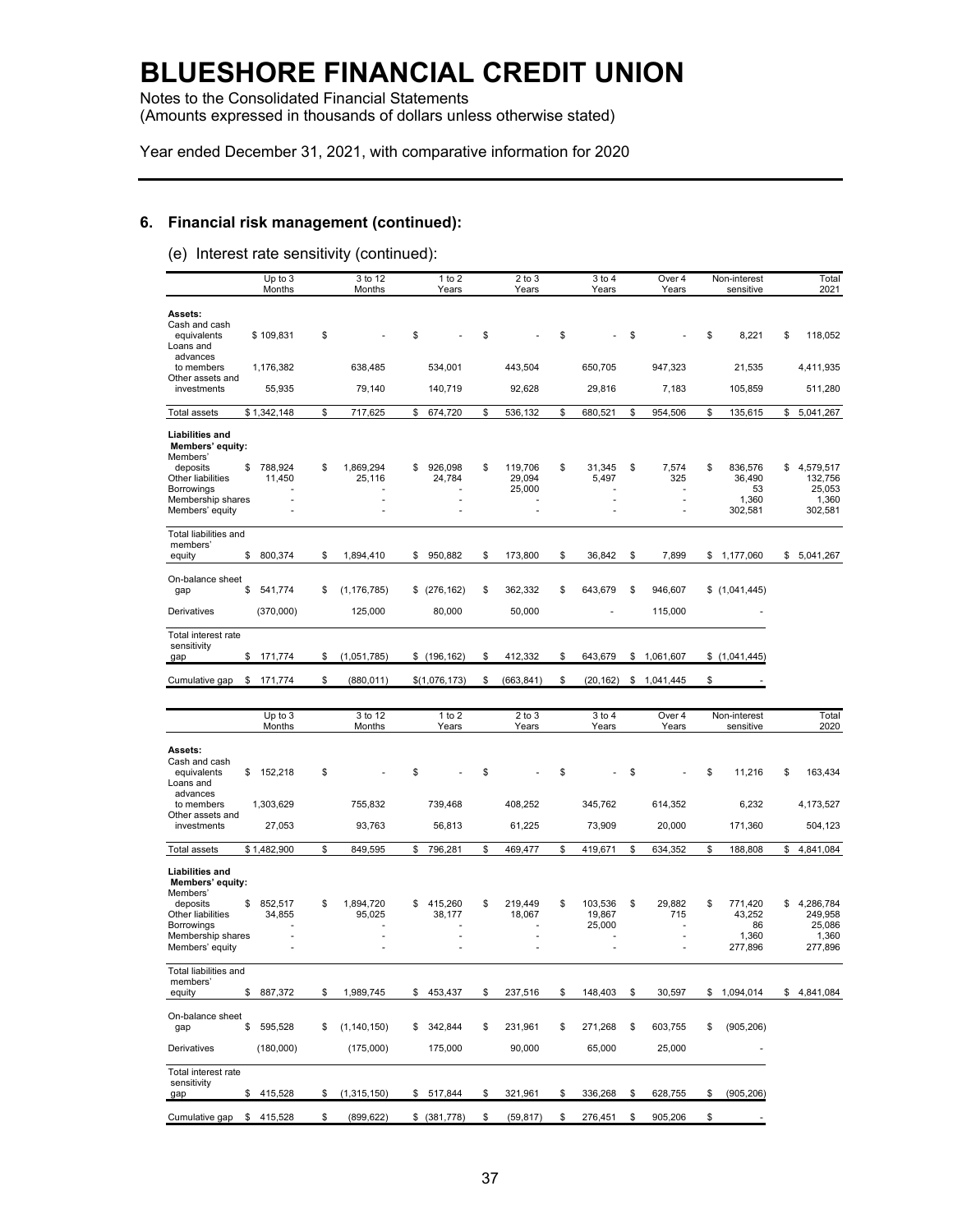Notes to the Consolidated Financial Statements (Amounts expressed in thousands of dollars unless otherwise stated)

Year ended December 31, 2021, with comparative information for 2020

#### **6. Financial risk management (continued):**

(f) Foreign currency risk:

Foreign currency risk is the risk that movement in foreign exchange rates will have an adverse effect on the financial performance of the Credit Union. Foreign currency risk arises in the ordinary course of business as the Credit Union meets member demands for foreign currency banking activities.

The Credit Union is exposed to foreign currency risk each time it buys and sells foreign currency products to a member or to another financial institution. The Credit Union holds a foreign currency position that is exposed to the risk of exchange rate movements. The Credit Union's exposure to this risk is managed through economic hedging, either naturally or synthetically. The impact of foreign currency risk will be influenced by the volatility of exchange rate changes, the mix of foreign currency assets and liabilities, the exposure to each currency market, and the Credit Union's hedging activities.

*Foreign currency risk policies and procedures:*

Foreign currency risk is managed daily by the treasury department and monitored by ALCO and ILC. The treasury department develops and implements management policies and processes to comply with the approved Investment & Lending Policy. The Credit Union may purchase foreign currency to hedge foreign currency risk of significant future foreign currency denominated payables. The Credit Union's foreign currency risk is insignificant.

(g) Fair value of financial instruments:

Certain financial instruments are recognized in the consolidated statement of financial position at fair value. These include derivative instruments and financial assets classified either as FVTPL or FVOCI. The fair value of a financial instrument is the price that would be received to sell an asset, or paid to transfer a liability, in an orderly transaction between market participants which takes place in the principal (or most advantageous) market at the measurement date. The fair value of a liability reflects its non-performing risk. The best evidence of fair value is a quoted bid price for financial assets held or an offer price for financial liabilities from an active market. A market is regarded as active if transactions for the asset or liability take place with sufficient frequency and volume to provide pricing information on an ongoing basis. Where independent quoted market prices are not available, the Credit Union uses the quoted market prices for similar instruments, other third-party evidence or valuation techniques.

Financial instruments are recorded at fair value upon initial recognition, which is normally equal to the fair value of the consideration given or received to obtain the instrument. Where financial instruments are measured at fair value subsequent to initial recognition, fair value is determined as described above.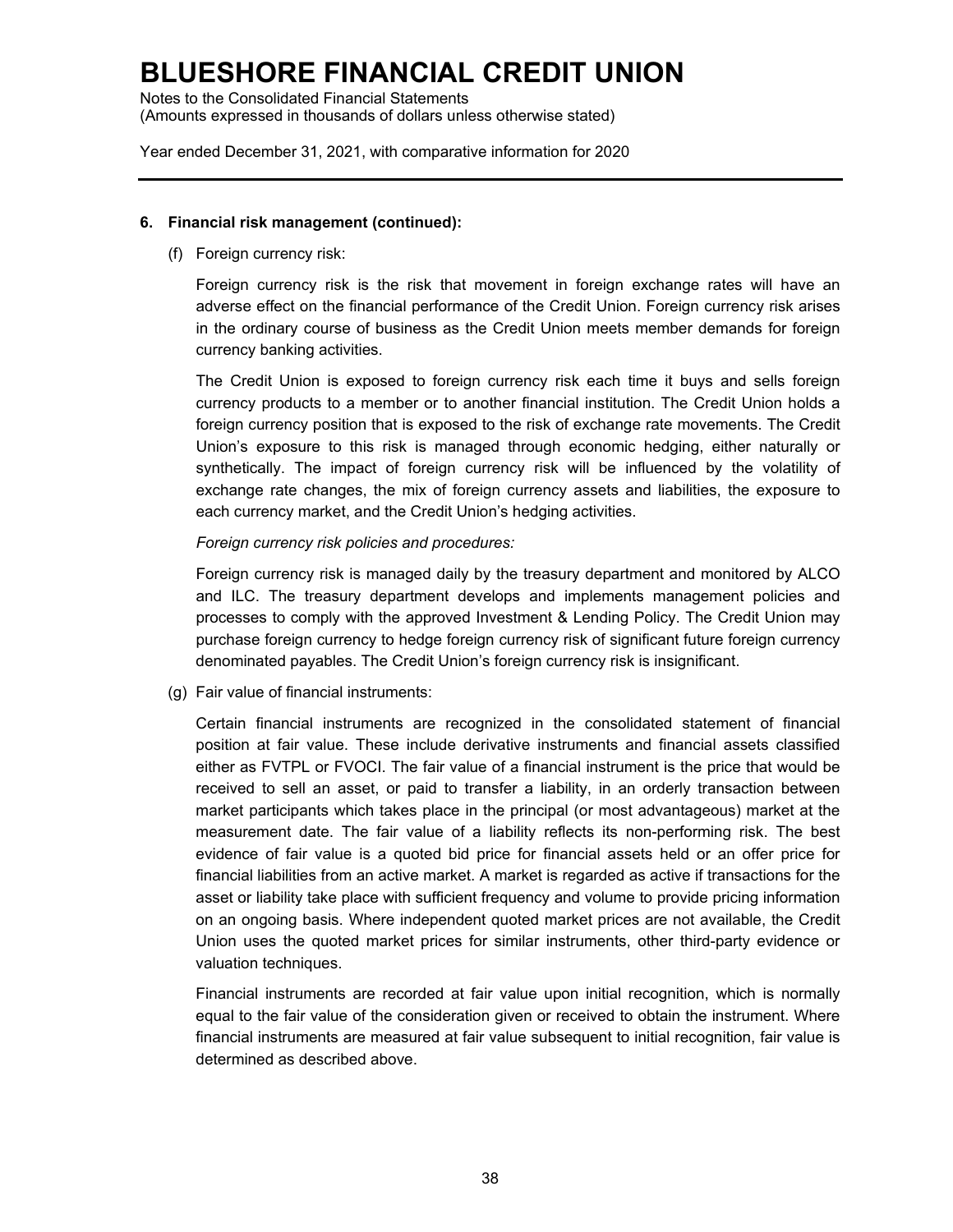Notes to the Consolidated Financial Statements (Amounts expressed in thousands of dollars unless otherwise stated)

Year ended December 31, 2021, with comparative information for 2020

### **6. Financial risk management (continued):**

(g) Fair value of financial instruments (continued):

*Financial instruments whose carrying values approximate fair value:*

Fair values of cash and cash equivalents, interest receivable, demand deposits, demand loans and other financial assets and liabilities are assumed to approximate their carrying values, principally due to their short-term nature.

*Financial instruments whose carrying values does not approximate fair value:*

The fair value of financial instruments determined using these techniques include the use of recent arm's length transactions and discounted cash flow analysis for investments in unquoted securities, discounted cash flow analysis for derivatives, third-party option pricing models for index-linked option contracts, other valuation techniques commonly used by market participants and utilize independent observable market inputs to the maximum extent possible.

The use of valuation techniques to determine the fair value of a financial instrument requires management to make assumptions such as the amount and timing of future cash flows and discount rates and incorporate the Credit Union's estimate of assumptions that a market participant would make when valuing the instruments.

The table below sets out the fair values of financial instruments, including derivatives, using the valuation methods and assumptions referred to above. The table does not include assets and liabilities that do not meet the definitions of financial instruments.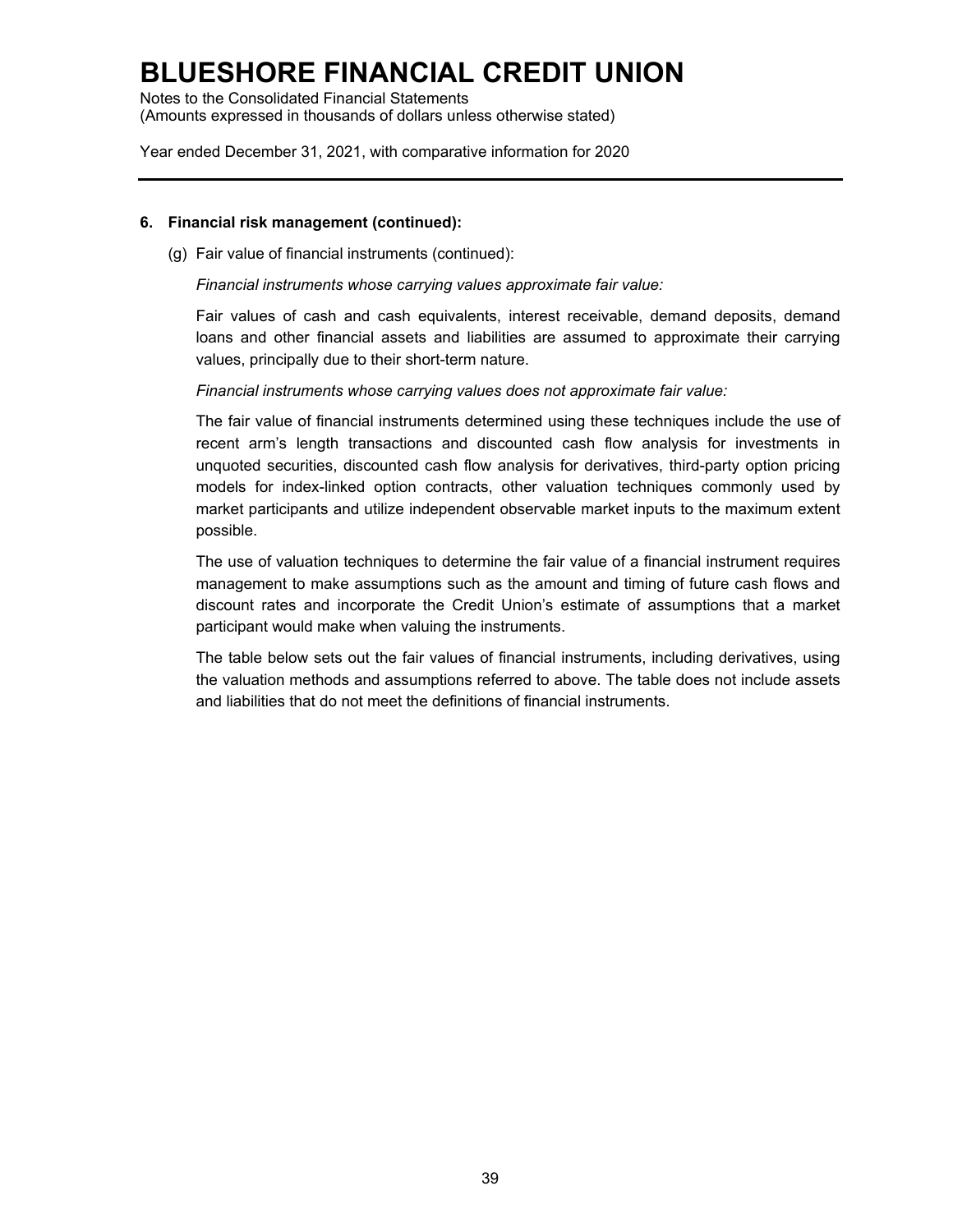Notes to the Consolidated Financial Statements (Amounts expressed in thousands of dollars unless otherwise stated)

Year ended December 31, 2021, with comparative information for 2020

### **6. Financial risk management (continued):**

(g) Fair value of financial instruments (continued):

|                                   |              | 2021 |           |              | 2020            |
|-----------------------------------|--------------|------|-----------|--------------|-----------------|
|                                   | Carrying     |      | Fair      | Carrying     | Fair            |
|                                   | value        |      | value     | value        | value           |
| Assets carried at fair value:     |              |      |           |              |                 |
| Cash and cash equivalents         | \$<br>76,243 | \$   | 76,243    | \$<br>45,598 | \$<br>45,598    |
| Financial assets*                 | 2,083        |      | 2,083     | 35,739       | 35,739          |
| Derivative financial instruments  | 11,526       |      | 11,526    | 15,917       | 15,917          |
| Liquidity Investments             | 388,747      |      | 388,747   |              |                 |
| Assets carried at amortized cost: |              |      |           |              |                 |
| Cash and cash equivalents         |              |      |           |              |                 |
| (with original maturity up        |              |      |           |              |                 |
| to 3 months)                      | 41,809       |      | 41,808    | 117,836      | 117,835         |
| Loans and advances to members     |              |      |           |              |                 |
| (net of allowance)                | 4,411,935    |      | 4,405,441 | 4,173,527    | 4,214,320       |
| Investments**                     | 29,455       |      | 29,894    | 372,791      | 372,791         |
| Other assets                      | 10,947       |      | 10,947    | 8,123        | 8,123           |
|                                   | \$4,972,745  | S.   | 4,966,689 | \$4,769,531  | \$<br>4,810,323 |

|                                                                                                    |                 | 2021 |           |                 | 2020            |
|----------------------------------------------------------------------------------------------------|-----------------|------|-----------|-----------------|-----------------|
|                                                                                                    | Carrying        |      | Fair      | Carrying        | Fair            |
|                                                                                                    | value           |      | value     | value           | value           |
| Liabilities carried at fair value:<br>Derivative financial                                         |                 |      |           |                 |                 |
| instruments                                                                                        | \$<br>6,329     | \$   | 6,329     | \$<br>4,053     | \$<br>4,053     |
| Liabilities carried at amortized cost:                                                             |                 |      |           |                 |                 |
| Members' deposits                                                                                  | 4,579,517       |      | 4,599,671 | 4,286,784       | 4,313,303       |
| <b>Borrowings</b>                                                                                  | 25,053          |      | 25,053    | 25,086          | 25,086          |
| Securitized borrowings                                                                             | 92,434          |      | 90,949    | 203,532         | 203,669         |
| Accounts payable and accrued<br>liabilities (including retirement<br>benefit liability and current |                 |      |           |                 |                 |
| income taxes)                                                                                      | 33,993          |      | 33,993    | 42,373          | 42,373          |
| Membership shares                                                                                  | 1,360           |      | 1,360     | 1,360           | 1,360           |
|                                                                                                    | \$<br>4,738,686 | \$   | 4,757,355 | \$<br>4,563,188 | \$<br>4,589,844 |

\* Includes certain investments in Central 1 shares and other investments in the amount of \$2,083 (2020 - \$35,739) of which the fair value cannot be reliably measured, and is therefore recorded at cost (note 8).

| ** Current portion |  |  |  |  |  | $$10,250$ $$10,249$ $$106,412$ $$106,558$ |  |  |
|--------------------|--|--|--|--|--|-------------------------------------------|--|--|
|--------------------|--|--|--|--|--|-------------------------------------------|--|--|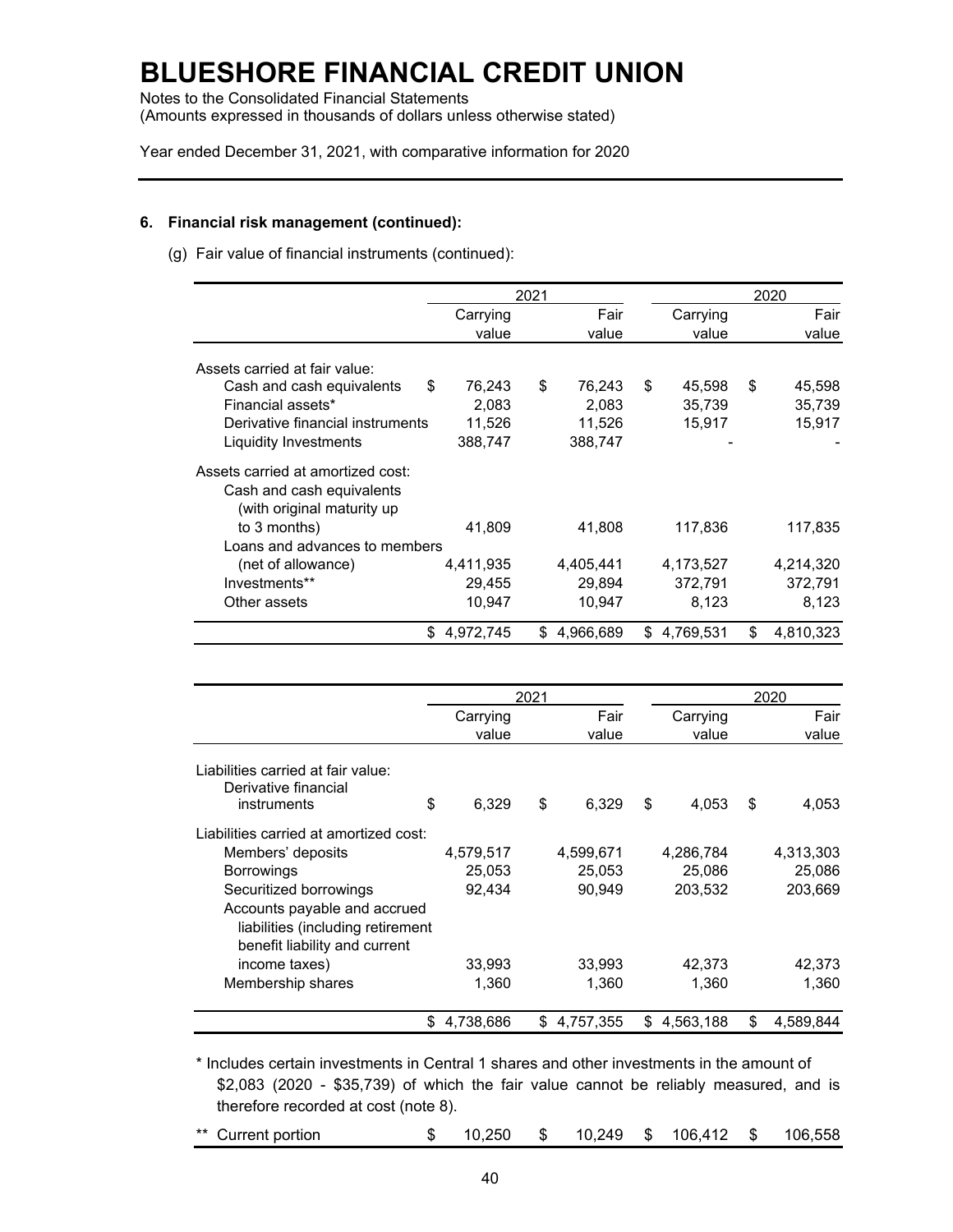Notes to the Consolidated Financial Statements (Amounts expressed in thousands of dollars unless otherwise stated)

Year ended December 31, 2021, with comparative information for 2020

#### **6. Financial risk management (continued):**

(g) Fair value of financial instruments (continued):

The fair values below reflect conditions that existed only at the respective financial reporting dates and do not necessarily reflect a future value or the amounts the Credit Union might receive or pay if it were to dispose of any of its financial instruments prior to their maturity.

The Credit Union measures fair value using the following hierarchy that reflects the significance of inputs used in making the measurements:

- Level 1: Inputs that are quoted market prices (unadjusted) in an active market for identical instruments.
- Level 2: Inputs other than quoted prices included within Level 1 that are observable either directly (i.e., as prices) or indirectly (i.e., derived from prices). This category includes instruments valued using: quoted market prices in active markets for similar instruments; quoted prices for identical or similar instruments in markets that are considered less than active; or other valuation techniques where all significant inputs are directly or indirectly observable from market data.
- Level 3: Inputs that are unobservable. This category includes all instruments where the valuation technique includes inputs not based on observable data and the unobservable inputs have a significant effect on the instrument's valuation. This category includes instruments that are valued based on quoted prices for similar instruments where significant unobservable adjustments or assumptions are required to reflect differences between the instruments.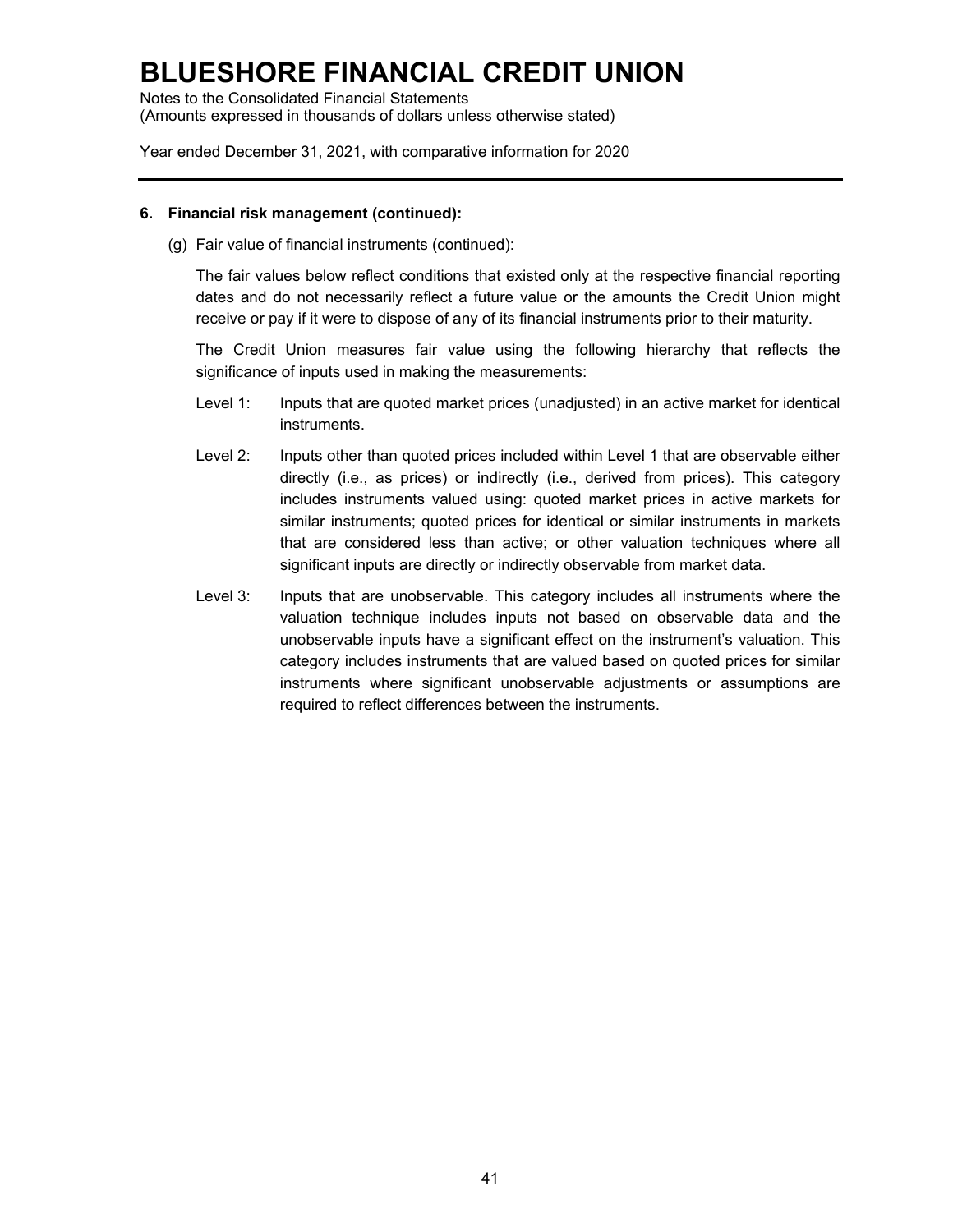Notes to the Consolidated Financial Statements (Amounts expressed in thousands of dollars unless otherwise stated)

Year ended December 31, 2021, with comparative information for 2020

### **6. Financial risk management (continued):**

(g) Fair value of financial instruments (continued):

The following table illustrates the classification of the Credit Union's financial instruments within the fair value hierarchy:

| December 31, 2021                                           | Level 1       | Level <sub>2</sub> | Level 3 |
|-------------------------------------------------------------|---------------|--------------------|---------|
| Financial assets:                                           |               |                    |         |
| Fair value through profit or loss                           | \$            | \$<br>89,852       | \$      |
| Fair value through OCI                                      | 388,747       |                    |         |
| Amortized cost                                              |               | 4,488,090          |         |
|                                                             | \$<br>388,747 | \$4,577,942        | \$      |
| Financial liabilities:                                      |               |                    |         |
| Fair value through profit or loss                           | \$            | \$<br>6,329        | \$      |
| Amortized cost                                              |               | 4,751,026          |         |
|                                                             | \$            | \$4,757,355        | \$      |
|                                                             |               |                    |         |
| December 31, 2020                                           | Level 1       | Level <sub>2</sub> | Level 3 |
| Financial assets:                                           |               |                    |         |
| Fair value through profit or loss                           | \$            | \$<br>97,254       | \$      |
| Fair value through OCI                                      |               |                    |         |
| Amortized cost                                              |               | 4,713,069          |         |
|                                                             | \$            | \$4,810,323        | \$      |
|                                                             |               |                    |         |
| Financial liabilities:<br>Fair value through profit or loss | \$            | \$<br>4,053        | \$      |
| Amortized cost                                              |               | 4,585,791          |         |
|                                                             |               |                    |         |
|                                                             | \$            | \$4,589,844        | \$      |

During the years ended December 31, 2021 and 2020, there were no transfers between the levels of the fair value hierarchy.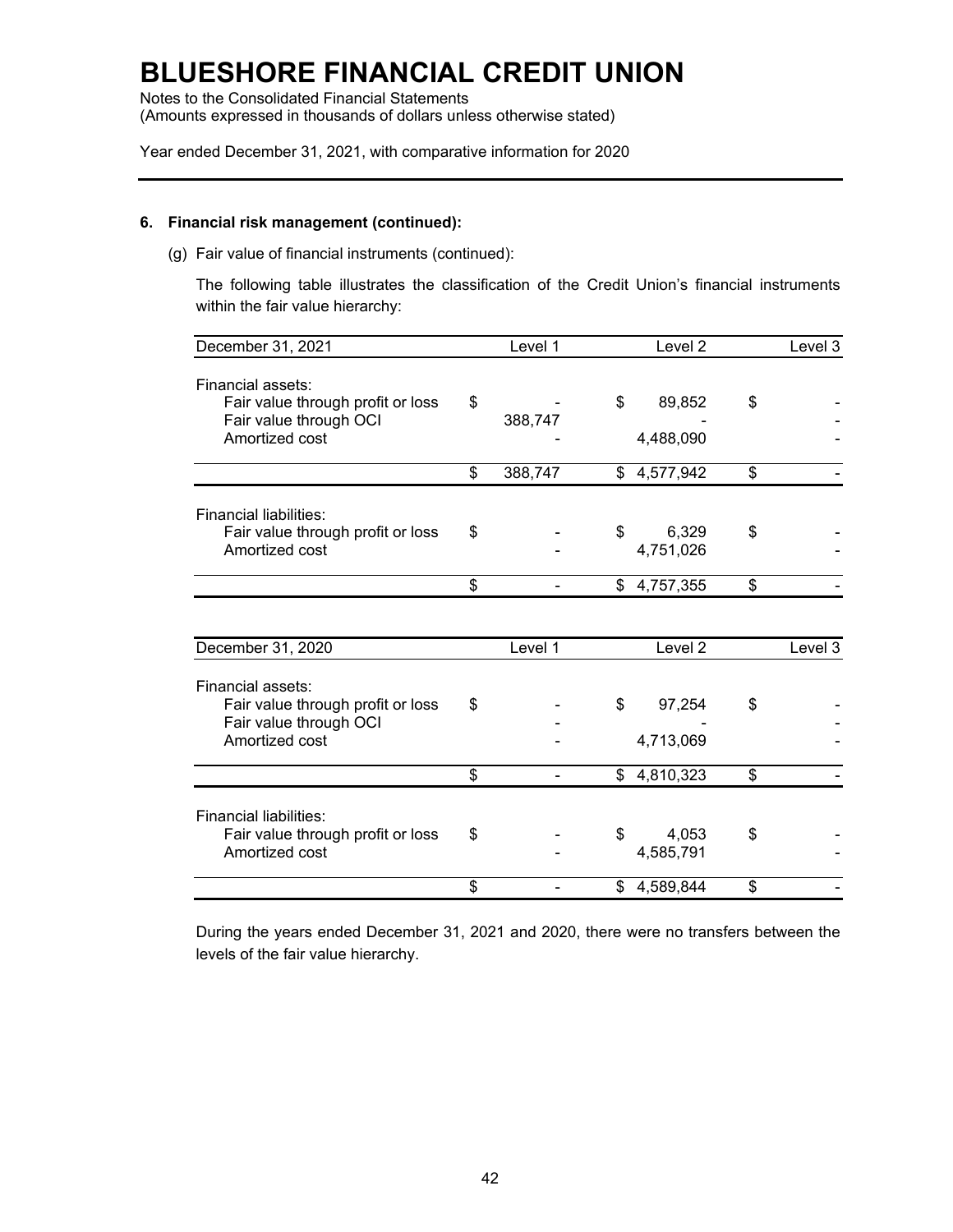Notes to the Consolidated Financial Statements (Amounts expressed in thousands of dollars unless otherwise stated)

Year ended December 31, 2021, with comparative information for 2020

#### **6. Financial risk management (continued):**

(g) Fair value of financial instruments (continued):

The fair values of investments are based on quoted market prices (Level 1) except for the following:

- the fair values of investments in liquidity deposits, principal and interest reinvestment accounts are estimated based on the present value of future cash flows, discounted using current market interest rates for investments with similar risks and maturity dates (Level 2).
- the fair value of investments in Central 1 Class A shares is based on the redemption amount (Level 2), which equals cost.
- the fair value of investments in Central 1 Class E shares is estimated based on their cost, unless redemption is likely, in which case the fair value equals the redemption amount (Level 2). As permitted by IFRS 9, the cost of Central 1 Class E shares is considered an appropriate estimate of the fair value when there is insufficient more recent information available to measure fair value.
- as permitted by IFRS 9 in limited circumstances, the costs of investments in equity securities of other financial service providers are considered appropriate estimates of the fair values (Level 2) due to insufficient more recent information available to measure fair value.
- (h) Regulatory and capital management:

Capital is managed in accordance with the framework, policies and limits established by the Board through ILC, and appropriate management committees. As an integral part of the Credit Union's strategy is to maintain a strong capital base, all elements of capital are monitored throughout the year. Capital plans are updated and reviewed by the Board through ILC at least annually to ensure an appropriate level of capital is maintained to sustain current and future operations. Capital levels of the Credit Union are reviewed monthly and reported to the Board. The Credit Union makes quarterly and annual dividend payments on eligible shares at the discretion of the Board, within the context of its overall capital management plan.

The Financial Institutions Act ("FIA") requires the Credit Union to maintain, at all times, a capital base which is adequate in relation to its business. Capital levels for credit unions in British Columbia are regulated pursuant to capital regulations prescribed by BCFSA. Minimum capital standards are based on a total capital base to risk weighted assets ("RWA") ratio of 8%, along with a requirement that at least 35% of the capital base consists of a credit union's retained earnings and contributed surplus. Additionally, the Internal Capital Target guideline issued by BCFSA sets a supervisory level of 10% for credit unions' internal capital targets.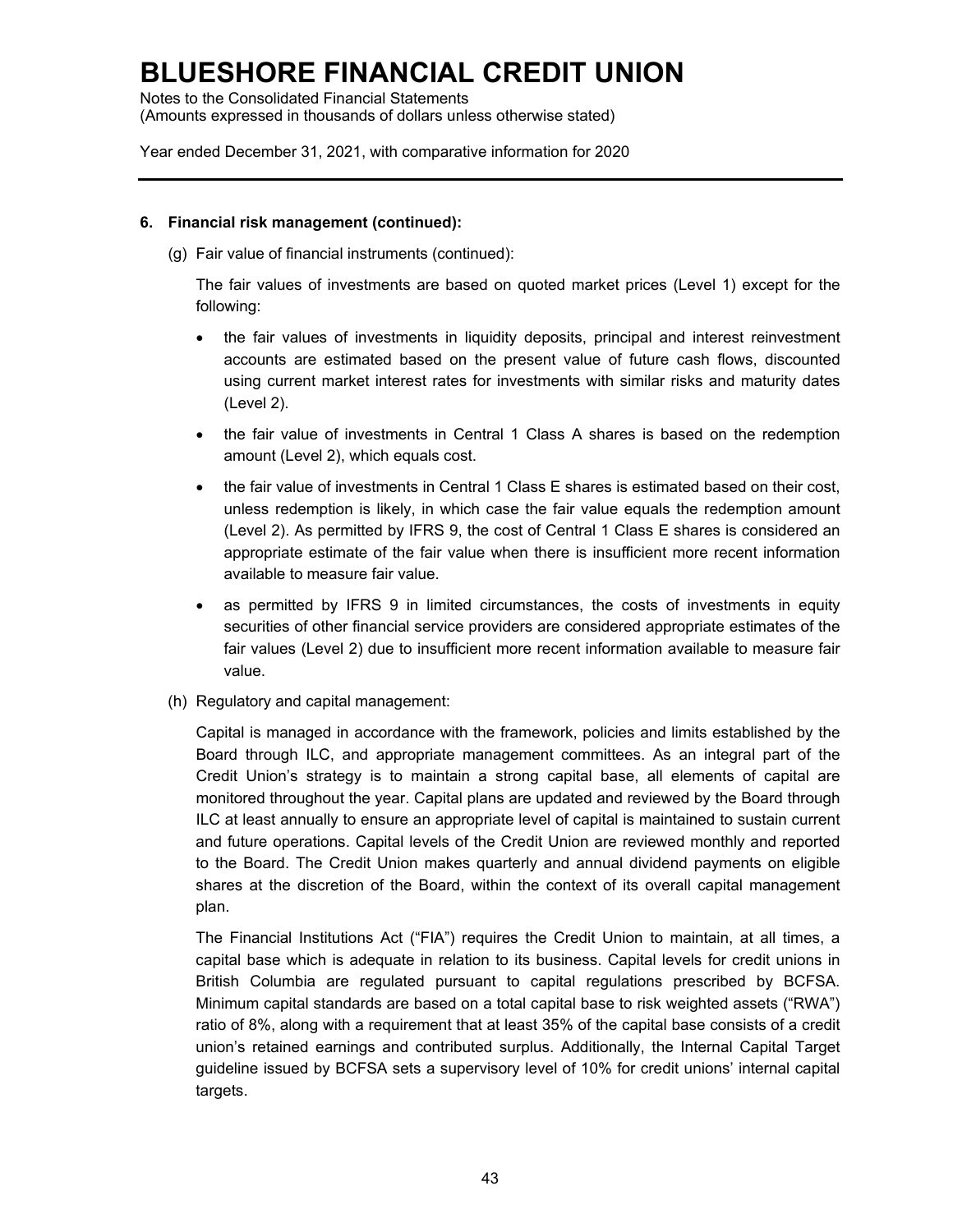Notes to the Consolidated Financial Statements (Amounts expressed in thousands of dollars unless otherwise stated)

Year ended December 31, 2021, with comparative information for 2020

### **6. Financial risk management (continued):**

(h) Regulatory and capital management (continued):

Regulatory capital is allocated to two tiers: Primary and Secondary. Primary capital is comprised of the more permanent components of capital and consists primarily of retained earnings and equity shares. Secondary capital consists primarily of, subordinated debt and 50% of the Credit Union's portion of retained earnings in the Credit Union Deposit Insurance Corporation ("CUDIC"), Central 1, and Stabilization Central Credit Union ("SCCU"). The capital base is defined as the lesser of total the of Primary and Secondary capital, less deductions, as prescribed by BCFSA or the Credit Union's retained earnings and contributed surplus divided by 35%.

The capital ratio is calculated by dividing the capital base by RWA, which are the Credit Union's assets weighted according to relative risk (0% to 200%) as determined by BCFSA's prescribed rules relating to on-balance sheet and off-balance sheet exposures.

The Credit Union's capital ratio and capital base were in compliance with both the regulatory and supervisory requirements at all times in 2021 and 2020.

|                                                  |    | 2021    | 2020          |
|--------------------------------------------------|----|---------|---------------|
| Capital:                                         |    |         |               |
| Primary capital:                                 |    |         |               |
| <b>Equity shares</b>                             | \$ | 50,746  | \$<br>47,618  |
| Membership shares                                |    | 1.360   | 1,360         |
| Retained earnings                                |    | 252,171 | 219,129       |
| Net deferred income tax                          |    | (310)   | 678           |
| Total primary capital                            |    | 303,967 | 268,785       |
| Secondary capital:                               |    |         |               |
| 50% of proportion of retained earnings in CUDIC, |    |         |               |
| Central 1, and SCCU                              |    | 48,398  | 46,910        |
| Subordinated debt and accrued interest           |    | 25,053  | 25,086        |
| Total secondary capital                          |    | 73,451  | 71,996        |
| Total capital                                    |    | 377,418 | 340,781       |
| Deductions from capital:                         |    |         |               |
| Intangible assets                                |    | (7,320) | (6, 499)      |
| Capital base                                     | S  | 370,098 | \$<br>334,282 |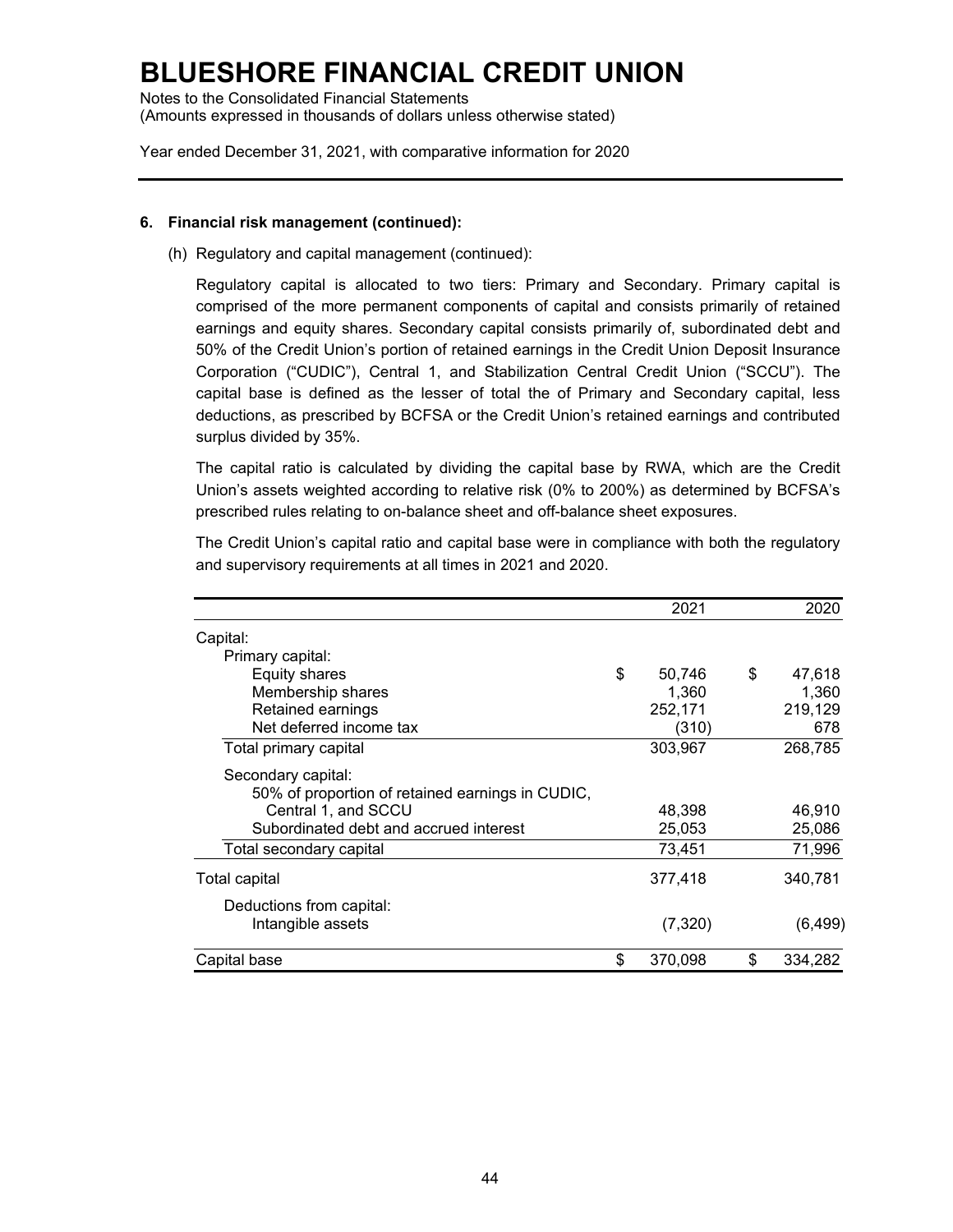Notes to the Consolidated Financial Statements (Amounts expressed in thousands of dollars unless otherwise stated)

Year ended December 31, 2021, with comparative information for 2020

#### **7. Investments:**

|                                                                                                                   |   | 2021            |    | 2020             |
|-------------------------------------------------------------------------------------------------------------------|---|-----------------|----|------------------|
| Measure at FVOCI:<br>Fixed income investments -<br>original maturities > 90 days                                  | S | 388,747         | \$ |                  |
| Measured at amortized cost:<br>Bid and liquidity deposits -<br>original maturities > 90 days<br>Other investments |   | 22,311<br>7,144 |    | 370,322<br>2,469 |
|                                                                                                                   | S | 418.202         | S. | 372,791          |

Prior to 2021 the Credit Union maintained its statutory liquidity requirement in the form of interestbearing deposits with Central 1. Central 1 invested the funds from these deposits in marketable securities that qualified as high-quality liquid assets ("HQLA"). As mandated by BCFSA, this structure changed on January 1, 2021.

In the new structure, the Credit Union now maintains its statutory liquidity requirement by investing directly in marketable securities that qualify as HQLA.

To transition to this new structure, on January 1, 2021 the statutory liquidity deposits of \$360,921 held in the mandatory liquidity pool at Central 1 were extinguished in exchange for a portfolio of HQLA of an equivalent amount. HQLA are now held in a trust, with the Credit Union the beneficiary, Central 1 the trustee and Credential Qtrade Securities Inc. the investment manager.

### **8. Other financial assets:**

An analysis of FVTPL assets by remaining term to maturity is as follows:

|                                                        | Effective | Within       | 1 to 5 | Over 5       |              |
|--------------------------------------------------------|-----------|--------------|--------|--------------|--------------|
| December 31, 2021                                      | vield     | 1 year       | years  | vears        | 2021         |
| Financial assets fair value through<br>profit or loss: |           |              |        |              |              |
| Central 1 shares                                       |           | \$           | \$     | \$<br>1,491  | \$<br>1,491  |
| Other financial assets                                 |           | \$           | \$     | \$<br>592    | \$<br>592    |
|                                                        |           | \$           | \$     | \$<br>2,083  | \$<br>2,083  |
|                                                        | Effective | Within       | 1 to 5 | Over 5       |              |
| December 31, 2020                                      | vield     | 1 year       | vears  | vears        | 2020         |
| Financial assets fair value through<br>profit or loss: |           |              |        |              |              |
| Central 1 shares                                       | 4.22%     | \$           | \$     | \$<br>20,118 | \$<br>20,118 |
| Other financial assets                                 | 0.17%     | 14,432       |        | 633          | 15,065       |
| Accrued interest and dividends                         |           |              |        | 556          | 556          |
|                                                        |           | \$<br>14.432 | \$     | \$<br>21,307 | \$<br>35,739 |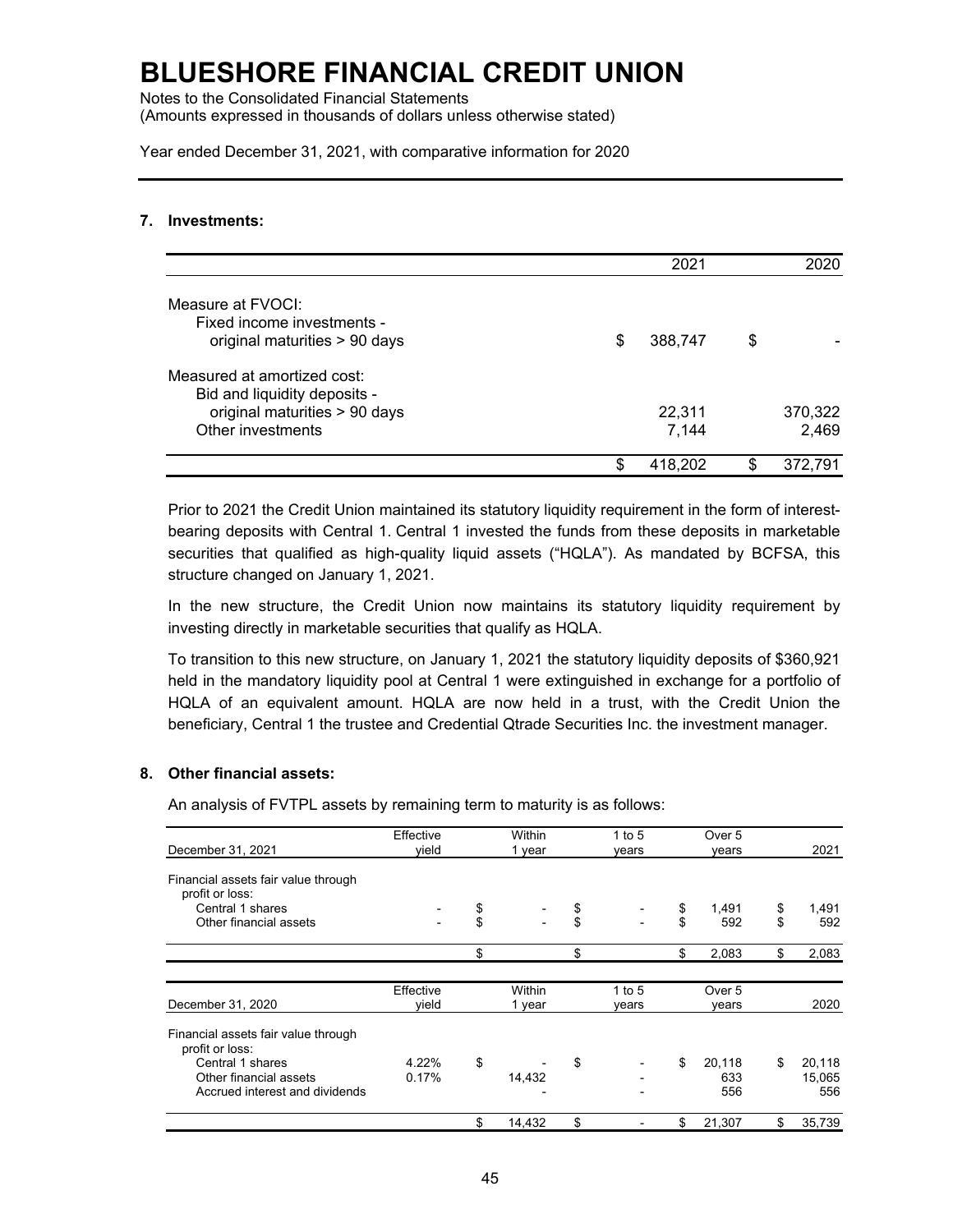Notes to the Consolidated Financial Statements (Amounts expressed in thousands of dollars unless otherwise stated)

Year ended December 31, 2021, with comparative information for 2020

### **8. Other financial assets (continued):**

All Central 1 Class A shares are recorded at their cost of \$1.00 per share and Class E shares are recorded at their cost of \$0.01 per share as fair value cannot be reliably measured. There is no quoted market price for the shares, and the likelihood and timing of any future redemption of the shares cannot be determined.

At December 31, 2020, included in the above FVTPL investments were reinvestment assets relating to the Canada Mortgage Bonds ("CMB") program of \$14,432. These assets form part of the security for the mortgage-backed security debt liability of \$203,532. There were no such reinvestment assets at December 31, 2021.

As part of a restructuring of the statutory liquidity requirements mandated by the Credit Union's regulator (BCFSA), Central 1 redeemed at par the Credit Union's investment in Central 1 Class F shares for proceeds of \$18,519 in January 2021. Refer to note 7.

### **9. Derivative financial instruments:**

| December 31, 2021                                                                       |   |                   | Notional amounts      |    |                     | Fair value |                |    |           |  |  |
|-----------------------------------------------------------------------------------------|---|-------------------|-----------------------|----|---------------------|------------|----------------|----|-----------|--|--|
|                                                                                         |   | Within 1 year     | 1 to 5 years          |    | Total               |            | Asset          |    | Liability |  |  |
| Interest rate swap contracts<br>Market linked options<br>Embedded derivatives on market | S | 145.000<br>13.810 | \$1,155,000<br>63.898 | S  | 1,300,000<br>77.708 | S          | 5.794<br>5,732 | \$ | 621       |  |  |
| linked term deposits                                                                    |   | 13.663            | 63.843                |    | 77.506              |            |                |    | 5.708     |  |  |
| Total derivative contracts                                                              |   | 72.473            | \$1.282.741           | \$ | 1.455.214           |            | 11.526         | \$ | 6,329     |  |  |

| December 31, 2020                                                                       | Notional amounts       |   |                   |                         |   | Fair value      |    |           |  |  |
|-----------------------------------------------------------------------------------------|------------------------|---|-------------------|-------------------------|---|-----------------|----|-----------|--|--|
|                                                                                         | Within 1 year          |   | 1 to 5 years      | Total                   |   | Asset           |    | Liability |  |  |
| Interest rate swap contracts<br>Market linked options<br>Embedded derivatives on market | \$<br>$\sim$<br>18.859 | S | 470,000<br>54,262 | \$<br>470,000<br>73.121 | S | 11.841<br>4,076 | \$ |           |  |  |
| linked term deposits                                                                    | 18.610                 |   | 54.229            | 72.839                  |   |                 |    | 4,046     |  |  |
| Total derivative contracts                                                              | 37.469                 |   | 578.491           | 615.960                 |   | 15.917          |    | 4.053     |  |  |

The above table includes accrued interest on derivative financial instruments.

There were no counterparty margin requirements in both 2021 and 2020.

Notional amounts are the contract amounts used to calculate the cash flows to be exchanged. They are a common measure of volume of outstanding transactions, but do not represent credit or market risk exposure.

Fair values based on quoted market prices are not available for the Credit Union's derivative instruments. Consequently, fair values are derived using net present value and other valuation techniques and may not be indicative of the net realizable values.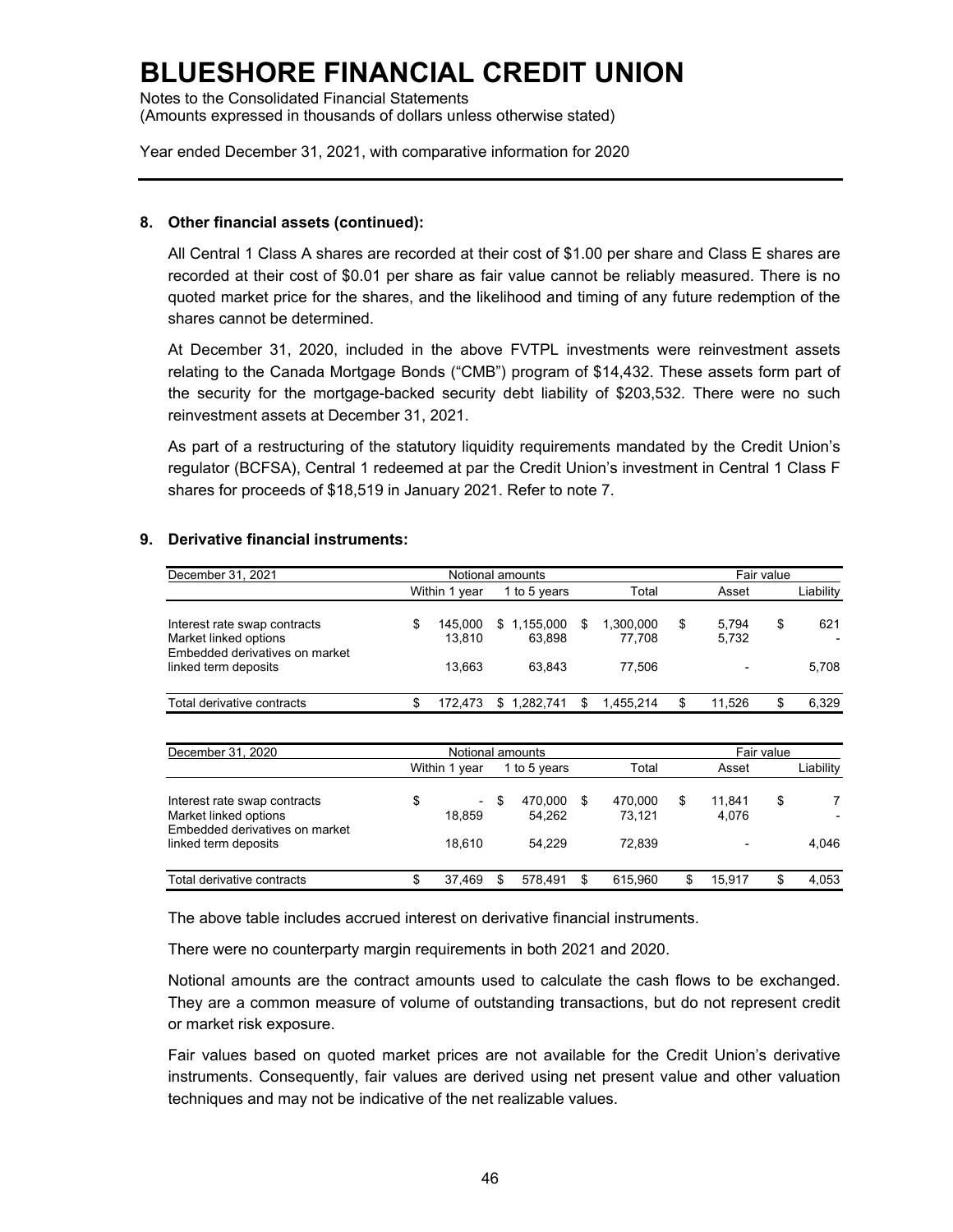Notes to the Consolidated Financial Statements (Amounts expressed in thousands of dollars unless otherwise stated)

Year ended December 31, 2021, with comparative information for 2020

### **9. Derivative financial instruments (continued):**

The Credit Union hedges a portion of the interest rate risk that arises on variable interest cash flows on prime rate mortgages through interest rate derivatives. Interest income and expense reported in the consolidated statement of income include the reclassification of the effective portion of interest rate derivatives designated as hedging items in cash flow hedges from accumulated other comprehensive income (loss) in order to match the timing of the hedged interest cash flows recognized in the consolidated statement of income. Any ineffectiveness in the hedging relationship is recorded directly in the consolidated statement of income.

The credit risk amount of derivatives, which represents the current replacement cost of all outstanding over the counter derivative contracts in a gain position, without factoring in the impact of master netting agreements, totaled \$11,526 as at December 31, 2021 (2020 - \$15,917). The Credit Union manages this credit risk by only dealing with counterparties that meet or exceed a minimum credit rating. As at December 31, 2021, the Credit Union has master netting agreements in place with its derivative counterparties.

The Credit Union is subject to enforceable master netting arrangements in the form of International Swap and Derivatives Association (ISDA) agreements with derivative counterparties. Under the terms of these agreements, offsetting of derivative contracts is permitted only in the event of bankruptcy or default of either party to the agreements. As at December 31, 2021, if all set-off rights were exercised, the net impact on the Credit Union's consolidated statement of financial position would be to decrease derivative financial instrument assets by \$621 (2020 - \$7) and to decrease derivative financial liabilities by \$621 (2020 - \$7).

Interest income and expense include the release from accumulated other comprehensive income (loss) of gains or losses relating to the effective portion of qualifying hedging derivatives designated as cash flow hedges either *(i)* as the hedged item is recorded in interest income (expense) or *(ii)* if the forecasted cash flows of the hedged item are no longer probable. The amount released is reported as a reclassification from accumulated other comprehensive income (loss).

From time to time, the Credit Union enters into derivative transactions to economically hedge certain business strategies that do not otherwise qualify for hedge accounting, or where hedge accounting is not considered economically feasible to implement. During the year ended December 31, 2021, the Credit Union recognized \$39 in unrealized gains from changes in the fair value of these derivatives inclusive of hedge ineffectiveness described in the paragraph above (2020 - unrealized gains \$72). In 2021, no net losses occurred on derivatives (2020 - realized losses - nil).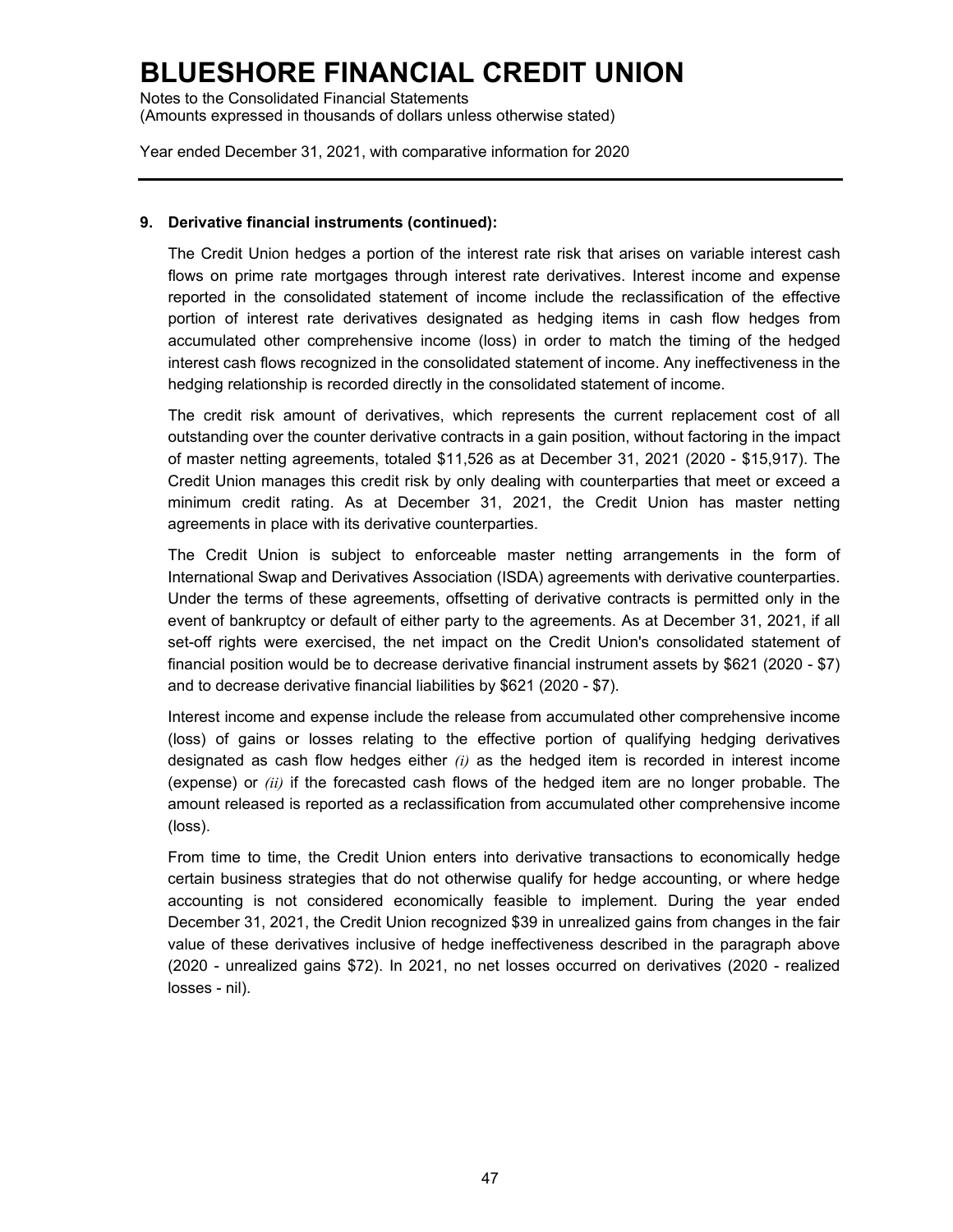Notes to the Consolidated Financial Statements (Amounts expressed in thousands of dollars unless otherwise stated)

Year ended December 31, 2021, with comparative information for 2020

### **9. Derivative financial instruments (continued):**

The Credit Union has \$77,506 (2020 - \$72,839) of embedded derivatives on market linked term deposit products outstanding to its members. These term deposits have maturities of up to five years and pay interest to the depositors, at the end of the term, based on the performance of baskets of securities. The Credit Union has purchased market linked options with a derivative counterparty to offset the exposure to the securities associated with these products. The Credit Union pays a fixed rate based on the notional amount at the inception of the market linked option contract. At the end of the term the Credit Union receives from the derivative counterparty payments equal to the amount that will be paid to the depositors based on the performance of the respective securities.

The purpose of the market linked options is to provide an economic hedge against market fluctuations and have fair values that vary based on changes in the values of the underlying baskets of securities. The fair value of these contracts amounted to \$5,732 as at December 31, 2021 (2020 - \$4,076) and is included as part of derivative financial instruments. The fair value of the embedded written option in the market linked term deposits amounted to \$5,708 at December 31, 2021 (2020 - \$4,046) and is included as part of derivative financial instruments. Although hedge accounting is not applied, these agreements continue to be effective as economic hedges. Gains/losses from interest rate and market linked derivative instruments are included in profit or loss as part of interest income (note 21).

#### **10. Loans and advances to members:**

(a) Loan maturities and rate sensitivities:

|                                                                                 |                                               | <b>Maturity term</b>                                          |                   |                                                 |                                             | <b>Rate sensitivity</b>              |                                                 |
|---------------------------------------------------------------------------------|-----------------------------------------------|---------------------------------------------------------------|-------------------|-------------------------------------------------|---------------------------------------------|--------------------------------------|-------------------------------------------------|
|                                                                                 | Under 1                                       | 1 to 5                                                        | Over 5            |                                                 |                                             | Fixed                                |                                                 |
| December 31, 2021                                                               | year                                          | Years                                                         | Years             | Total                                           | Floating                                    | rate                                 | Total                                           |
| Residential mortgages<br>Commercial loans<br>Personal loans<br>Accrued interest | \$<br>1,001,804<br>809,884<br>13,271<br>5,802 | \$<br>1,749,539<br>805,446<br>479<br>$\overline{\phantom{a}}$ | \$<br>۰<br>34,411 | \$<br>2,751,343<br>1,649,741<br>13,750<br>5,802 | \$<br>587,112<br>377,593<br>13,019<br>5,802 | \$2,164,231<br>1,272,148<br>731<br>٠ | \$<br>2,751,343<br>1,649,741<br>13,750<br>5,802 |
| <b>Total loans</b>                                                              | 1,830,761                                     | 2,555,464                                                     | 34,411            | 4.420.636                                       | 983,526                                     | 3,437,110                            | 4,420,636                                       |
| Allowance for<br>credit losses<br>Deferred broker                               |                                               |                                                               |                   | (11, 484)                                       |                                             |                                      | (11, 484)                                       |
| expenses                                                                        |                                               |                                                               |                   | 7,630                                           |                                             |                                      | 7,630                                           |
| Deferred mortgage<br>commitment fees                                            |                                               |                                                               |                   | (4, 847)                                        |                                             |                                      | (4, 847)                                        |
| Total loans - net of<br>allowance for credit<br>losses                          |                                               |                                                               |                   | \$4.411.935                                     |                                             |                                      | \$4.411.935                                     |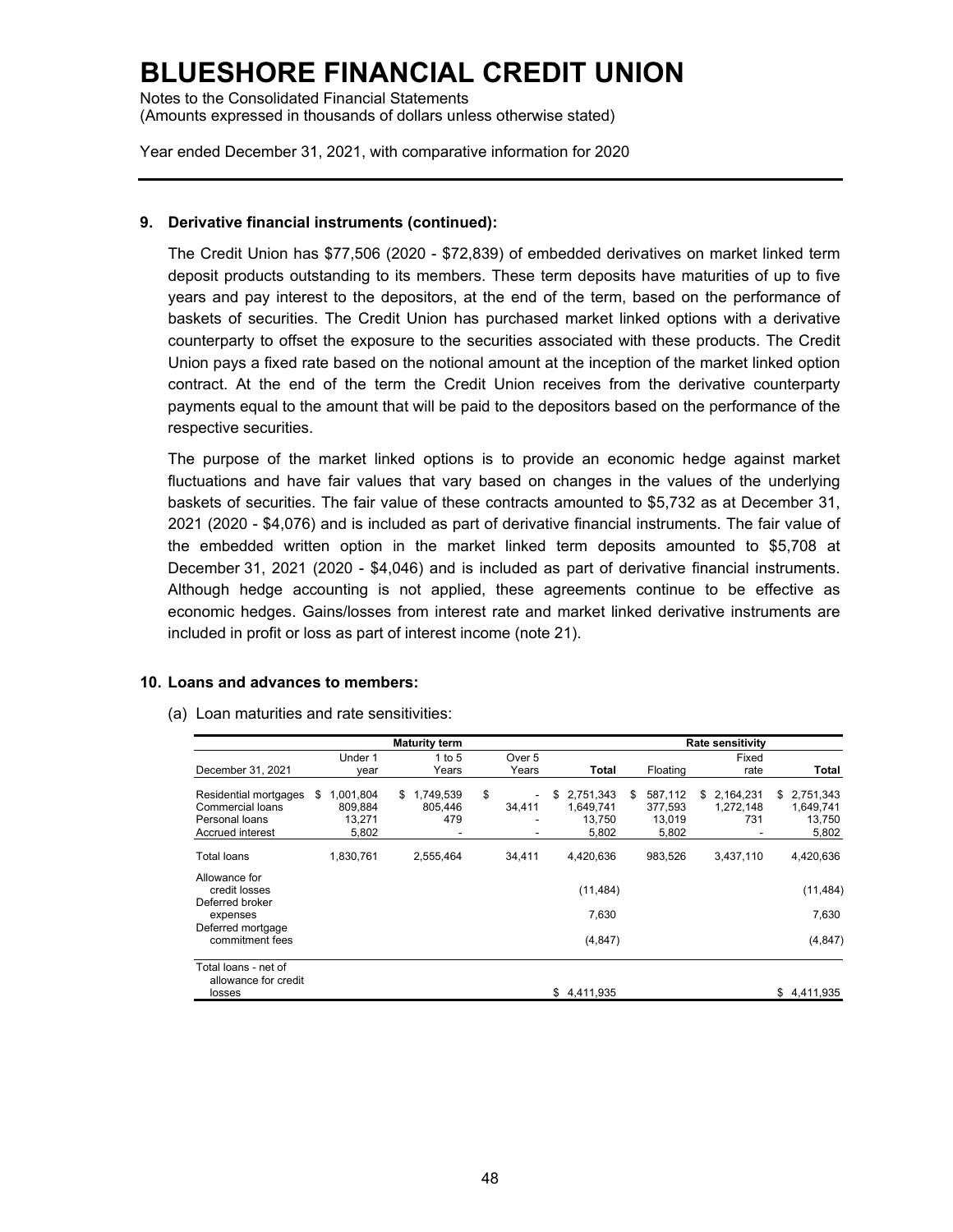Notes to the Consolidated Financial Statements (Amounts expressed in thousands of dollars unless otherwise stated)

Year ended December 31, 2021, with comparative information for 2020

#### **10. Loans and advances to members (continued):**

(a) Loan maturities and rate sensitivities (continued):

|                                                                                 |                                               | <b>Maturity term</b>                          |                   |                              |                 |     |                                       |     | <b>Rate sensitivity</b>         |     |                                           |
|---------------------------------------------------------------------------------|-----------------------------------------------|-----------------------------------------------|-------------------|------------------------------|-----------------|-----|---------------------------------------|-----|---------------------------------|-----|-------------------------------------------|
|                                                                                 | Under 1                                       | 1 to 5                                        | Over 5            |                              |                 |     |                                       |     | Fixed                           |     |                                           |
| December 31, 2020                                                               | vear                                          | Years                                         | Years             |                              | Total           |     | Floating                              |     | rate                            |     | Total                                     |
| Residential mortgages<br>Commercial loans<br>Personal loans<br>Accrued interest | \$<br>1,145,489<br>910.379<br>15,399<br>6,232 | 1,476,215<br>\$<br>616,119<br>697<br><b>-</b> | \$<br>14,796<br>- | \$<br>2,621,705<br>1.541.294 | 16.103<br>6,232 | \$. | 642,543<br>402.648<br>15,038<br>6,232 | \$. | 1,979,162<br>1,138,646<br>1,065 | \$. | 2,621,705<br>1,541,294<br>16,103<br>6,232 |
| Total loans                                                                     | 2,077,499                                     | 2,093,031                                     | 14,804            | 4,185,334                    |                 |     | 1,066,461                             |     | 3,118,873                       |     | 4,185,334                                 |
| Allowance for<br>credit losses<br>Deferred broker                               |                                               |                                               |                   |                              | (14, 268)       |     |                                       |     |                                 |     | (14, 268)                                 |
| expenses                                                                        |                                               |                                               |                   |                              | 6,164           |     |                                       |     |                                 |     | 6,164                                     |
| Deferred mortgage<br>commitment fees                                            |                                               |                                               |                   |                              | (3,703)         |     |                                       |     |                                 |     | (3,703)                                   |
| Total loans - net of<br>allowance for credit<br>losses                          |                                               |                                               |                   | \$<br>4,173,527              |                 |     |                                       |     |                                 | \$  | 4,173,527                                 |

### (b) Forecasting forward-looking information:

Forward-looking information is incorporated into both the assessment of whether a loan has experienced a SICR since its initial recognition and the estimation of ECL. The ECL model considers the macroeconomic factors most closely correlated with credit risk in the relevant portfolios and is sensitive to changes in economic forecasts.

As at December 31, 2021, our macroeconomic forecast is more favourable than the economic forecast as at December 31, 2020. This reflects the ongoing recovery from COVID-19's material adverse impact on the economy, including the impact of measures enacted by the government and the central bank to provide economic stimulus and financial support to individuals and businesses, and to reduce financial market volatility.

The forward-looking macroeconomic scenario described below reflects our best estimate as at December 31, 2021. To the extent that the evolving environment results in future forecasts that differ from those used in estimating the ECL as at December 31, 2021, those changes will be reflected in future periods.

The following table shows the key macroeconomic variables used to estimate ECL during the forecast period. The values shown represent the average levels or growth rates for the next 12 months and subsequent forecast period:

| Forecast                     | Next 12 months | Remaining forecast period |
|------------------------------|----------------|---------------------------|
|                              |                |                           |
| Forward Looking Indicator:   |                |                           |
| Prime rate                   | 2.95%          | 4.31%                     |
| BC GDP change                | 4.35%          | 2.92%                     |
| BC unemployment rate         | 4.66%          | 4.36%                     |
| Average housing price change | 1.60%          | 3.60%                     |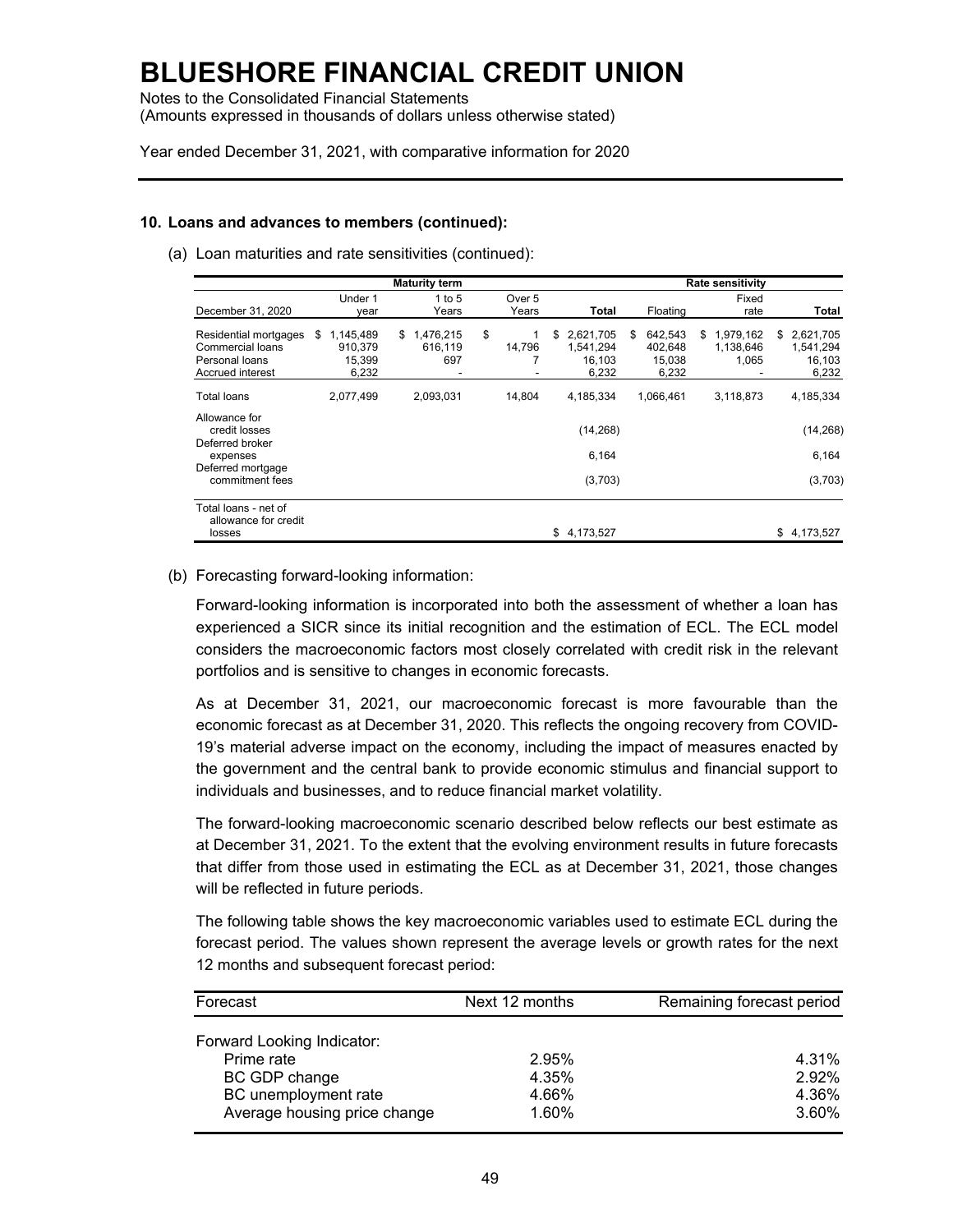Notes to the Consolidated Financial Statements (Amounts expressed in thousands of dollars unless otherwise stated)

Year ended December 31, 2021, with comparative information for 2020

#### **10. Loans and advances to members (continued):**

(c) Reconciliation of allowance for credit losses:

|                                     | Stage 1     | Stage 2        | Stage 3     | Total        |
|-------------------------------------|-------------|----------------|-------------|--------------|
| <b>Residential mortgages</b>        |             |                |             |              |
| Balance, January 1, 2021            | \$<br>3,507 | \$<br>939      | \$<br>1,293 | \$<br>5,739  |
| Provisions for credit losses:       |             |                |             |              |
| Transfers to Stage 1                | 725         | (725)          |             |              |
| Transfers to Stage 2                | (89)        | 89             |             |              |
| Transfers to Stage 3                |             |                |             |              |
| Originations                        | 735         |                |             | 735          |
| <b>Maturities</b>                   | (806)       | (102)          | (416)       | (1, 324)     |
| Remeasurements                      | (1,684)     | 240            | (506)       | (1,950)      |
| Net write-offs                      |             |                |             |              |
| Balance, December 31, 2021          | 2,388       | 441            | 371         | 3,200        |
| <b>Commercial loans and finance</b> |             |                |             |              |
| leases receivable                   |             |                |             |              |
| Balance, January 1, 2021            | 4,172       | 322            | 3,653       | 8,147        |
| Provisions for credit losses:       |             |                |             |              |
| Transfers to Stage 1                | 62          | (29)           | (33)        |              |
| Transfers to Stage 2                | (203)       | 203            |             |              |
| Transfers to Stage 3                | (265)       | (92)           | 357         |              |
| Originations                        | 471         |                |             | 471          |
| <b>Maturities</b>                   | (707)       | (103)          | (959)       | (1,769)      |
| Remeasurements<br>Net write-offs    | (2,380)     | 1,679          | 1,248       | 547          |
|                                     |             |                | (10)        | (10)         |
| Balance, December 31, 2021          | 1,150       | 1,980          | 4,256       | 7,386        |
| <b>Personal loans</b>               |             |                |             |              |
| Balance, January 1, 2021            | 157         | 56             | 168         | 381          |
| Provisions for credit losses:       |             |                |             |              |
| Transfers to Stage 1                | 21          | (21)           |             |              |
| Transfers to Stage 2                | (12)        | 12             |             |              |
| Transfers to Stage 3                | (68)        | $\overline{a}$ | 68          |              |
| Originations                        | 86          |                |             | 86           |
| <b>Maturities</b>                   | (17)        | (15)           | (118)       | (150)        |
| Remeasurements                      | (48)        | 30             | 647         | 629          |
| Net write-offs                      |             | $\overline{a}$ | (48)        | (48)         |
| Balance, December 31, 2021          | 119         | 62             | 717         | 898          |
| Total loans and advances to members |             |                |             |              |
| Balance, January 1, 2021            | 7,836       | 1,317          | 5,114       | 14.267       |
| Provisions for credit losses:       |             |                |             |              |
| Transfers to Stage 1                | 808         | (775)          | (33)        |              |
| Transfers to Stage 2                | (304)       | 304            |             |              |
| Transfers to Stage 3                | (333)       | (92)           | 425         |              |
| Originations                        | 1.292       |                |             | 1.292        |
| <b>Maturities</b>                   | (1,530)     | (220)          | (1, 493)    | (3,243)      |
| Remeasurements                      | (4, 112)    | 1,949          | 1,389       | (774)        |
| Net write-offs                      |             |                | (58)        | (58)         |
| Balance, December 31, 2021          | \$<br>3,657 | \$<br>2.483    | \$<br>5,344 | \$<br>11,484 |
|                                     |             |                |             |              |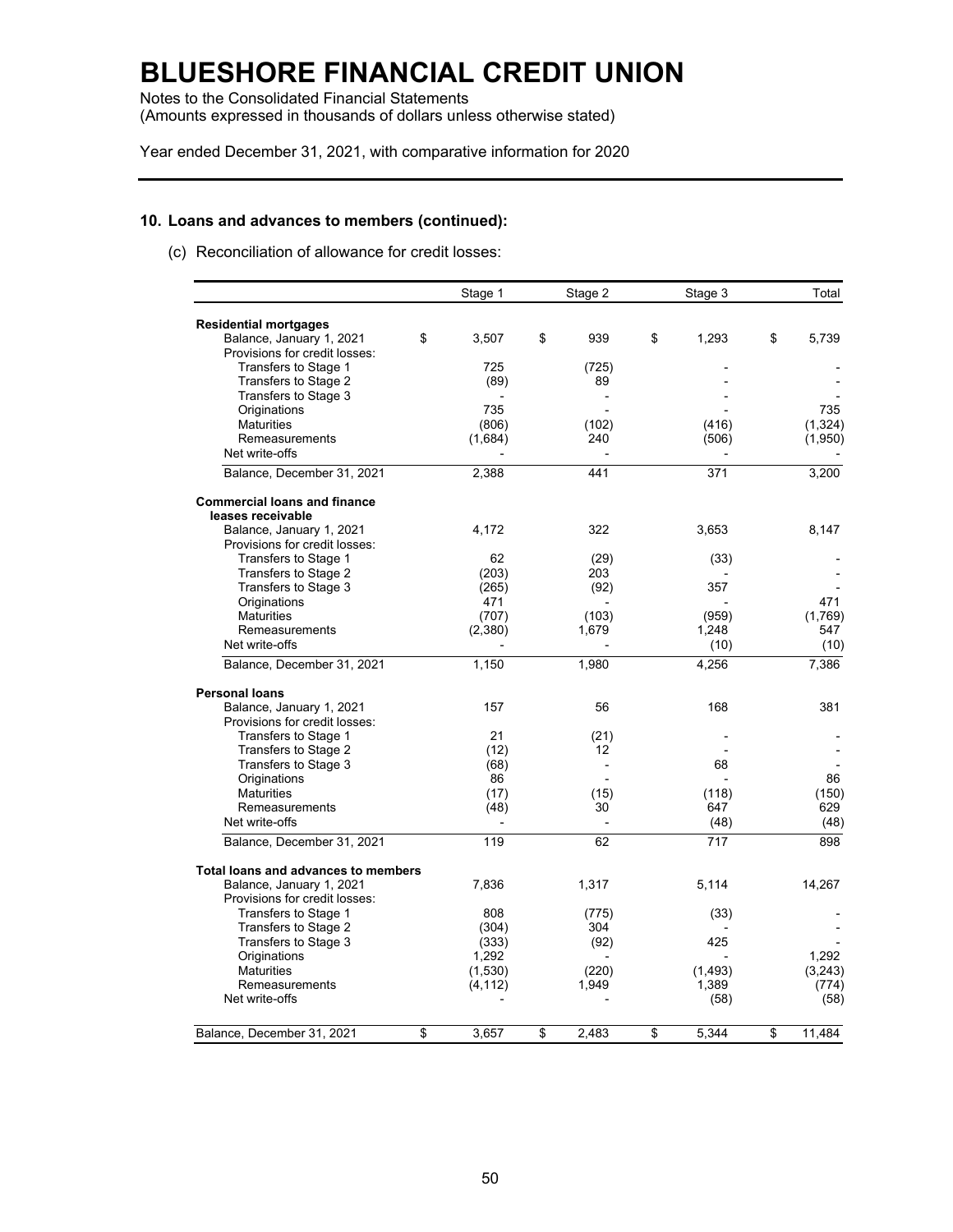Notes to the Consolidated Financial Statements (Amounts expressed in thousands of dollars unless otherwise stated)

Year ended December 31, 2021, with comparative information for 2020

#### **10. Loans and advances to members (continued):**

(c) Reconciliation of allowance for credit losses (continued):

|                                     | Stage 1        | Stage 2                  | Stage 3     | Total        |
|-------------------------------------|----------------|--------------------------|-------------|--------------|
| <b>Residential mortgages</b>        |                |                          |             |              |
| Balance, January 1, 2020            | \$<br>2,180    | \$<br>554                | \$<br>401   | \$<br>3,135  |
| Provisions for credit losses:       |                |                          |             |              |
| Transfers to Stage 1                | 295            | (295)                    |             |              |
| Transfers to Stage 2                | (137)          | 137                      |             |              |
| Transfers to Stage 3                |                | (55)                     | 55          |              |
| Originations                        | 1.249          |                          |             | 1.249        |
| <b>Maturities</b>                   | (578)          | (99)                     | (225)       | (902)        |
| Remeasurements                      | 498            | 697                      | 1,062       | 2,257        |
| Net write-offs                      |                |                          |             |              |
| Balance, December 31, 2020          | 3,507          | 939                      | 1,293       | 5,739        |
| <b>Commercial loans and finance</b> |                |                          |             |              |
| leases receivable                   |                |                          |             |              |
| Balance, January 1, 2020            | 3,138          | 550                      | 3,257       | 6,945        |
| Provisions for credit losses:       |                |                          |             |              |
| Transfers to Stage 1                | 152            | (117)                    | (35)        |              |
| Transfers to Stage 2                | (35)           | 35                       |             |              |
| Transfers to Stage 3                | (863)          | (174)                    | 1,037       |              |
| Originations                        | 2,645          |                          |             | 2.645        |
| <b>Maturities</b>                   | (713)          | (180)                    | (2,613)     | (3,506)      |
| Remeasurements                      | (152)          | 208                      | 2,905       | 2,961        |
| Net write-offs                      |                |                          | (898)       | (898)        |
| Balance, December 31, 2020          | 4,172          | 322                      | 3,653       | 8,147        |
| <b>Personal loans</b>               |                |                          |             |              |
| Balance, January 1, 2020            | 96             | 36                       | 143         | 275          |
| Provisions for credit losses:       |                |                          |             |              |
| Transfers to Stage 1                | $\overline{2}$ | (2)                      |             |              |
| Transfers to Stage 2                | (52)           | 52                       |             |              |
| Transfers to Stage 3                | (130)          | $\overline{\phantom{a}}$ | 130         |              |
| Originations                        | 328            |                          |             | 328          |
| <b>Maturities</b>                   | (85)           | (33)                     | (3)         | (121)        |
| Remeasurements                      | (2)            | 3                        | 84          | 85           |
| Net write-offs                      |                | $\overline{a}$           | (186)       | (186)        |
| Balance, December 31, 2020          | 157            | 56                       | 168         | 381          |
| Total loans and advances to members |                |                          |             |              |
| Balance, January 1, 2020            | 5,414          | 1,140                    | 3,801       | 10,355       |
| Provisions for credit losses:       |                |                          |             |              |
| Transfers to Stage 1                | 449            | (414)                    | (35)        |              |
| Transfers to Stage 2                | (224)          | 224                      |             |              |
| Transfers to Stage 3                | (993)          | (229)                    | 1,222       |              |
| Originations                        | 4,222          |                          |             | 4.222        |
| <b>Maturities</b>                   | (1,376)        | (312)                    | (2,841)     | (4,529)      |
| Remeasurements                      | 344            | 908                      | 4,051       | 5.303        |
| Net write-offs                      |                |                          | (1,084)     | (1,084)      |
| Balance, December 31, 2020          | \$<br>7,836    | \$<br>1,317              | \$<br>5,114 | \$<br>14,267 |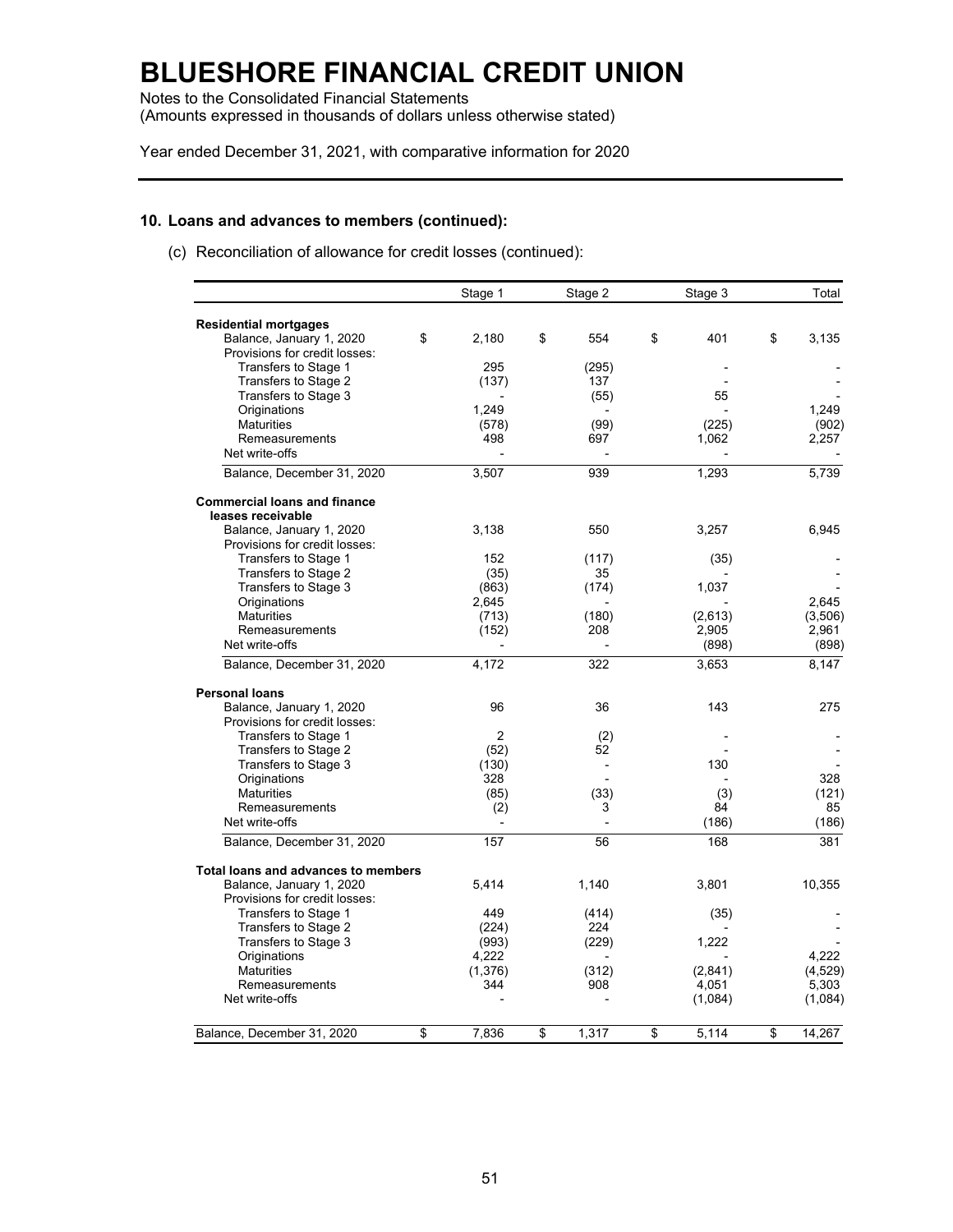Notes to the Consolidated Financial Statements (Amounts expressed in thousands of dollars unless otherwise stated)

Year ended December 31, 2021, with comparative information for 2020

### **10. Loans and advances to members (continued):**

(d) Loans past due but not impaired:

A loan is considered past due when a payment has not been received by the contractual due date. The following table presents the carrying value of loans that are past due but not classified as impaired because they are either (*i*) less than 91 days past due unless there is information to the contrary that an impairment event has occurred or (*ii*) fully secured and collection efforts are reasonably expected to result in repayment.

Loans that are past due but not impaired as at December 31, 2021 and 2020 are as follows:

|                                                                 | 31 to 60  | 61 to 90 | Over    |           |
|-----------------------------------------------------------------|-----------|----------|---------|-----------|
| December 31, 2021                                               | days      | days     | 90 days | Total     |
| Residential mortgages<br>Commercial loans and leases receivable | \$<br>646 | \$       | \$      | \$<br>646 |
| Personal loans                                                  | 20        |          |         | 20        |
|                                                                 | \$<br>666 | \$       | \$      | \$<br>666 |
|                                                                 |           |          |         |           |
|                                                                 | 31 to 60  | 61 to 89 | Over    |           |
| December 31, 2020                                               | days      | days     | 90 days | Total     |
|                                                                 |           |          |         |           |
| Residential mortgages                                           | \$<br>225 | \$       | \$      | \$<br>225 |
| Commercial loans and leases receivable                          | 296       | 56       |         | 352       |
| Personal loans                                                  |           |          |         |           |
|                                                                 | \$<br>521 | \$<br>56 | \$      | \$<br>577 |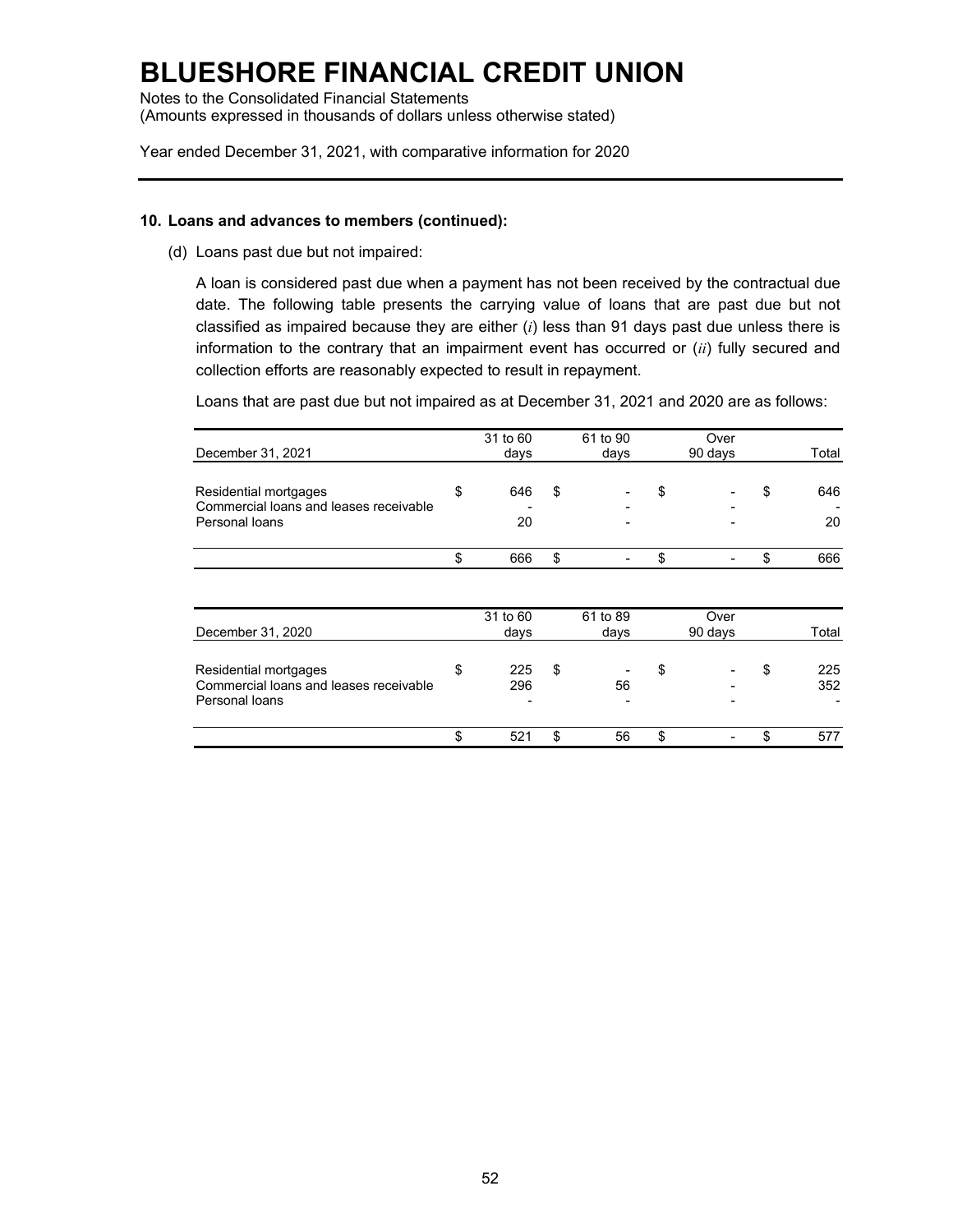Notes to the Consolidated Financial Statements (Amounts expressed in thousands of dollars unless otherwise stated)

Year ended December 31, 2021, with comparative information for 2020

#### **10. Loans and advances to members (continued):**

(e) Leases receivable:

The investment in leases receivable and the present value of minimum lease payments receivable at the end of the reporting period are detailed below.

|                                                     | 2021         | 2020         |
|-----------------------------------------------------|--------------|--------------|
| Gross investment in leases receivable:              |              |              |
| Less than 1 year                                    | \$<br>4,352  | \$<br>4,501  |
| Between 1 year and 5 years                          | 57,856       | 64,743       |
| Later than 5 years                                  | 17,783       | 11,847       |
|                                                     | 79,991       | 81,091       |
| Unearned finance income on finance leases           | (7,631)      | (7, 536)     |
| Present value of minimum lease payments receivable  | \$<br>72,360 | \$<br>73,555 |
| Present value of minimum lease payments receivable: |              |              |
| Less than 1 year                                    | \$<br>4,263  | \$<br>4,417  |
| Between 1 year and 5 years                          | 53,253       | 59,472       |
| Later than 5 years                                  | 14,844       | 9,666        |
|                                                     | 72,360       | \$<br>73,555 |

### **11. Assets pledged as collateral:**

In the normal course of business, the Credit Union pledges mortgage assets and readily marketable securities to secure credit and clearing facilities. Asset pledging transactions are conducted under terms that are common and customary to standard derivative and other financing activities. Standard risk management controls are applied with respect to asset pledging.

Assets which are pledged as collateral are related to proceeds from securitizations and other borrowings. The nature and carrying amounts of the assets pledged as collateral are as follows:

|                                                                                         | 2021                               |   | 2020                          |
|-----------------------------------------------------------------------------------------|------------------------------------|---|-------------------------------|
| Securitized loans<br>Mortgages<br>Assets with a general charge (Central 1 Credit Union) | \$<br>93.964<br>122,739<br>175.531 |   | 205.575<br>116,236<br>175,137 |
| Total assets pledged                                                                    | 392.234                            | S | 496,948                       |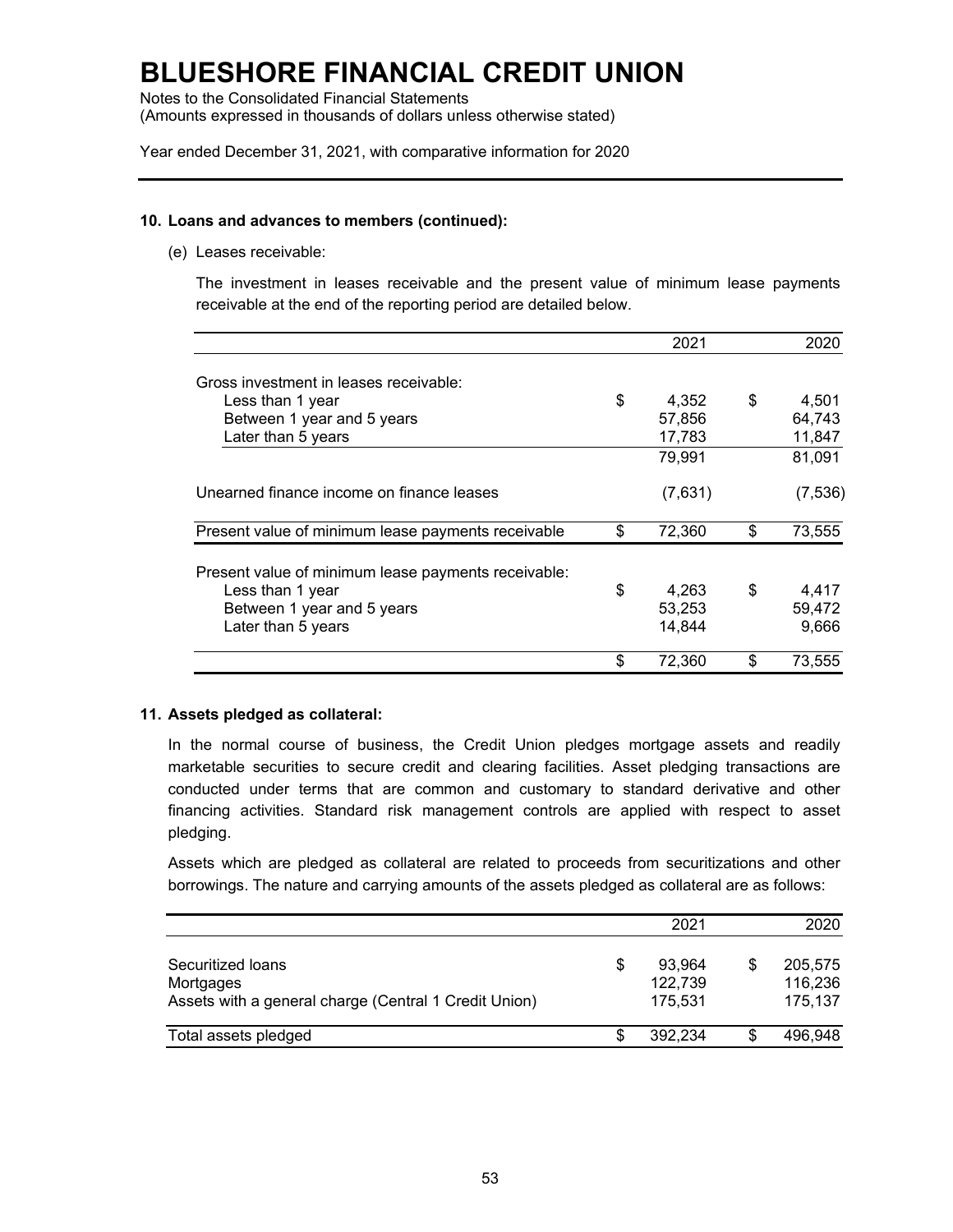Notes to the Consolidated Financial Statements (Amounts expressed in thousands of dollars unless otherwise stated)

Year ended December 31, 2021, with comparative information for 2020

### **12. Premises and equipment and intangible assets:**

(a) Premises and equipment:

|                                                                                      | Land        | <b>Buildings</b>              | Leasehold<br>improvements     | Furniture<br>fixtures and<br>other assets | Right-of-use<br>assets |     | Total                       |
|--------------------------------------------------------------------------------------|-------------|-------------------------------|-------------------------------|-------------------------------------------|------------------------|-----|-----------------------------|
| Cost:<br>Balance at January 1, 2021<br>Acquisitions<br><b>Disposals</b>              | \$<br>9,585 | \$<br>48.905<br>573<br>(38)   | \$<br>7.290<br>22<br>(1, 235) | \$<br>14.206<br>2.472<br>(1,830)          | \$<br>11,876           | \$. | 91,862<br>3,067<br>(3, 103) |
| Balance at December 31, 2021                                                         | \$<br>9,585 | \$<br>49,440                  | \$<br>6,077                   | \$<br>14.848                              | \$<br>11,876           | \$  | 91,826                      |
| Accumulated amortization:<br>Balance at January 1, 2021<br>Disposals<br>Amortization | \$<br>۰     | \$<br>12,651<br>(38)<br>2,003 | \$<br>2.737<br>(1,235)<br>687 | \$<br>8,163<br>(1,830)<br>2,605           | \$<br>3,257<br>1,624   | \$  | 26,808<br>(3, 103)<br>6,919 |
| Balance at December 31, 2021                                                         | \$          | \$<br>14,616                  | \$<br>2,189                   | \$<br>8,938                               | \$<br>4,881            | \$  | 30,624                      |
| Carrying amounts:<br>Balance at December 31, 2021                                    | \$<br>9.585 | \$<br>34,824                  | \$<br>3,888                   | \$<br>5,910                               | \$<br>6.995            | S   | 61,202                      |

|                                                                                      |             |                                | Leasehold                  | Furniture                        |                        |                                   |
|--------------------------------------------------------------------------------------|-------------|--------------------------------|----------------------------|----------------------------------|------------------------|-----------------------------------|
|                                                                                      | Land        | <b>Buildings</b>               | improvements               | fixtures and<br>other assets     | Right-of-use<br>assets | Total                             |
| Cost:                                                                                |             |                                |                            |                                  |                        |                                   |
| Balance at January 1, 2020<br>Acquisitions<br><b>Disposals</b>                       | \$<br>9,585 | \$<br>49,102<br>82<br>(279)    | \$<br>7,310<br>6<br>(26)   | \$<br>13.500<br>2.213<br>(1,507) | \$<br>11,087<br>789    | \$<br>90,584<br>3,090<br>(1, 812) |
| Balance at December 31, 2020                                                         | \$<br>9,585 | \$<br>48,905                   | \$<br>7,290                | \$<br>14,206                     | \$<br>11,876           | \$<br>91,862                      |
| Accumulated amortization:<br>Balance at January 1, 2020<br>Disposals<br>Amortization | \$          | \$<br>10.790<br>(142)<br>2,003 | \$<br>2,094<br>(26)<br>669 | \$<br>7.320<br>(1,507)<br>2,350  | \$<br>1,611<br>1,646   | \$<br>21,815<br>(1,675)<br>6.668  |
| Balance at December 31, 2020                                                         | \$          | \$<br>12,651                   | \$<br>2,737                | \$<br>8,163                      | \$<br>3,257            | \$<br>26,808                      |
| Carrying amounts:<br>Balance at December 31, 2020                                    | \$<br>9,585 | \$<br>36,254                   | \$<br>4,553                | \$<br>6.043                      | \$<br>8,619            | \$<br>65,054                      |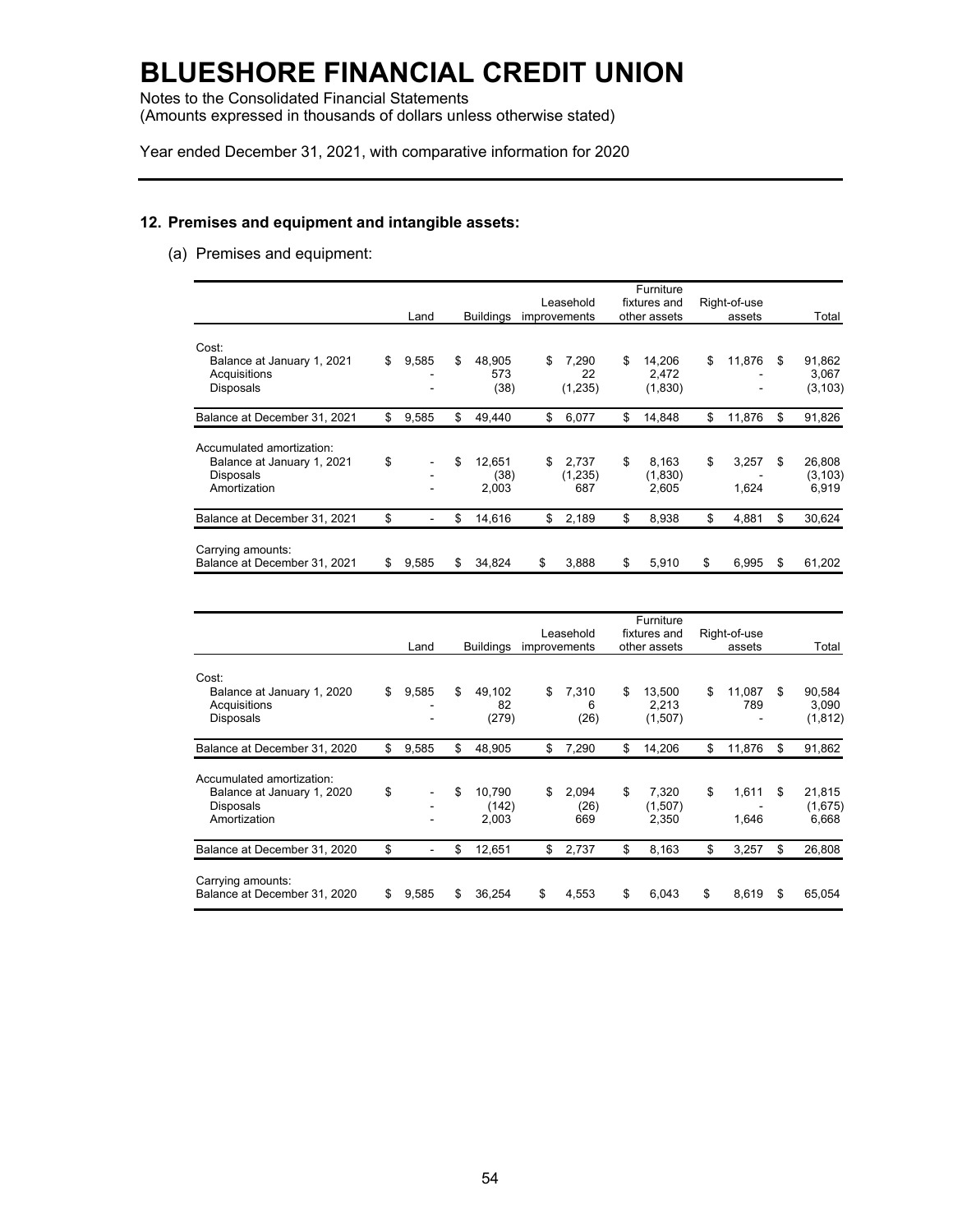Notes to the Consolidated Financial Statements (Amounts expressed in thousands of dollars unless otherwise stated)

Year ended December 31, 2021, with comparative information for 2020

### **12. Premises and equipment and intangible assets (continued):**

(b) Intangible assets:

| Total          |
|----------------|
|                |
| 15,586         |
| 2,835          |
| (606)          |
|                |
| 17,815         |
|                |
|                |
| 9,087          |
| (606)<br>2,014 |
|                |
| 10,495         |
|                |
|                |
| 7,320          |
|                |
|                |
| Total          |
|                |
| 15,581         |
| 825            |
| (820)          |
|                |
| 15,586         |
|                |
| 8,275          |
| (820)          |
| 1,632          |
|                |
| 9,087          |
|                |
| 6,499          |
|                |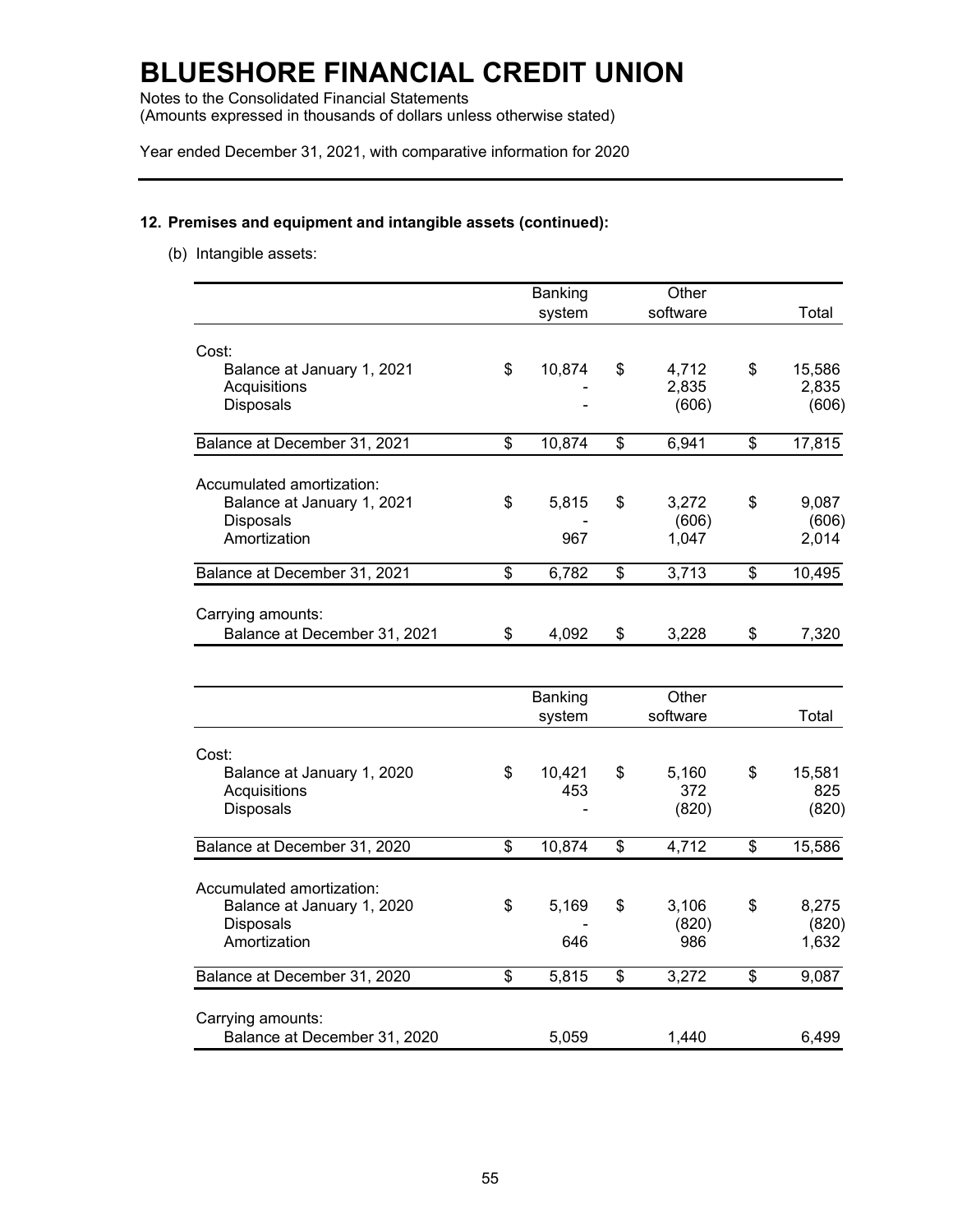Notes to the Consolidated Financial Statements (Amounts expressed in thousands of dollars unless otherwise stated)

Year ended December 31, 2021, with comparative information for 2020

#### **13. Leases:**

(a) The Credit Union as a lessee: Right-of-use assets:

The Credit Union leases a number of branch and office premises. These leases typically run for a period of 10 years, with an option to renew the lease after that date.

The movement of right-of-use assets during the year ended December 31, 2021 is as follows:

|                                                  | Total       |
|--------------------------------------------------|-------------|
| Balance at January 1, 2021                       | \$<br>8,619 |
| Additions to right-of-use assets<br>Amortization | (1,624)     |
| Balance at December 31, 2021                     | \$<br>6,995 |
|                                                  | Total       |
|                                                  |             |
| Balance at January 1, 2020                       | \$<br>9,476 |
| Additions to right-of-use assets                 | 789         |
| Amortization                                     | (1,646)     |
| Balance at December 31, 2020                     | \$<br>8,619 |

#### (b) The Credit Union as a lessee: Lease liabilities:

|                                                                                  | 2021                 | 2020                 |
|----------------------------------------------------------------------------------|----------------------|----------------------|
| Maturity analysis - contractual undiscounted cash flows:<br>Less than one year   | \$<br>1.469          | \$<br>1,777          |
| One to five years                                                                | 3,658                | 4,627                |
| More than five years                                                             | 3,624                | 4,125                |
| Total undiscounted lease liabilities                                             | \$<br>8,751          | \$<br>10,529         |
| Current portion of lease liabilities<br>Non-current portion of lease liabilities | \$<br>1,240<br>6,273 | \$<br>1,503<br>7,513 |
| Total lease liabilities                                                          | \$<br>7,513          | \$<br>9.016          |

Total interest expenses of \$275 were incurred on lease liabilities in 2021 (2020 - \$312).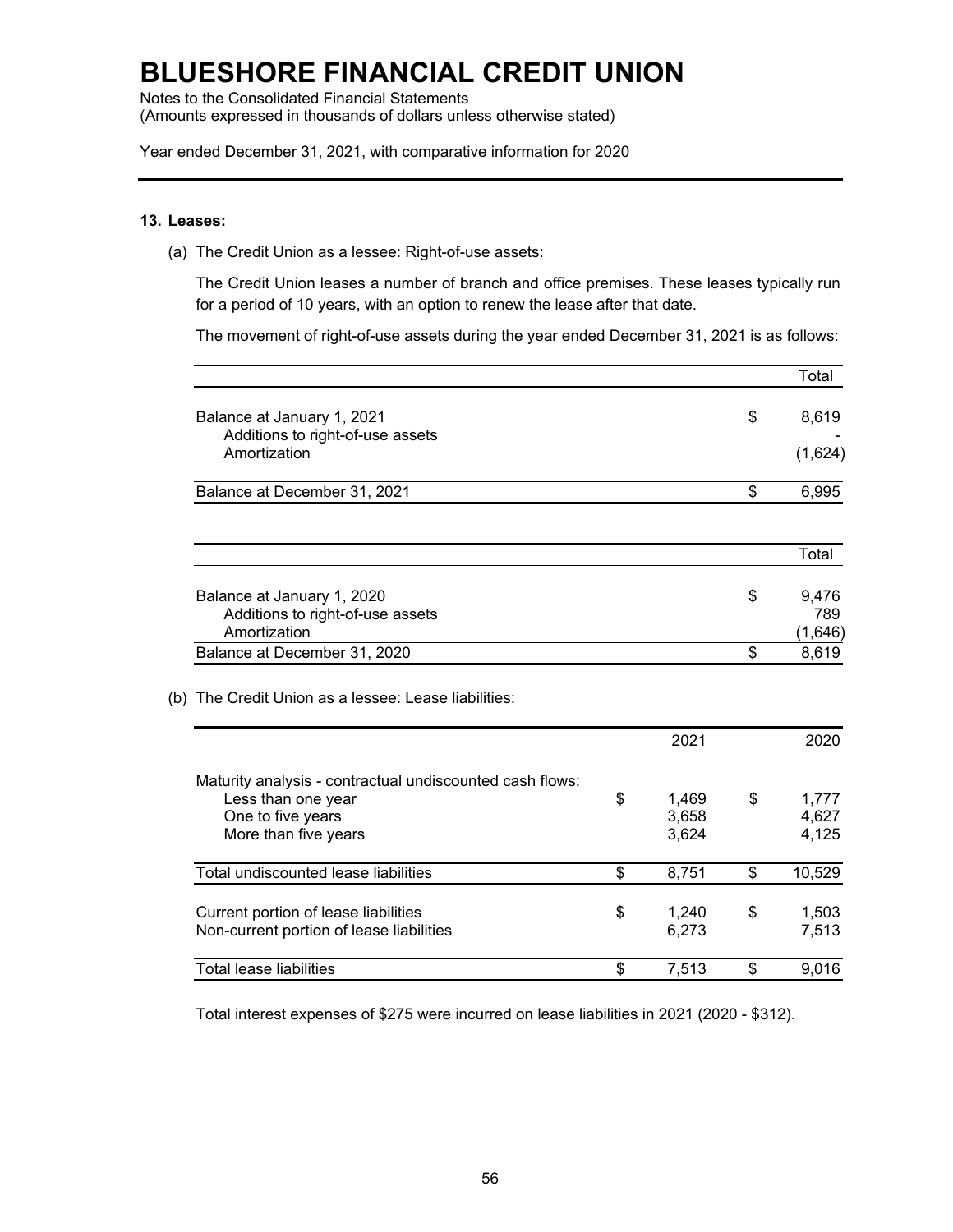Notes to the Consolidated Financial Statements (Amounts expressed in thousands of dollars unless otherwise stated)

Year ended December 31, 2021, with comparative information for 2020

### **13. Leases (continued):**

(c) The Credit Union as a lessor: Future minimum lease payments:

The Credit Union acts as lessor of certain commercial and residential premises. The commercial leases have an average life remaining of three years as at December 31, 2021 with options to renew. The residential leases have an average life remaining of two years as at December 31, 2021. Total lease payments of \$604 (2020 - \$394) were received during the year ended December 31, 2021.

The future minimum lease payments under non-cancellable operating leases as at December 31 are as follows:

|                                               | 2021       | 2020               |
|-----------------------------------------------|------------|--------------------|
| No later than one year<br>Later than one year | 520<br>805 | \$<br>601<br>1,325 |
|                                               | 1.325      | ,926               |

### **14. Other assets:**

|                                                      | 2021                 | 2020                 |
|------------------------------------------------------|----------------------|----------------------|
| Prepaid expenses and deposits<br>Accounts receivable | \$<br>3,081<br>4,605 | \$<br>3,790<br>2,573 |
|                                                      | \$<br>7,686          | \$<br>6,363          |
| Current<br>Non-current                               | \$<br>4,914<br>2,772 | \$<br>4,445<br>1,918 |
|                                                      | \$<br>7,686          | \$<br>6,363          |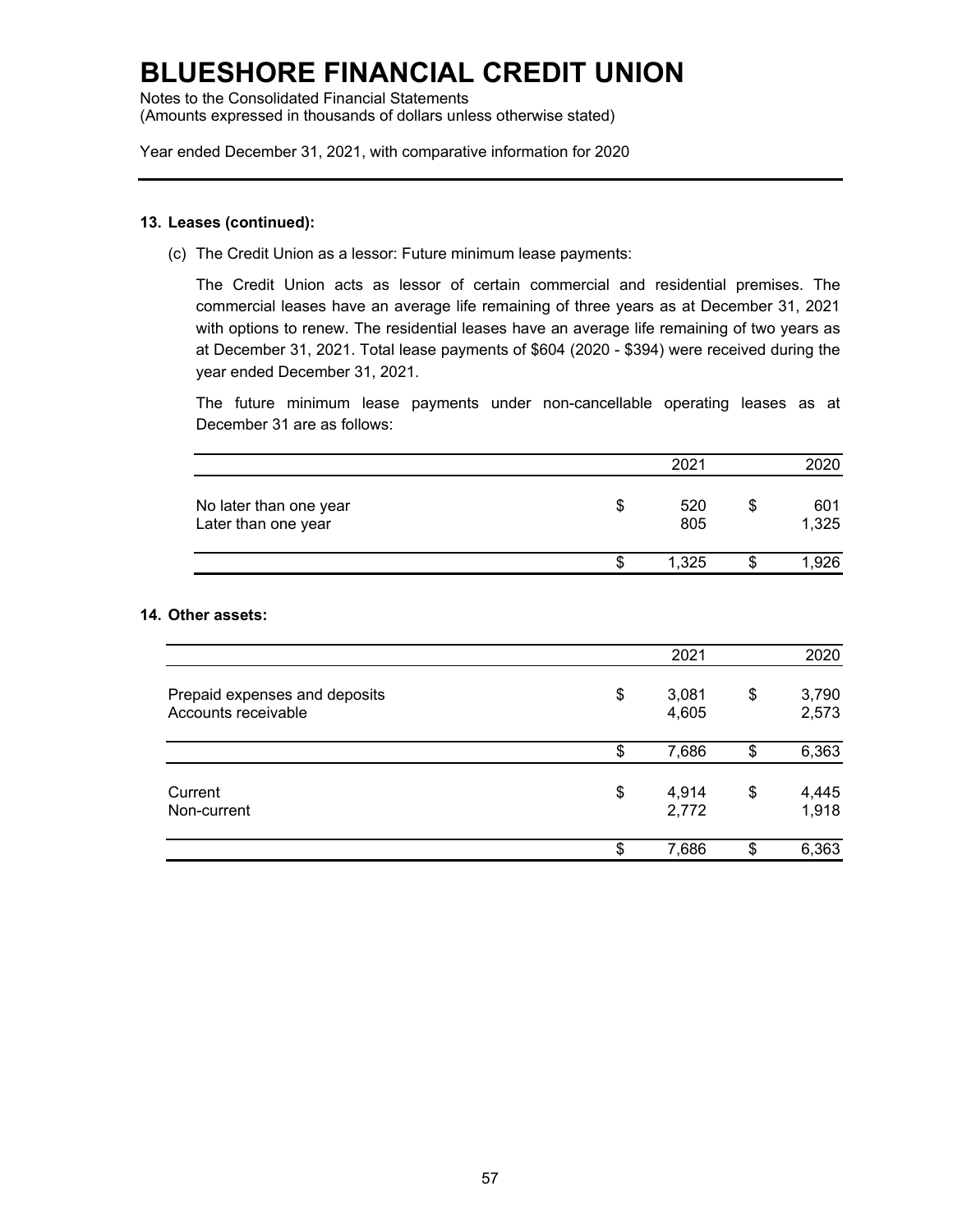Notes to the Consolidated Financial Statements (Amounts expressed in thousands of dollars unless otherwise stated)

Year ended December 31, 2021, with comparative information for 2020

#### **15. Members' deposits:**

|                                                                                                   | 2021                                            | 2020                                            |
|---------------------------------------------------------------------------------------------------|-------------------------------------------------|-------------------------------------------------|
| Demand deposits<br>Term deposits<br>Registered deposits<br>Accrued interest and dividends payable | \$<br>941,478<br>3,178,586<br>431,367<br>28,086 | 836,619<br>\$<br>2,965,506<br>443,602<br>41,057 |
|                                                                                                   | 4,579,517<br>\$                                 | 4,286,784<br>\$                                 |
| Current<br>Non-current                                                                            | \$3,501,466<br>1,078,051                        | 3,518,656<br>\$<br>768,128                      |
|                                                                                                   | 4,579,517<br>\$                                 | 4,286,784<br>S                                  |

Term deposits include market linked deposits, which contain embedded derivatives as described in note 9.

#### **16. Borrowings:**

|                                               | 2021               | 2020               |
|-----------------------------------------------|--------------------|--------------------|
| Subordinated debt<br>Accrued interest payable | \$<br>25,000<br>53 | \$<br>25,000<br>86 |
|                                               | \$<br>25,053       | \$<br>25,086       |
| Current<br>Non-current                        | \$<br>53<br>25,000 | \$<br>86<br>25,000 |
|                                               | \$<br>25,053       | \$<br>25,086       |

The Credit Union has granted a general security interest in its present and after acquired personal property as security for the revolving line of credit facility with Central 1 of \$175,531 (2020 - \$175,137). The Credit Union has revolving credit facilities with counterparties of \$120,000 (2020 - \$90,000). A specific assignment of mortgage loans has been pledged as security against certain facilities. Subordinated debt has an original term to maturity date of 10 years, maturing on December 13, 2029, and contains a right to prepay after 5 years at the Credit Union's option. The subordinated debt qualifies as Tier 2 capital for regulatory capital purposes and at December 31, 2021 bears a floating interest rate of 4.10% (2020 - 4.07%).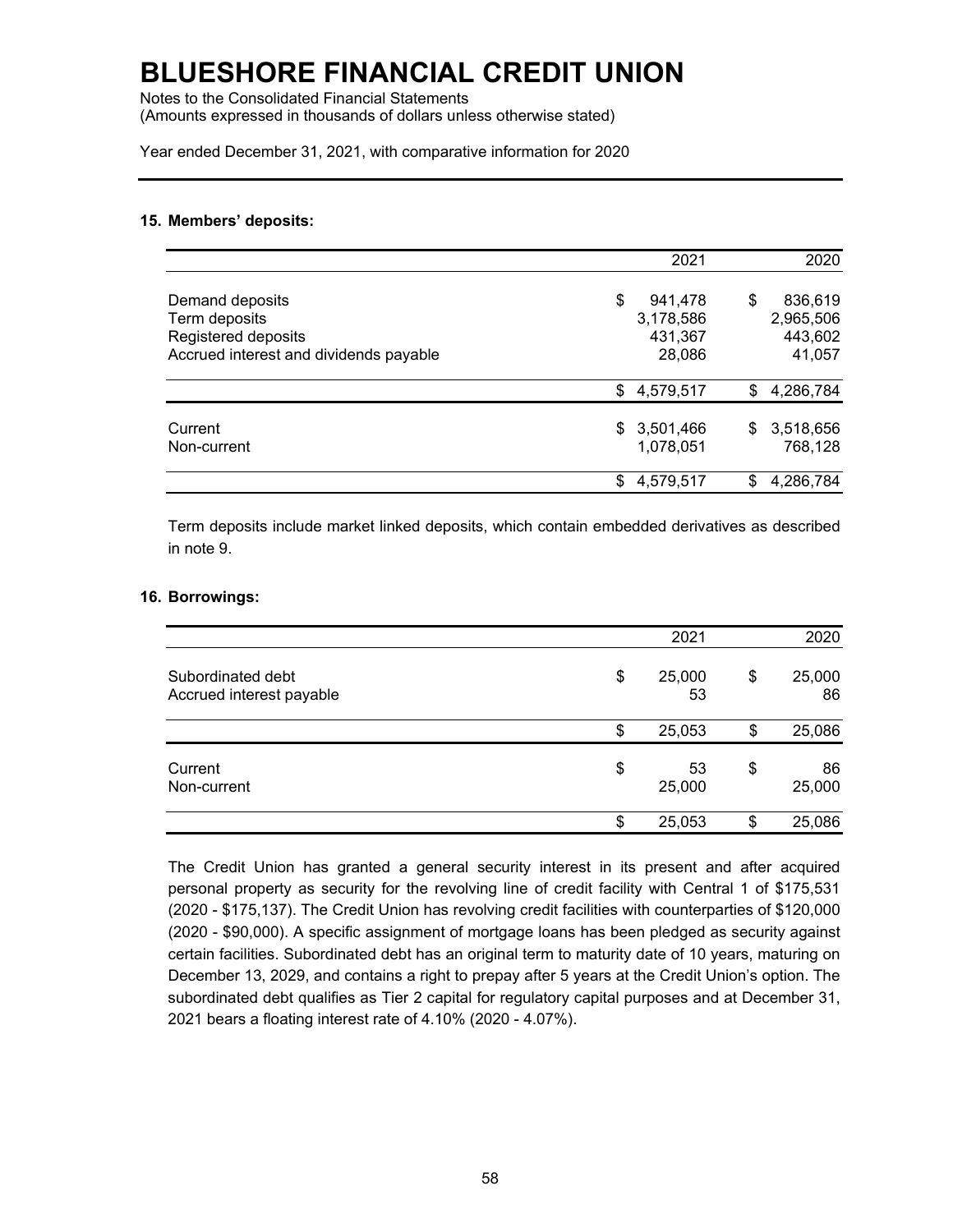Notes to the Consolidated Financial Statements (Amounts expressed in thousands of dollars unless otherwise stated)

Year ended December 31, 2021, with comparative information for 2020

### **17. Securitized borrowings:**

The Credit Union periodically enters into asset transfer agreements with third parties which may include securitization of residential mortgages.

The Credit Union reviews transfer agreements in order to determine whether the transfers of financial assets should result in all or a portion of the transferred mortgages being derecognized from its consolidated statement of financial position. The derecognition requirements include an assessment of whether the Credit Union's rights to contractual cash flows have expired or have been transferred or whether an obligation has been undertaken by the Credit Union to pay the cash flows collected on the underlying transferred assets over to a third party. The de-recognition standards also include an assessment of whether substantially all the risks and rewards of ownership have been transferred.

The table below sets out the carrying amounts of financial assets for CMB and mortgage-backed security debt liabilities.

|                                                                                 |    | 2021   |    | 2020    |
|---------------------------------------------------------------------------------|----|--------|----|---------|
| Mortgages receivable, including principal and<br>interest reinvestment accounts | S  | 93.964 | S  | 205,575 |
| CMB & MBS program obligations and<br>accrued interest                           | \$ | 92.434 | \$ | 203,532 |

The Credit Union has \$93,964 (2020 - \$191,143) of residential mortgages categorized as loans held as security for the secured borrowing. As a result of the transaction, the Credit Union receives the net differential between the monthly interest receipts of the mortgages and the interest expense on the borrowings. The exposure to variability of future interest income and expense has been incorporated into the Credit Union's interest rate sensitivity calculations in notes  $6(d)$  and  $6(e)$ .

#### **18. Accounts payable and accrued liabilities:**

|                                                                 | 2021                          | 2020                    |
|-----------------------------------------------------------------|-------------------------------|-------------------------|
| Accruals<br>Accounts payable<br>Securitization balances payable | \$<br>9,406<br>7,194<br>3,794 | 9,562<br>9,196<br>5,927 |
|                                                                 | \$<br>20,394                  | 24,685                  |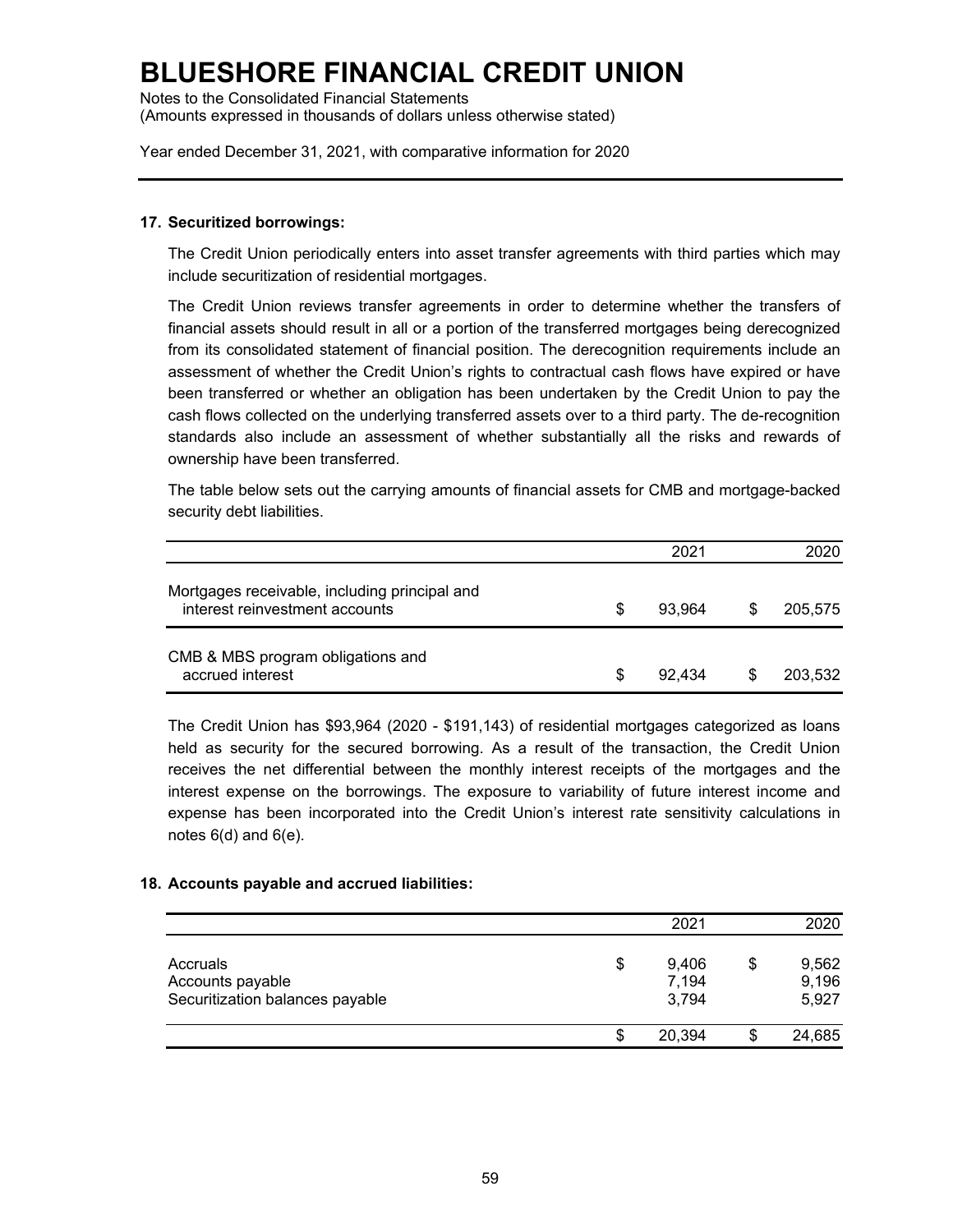Notes to the Consolidated Financial Statements (Amounts expressed in thousands of dollars unless otherwise stated)

Year ended December 31, 2021, with comparative information for 2020

#### **19. Retirement benefit liability:**

The Credit Union provides pension and other post-retirement benefits to employees through defined benefit, defined contribution (funded and unfunded) and multi-employer defined benefit plans.

The Credit Union funds the multi-employer defined benefit plan based on actuarially prescribed amounts. The defined benefit and defined contribution plans are paid directly by the Credit Union at the time of entitlement.

(a) Defined benefit and unfunded defined contribution plans:

The accrued benefit obligation was actuarially measured for accounting purposes as of December 31, 2021.

Retirement benefit liability:

|                                                            | 2021                 | 2020              | 2019               | 2018                | 2017               |
|------------------------------------------------------------|----------------------|-------------------|--------------------|---------------------|--------------------|
| Unfunded benefit<br>obligation<br>Actuarial adjustment     | \$<br>4.348<br>(157) | \$<br>4.007<br>84 | \$<br>3.471<br>285 | \$<br>3.294<br>(90) | \$<br>2,670<br>388 |
| Retirement benefit<br>obligation recognized<br>Plan assets | 4.191<br>(77)        | 4.091<br>(68)     | 3.756<br>(59)      | 3.204<br>(51)       | 3,058<br>(44)      |
| Retirement benefit liability                               | \$<br>4.114          | \$<br>4.023       | \$<br>3,697        | \$<br>3,153         | \$<br>3.014        |

The movement in the retirement benefit liability is as follows:

|                                                                                   | 2021                      | 2020                      |
|-----------------------------------------------------------------------------------|---------------------------|---------------------------|
| Unfunded benefit obligation at January 1<br>Current service cost<br>Interest cost | \$<br>4,091<br>154<br>160 | \$<br>3,756<br>144<br>149 |
| Benefit payments<br>Actuarial adjustment                                          | (57)<br>(157)             | (42)<br>84                |
| Unfunded benefit obligation at December 31<br>Plan assets                         | 4,191<br>(77)             | 4,091<br>(68)             |
| Retirement benefit liability                                                      | \$<br>4.114               | \$<br>4,023               |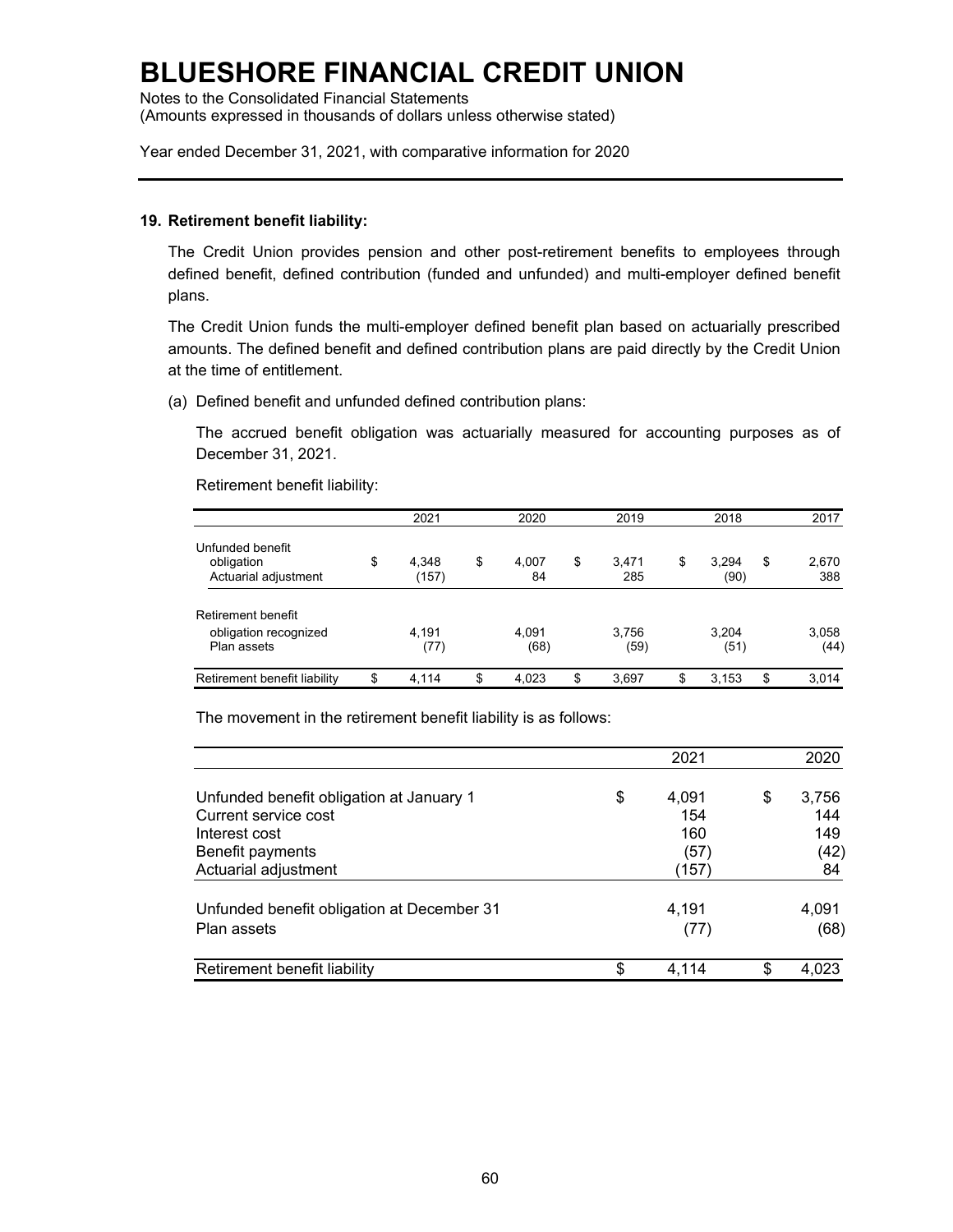Notes to the Consolidated Financial Statements (Amounts expressed in thousands of dollars unless otherwise stated)

Year ended December 31, 2021, with comparative information for 2020

### **19. Retirement benefit liability (continued):**

(a) Defined benefit and unfunded defined contribution plans (continued):

The movement in the retirement benefit liability is as follows (continued):

The amounts recognized in the consolidated statement of income were as follows:

|                                                          |   | 2021 |   | 2020 |
|----------------------------------------------------------|---|------|---|------|
| Current service cost                                     | S | 154  | S | 144  |
| Interest cost                                            |   | 160  |   | 149  |
| Other fees and expenses                                  |   | 21   |   | 45   |
| Total included in salary and employee benefits (note 23) |   | 335  |   | 338  |

The principal actuarial assumptions used were as follows:

|                          | 2021  | 2020  |
|--------------------------|-------|-------|
|                          |       |       |
| Discount rate            | 2.80% | 2.50% |
| Inflation rate           | 2.00% | 2.00% |
| Future salary increases  | 3.00% | 3.00% |
| Future pension increases | 1.00% | 1.00% |

Risks associated with the defined benefit and unfunded defined contribution plans:

The different plans expose the Credit Union to different risks such as:

(*i*) Interest rate risk:

A variation in bond rates will affect the value of the plan liabilities.

(*ii*) Longevity risk:

A greater increase in life expectancy than the one predicted by the mortality table used will increase the plan liabilities.

(*iii*) Inflation risk:

The defined benefit obligation is calculated taking into account an increase in level of salary and future cost of living adjustments. If actual inflation is greater than expected, it will result in an increase in the defined benefit obligation.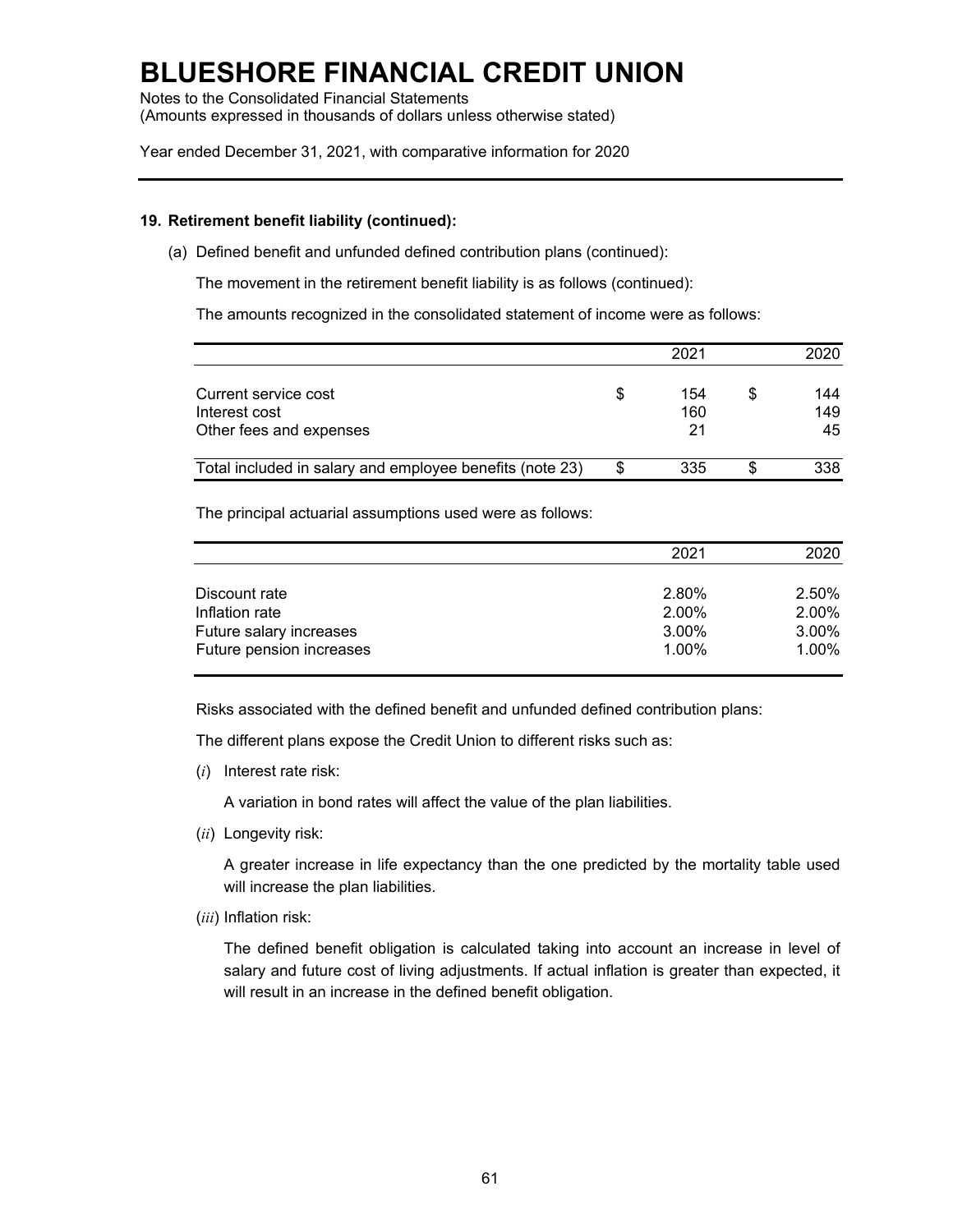Notes to the Consolidated Financial Statements (Amounts expressed in thousands of dollars unless otherwise stated)

Year ended December 31, 2021, with comparative information for 2020

### **19. Retirement benefit liability (continued):**

(b) Multi-employer pension plan:

The BC Credit Union Employees' Pension Plan is a contributory, multi-employer, multidivisional registered pension plan governed by a Board of Trustees, which is responsible for overseeing the management of the Plan, including the investment of the assets and administration of the benefits. The Credit Union is one of several employers participating in the 1.75% Defined Benefit Division of the Plan. As of September 30, 2021, this Division covered about approximately 3,500 active employees, 1,400 deferred members and 1,330 retired plan members, with reported assets of approximately \$1,036 million.

At least once every three years, an actuarial valuation is performed to assess the financial position of the Plan and the adequacy of the funding levels. The most recent actuarial valuation of the 1.75% Division of the Plan as at December 31, 2018 indicated a going concern surplus of \$31.6 million and a solvency deficiency of \$99.5 million, based on market value assets of approximately \$735 million. Employer contributions to the Plan are established by the Trustees upon advice from the Plan's actuaries, including amounts to finance any solvency deficiencies over time. The next formally scheduled actuarial valuation is for the reporting date of December 31, 2021 with results expected to be available in September 2022.

The Credit Union paid \$3,276 in employer contributions to the plan in fiscal year 2021 (2020 - \$3,200).

### **20. Shares:**

The Credit Union has authorized an unlimited number of equity shares, each with a par value of one dollar. Outstanding shares consist of Class A membership shares, Class E Life Insurance Savings Non-equity shares, Class B Transaction Equity shares and Class C Investment Equity shares.

|                                                | 2021                |    | 2020          |
|------------------------------------------------|---------------------|----|---------------|
| Membership shares                              | \$<br>1,360         | S  | 1,360         |
| <b>Transaction shares</b><br>Investment shares | \$<br>845<br>49,901 | \$ | 889<br>46,729 |
| <b>Equity shares</b>                           | \$<br>50,746        | S  | 47,618        |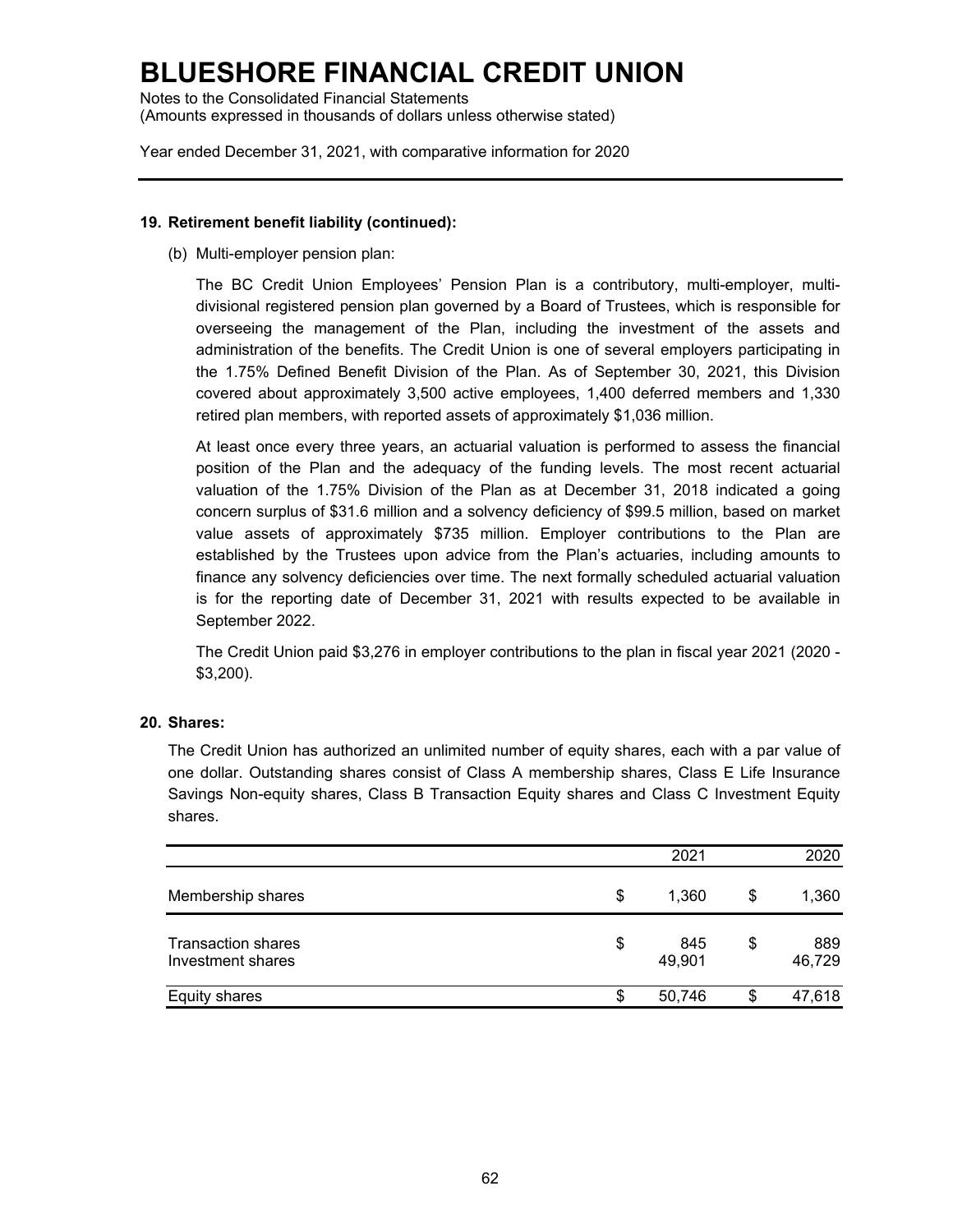Notes to the Consolidated Financial Statements (Amounts expressed in thousands of dollars unless otherwise stated)

Year ended December 31, 2021, with comparative information for 2020

#### **20. Shares (continued):**

Members are required to purchase membership shares and are permitted to purchase investment shares if certain conditions are met. Membership shares are redeemable at par only when a membership is withdrawn. In previous years, certain members were required to purchase transaction shares related to a loan transaction. Investment shares are specifically structured to provide an opportunity for members to invest in the capital structure of the Credit Union. Dividends on all shares are declared at the discretion of the Board.

### **21. Net interest income:**

|                                             |    | 2021     | 2020          |
|---------------------------------------------|----|----------|---------------|
| Interest income:                            |    |          |               |
| Interest from loans and advances to members | \$ | 141,708  | \$<br>155,981 |
| Interest from investments                   |    | 2,789    | 7,045         |
| Central 1 investments                       |    | 54       | 848           |
| Net interest income and gains               |    |          |               |
| on derivative financial instruments         |    | 7,879    | 4,411         |
| Mortgage commitment fees                    |    | 3,929    | 3,677         |
| Mortgage broker fees                        |    | (2, 552) | (2, 402)      |
|                                             |    | 153,807  | 169,560       |
| Interest expense:                           |    |          |               |
| Interest on members' deposits               |    | 48,863   | 80,635        |
| Interest on borrowed funds                  |    | 5,347    | 7,411         |
| Deposit agent commissions                   |    | 779      | 989           |
|                                             |    | 54.989   | 89,035        |
| Net interest income                         | \$ | 98,818   | \$<br>80,525  |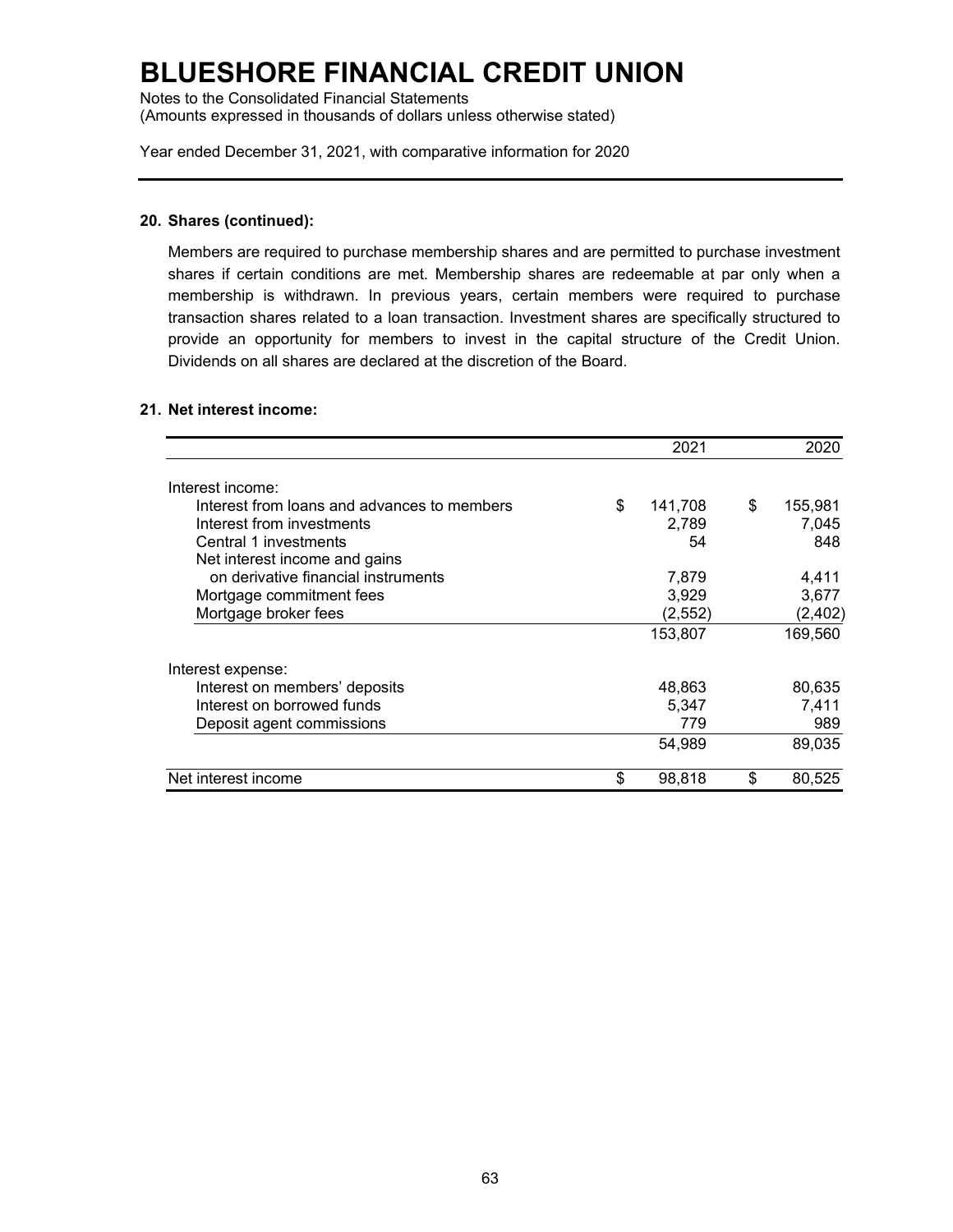Notes to the Consolidated Financial Statements (Amounts expressed in thousands of dollars unless otherwise stated)

Year ended December 31, 2021, with comparative information for 2020

### **22. Fee and commission income and other income:**

|                                       | 2021         | 2020         |
|---------------------------------------|--------------|--------------|
| Fee and commission income:            |              |              |
| Account services fees                 | \$<br>3,140  | \$<br>2,930  |
| Commission                            | 11,913       | 9,636        |
| Lending fees                          | 8,726        | 7,856        |
|                                       | \$<br>23,779 | \$<br>20,422 |
| Other income:                         |              |              |
| Other member and miscellaneous income | \$<br>691    | \$<br>629    |
| Fair value gain on investments        |              | 9,393        |
|                                       | \$<br>691    | \$<br>10,022 |

In 2020, the Credit Union recognized a modification gain of \$9,393 on interest-bearing deposits with Central 1 as a result of transition into a new liquidity structure on January 1, 2021. Further details of the transition are provided in note 7.

### **23. Salary and employee benefits:**

|                                   |    | 2021   |    | 2020   |
|-----------------------------------|----|--------|----|--------|
| Salaries, commissions and bonuses | \$ | 43,536 | \$ | 38,785 |
| <b>Benefits</b>                   |    | 3,879  |    | 3,312  |
| Pension costs:                    |    |        |    |        |
| Multi-employer plan               |    | 3,276  |    | 3,200  |
| Other benefit plans               |    | 379    |    | 338    |
| Defined-contribution plan         |    | 335    |    | 231    |
|                                   | S  | 51,405 | S  | 45,866 |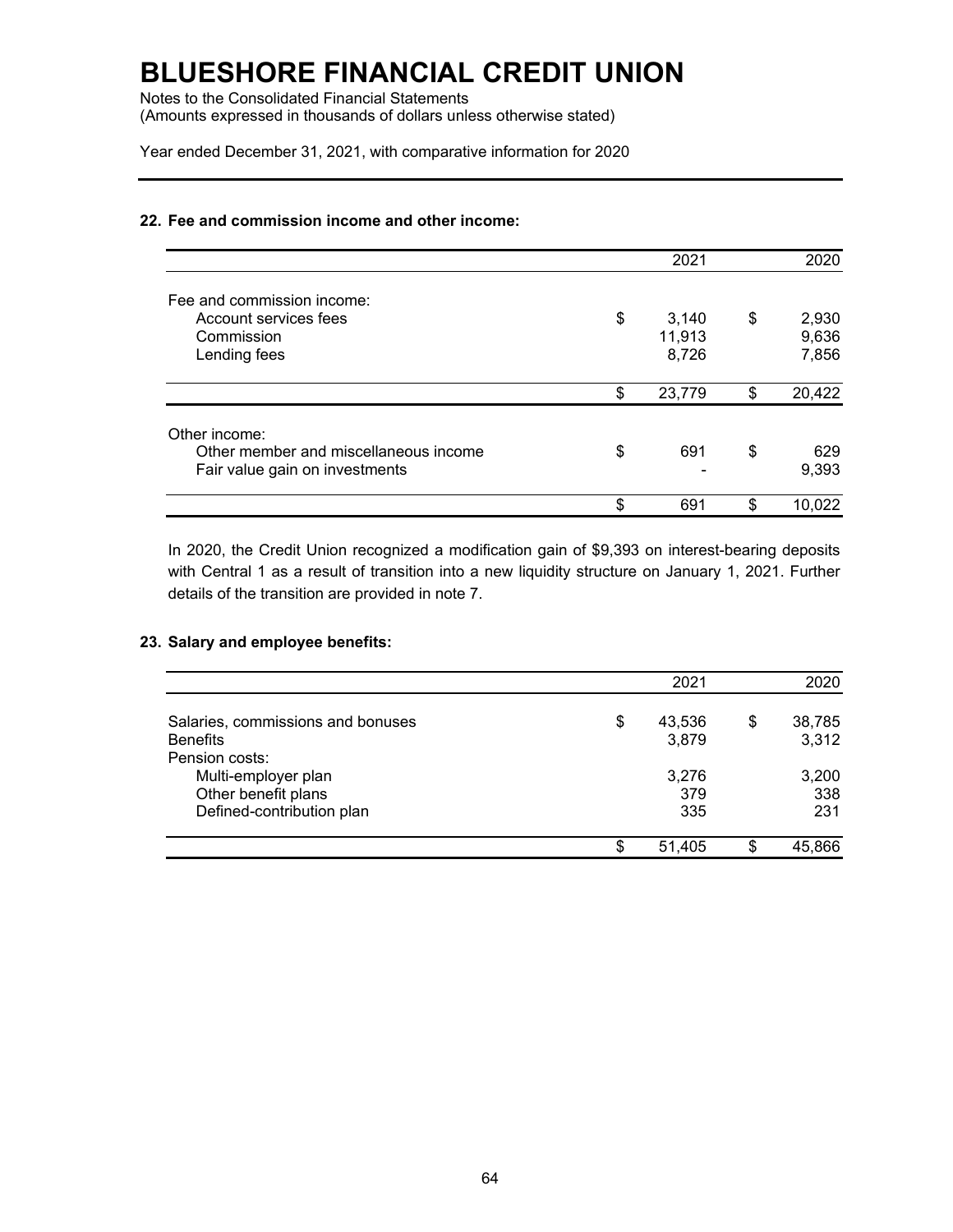Notes to the Consolidated Financial Statements (Amounts expressed in thousands of dollars unless otherwise stated)

Year ended December 31, 2021, with comparative information for 2020

### **24. Building and occupancy and general and administrative expenses:**

|                                                 | 2021         | 2020         |
|-------------------------------------------------|--------------|--------------|
| Building and occupancy:                         |              |              |
| Amortization                                    | \$<br>6,919  | \$<br>6,668  |
| Occupancy                                       | 2,885        | 2,905        |
|                                                 | \$<br>9,804  | \$<br>9,573  |
| General and administrative expenses:            |              |              |
| Amortization of intangible assets               | \$<br>2,014  | \$<br>1,632  |
| Bank charges                                    | 1,247        | 1,360        |
| Board compensation, meetings and other expenses | 499          | 472          |
| Dues, fees and charges                          | 4,841        | 3,130        |
| Equipment rental and maintenance                | 401          | 284          |
| General business expenses                       | 1,558        | 2,076        |
| Human resources and training                    | 952          | 535          |
| Lien and title searches                         | 642          | 477          |
| Marketing                                       | 2,737        | 1,958        |
| Office expenses                                 | 1,169        | 1,220        |
| Technology                                      | 6,762        | 5,416        |
|                                                 | \$<br>22,822 | \$<br>18,560 |

### **25. Income taxes:**

(a) Income tax expense:

|                                                                            |   | 2021  |    | 2020  |
|----------------------------------------------------------------------------|---|-------|----|-------|
| Current tax expense:<br>Current year                                       | S | 7.994 | \$ | 4.484 |
| Deferred tax expense:<br>Origination and reversal of temporary differences |   | (988) |    | 2,376 |
| Total income tax expense                                                   | S | 7.006 | S  | 6,860 |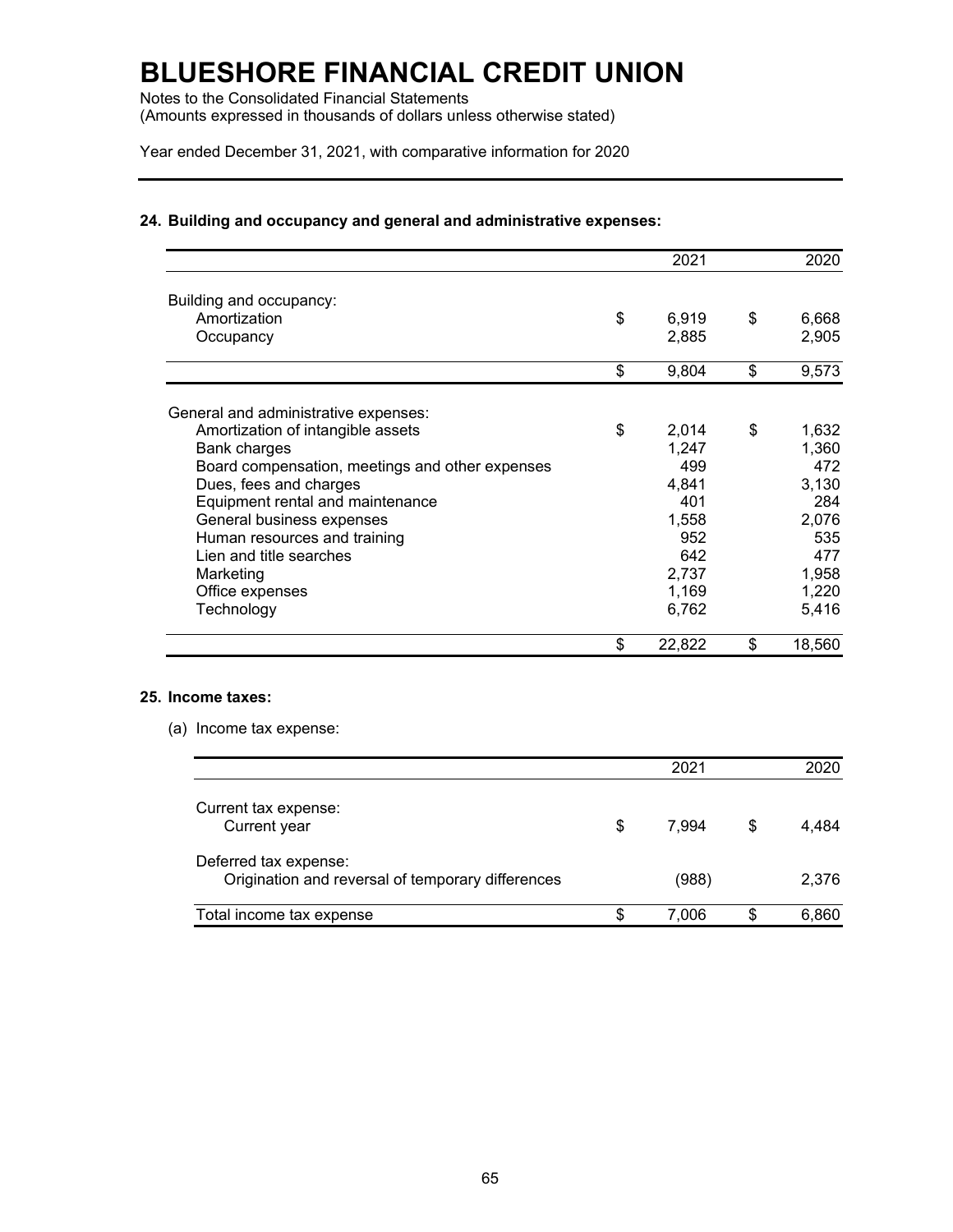Notes to the Consolidated Financial Statements (Amounts expressed in thousands of dollars unless otherwise stated)

Year ended December 31, 2021, with comparative information for 2020

#### **25. Income taxes:**

(b) Reconciliation of effective tax rate:

Deferred taxes are calculated on all temporary differences under the liability method using an effective tax rate table. The income tax expense differs from the amount that would be computed by applying the combined federal and provincial statutory income tax rates of 27.0% (2020 - 27.0%) to income before income taxes. The reasons for the differences are as follows:

|                                                    | 2021       | 2020       |
|----------------------------------------------------|------------|------------|
| Combined federal and provincial statutory tax rate | 27.0%      | 27.0%      |
| Credit union preferred rate reduction              | $(10.0\%)$ | $(10.0\%)$ |
| Non-taxable and other items                        | $(0.1\%)$  | 4.7%       |
|                                                    | 16 9%      | 21 7%      |

#### (c) Deferred tax assets and liabilities:

|                              | Balance at   | Recognized    |         |    | Balance at |              |
|------------------------------|--------------|---------------|---------|----|------------|--------------|
|                              | December 31, | in profit     |         |    | Recognized | December 31, |
|                              | 2020         | or loss       | Reclass |    | in OCI     | 2021         |
| Deferred tax assets:         |              |               |         |    |            |              |
| Leasing assets               | \$<br>160    | \$<br>205     | \$      | \$ |            | \$<br>365    |
| Pensions benefits            | 696          | 3             |         |    |            | 699          |
| Allowance for impairment     |              |               |         |    |            |              |
| of loans                     | 2,489        | (649)         |         |    |            | 1,840        |
| Loss carry forward           | 1,801        | (308)         |         |    |            | 1,493        |
| Total                        | \$<br>5,146  | \$<br>(749)   | \$      | \$ |            | \$<br>4,397  |
| Deferred tax liabilities:    |              |               |         |    |            |              |
| Premises and equipment       | 2,922        | (64)          |         |    |            | 2,858        |
| Deferred revenue             | 2,355        | (1,673)       |         |    |            | 682          |
| Land                         | 547          |               |         |    |            | 547          |
| Total                        | \$<br>5,824  | \$<br>(1,737) | \$      | \$ |            | \$<br>4,087  |
| Net deferred tax assets      | \$<br>1,760  | \$<br>522     | \$      | \$ |            | \$<br>2,282  |
| Net deferred tax liabilities | 2,438        | (466)         |         |    |            | 1,972        |

Deferred taxes of the Credit Union that are expected to reverse in the future have been measured using a weighted average effective tax rate of 17.0% (2020 - 17.0%). All other entities have used the statutory applicable rate of 27.0% (2020 - 27.0%).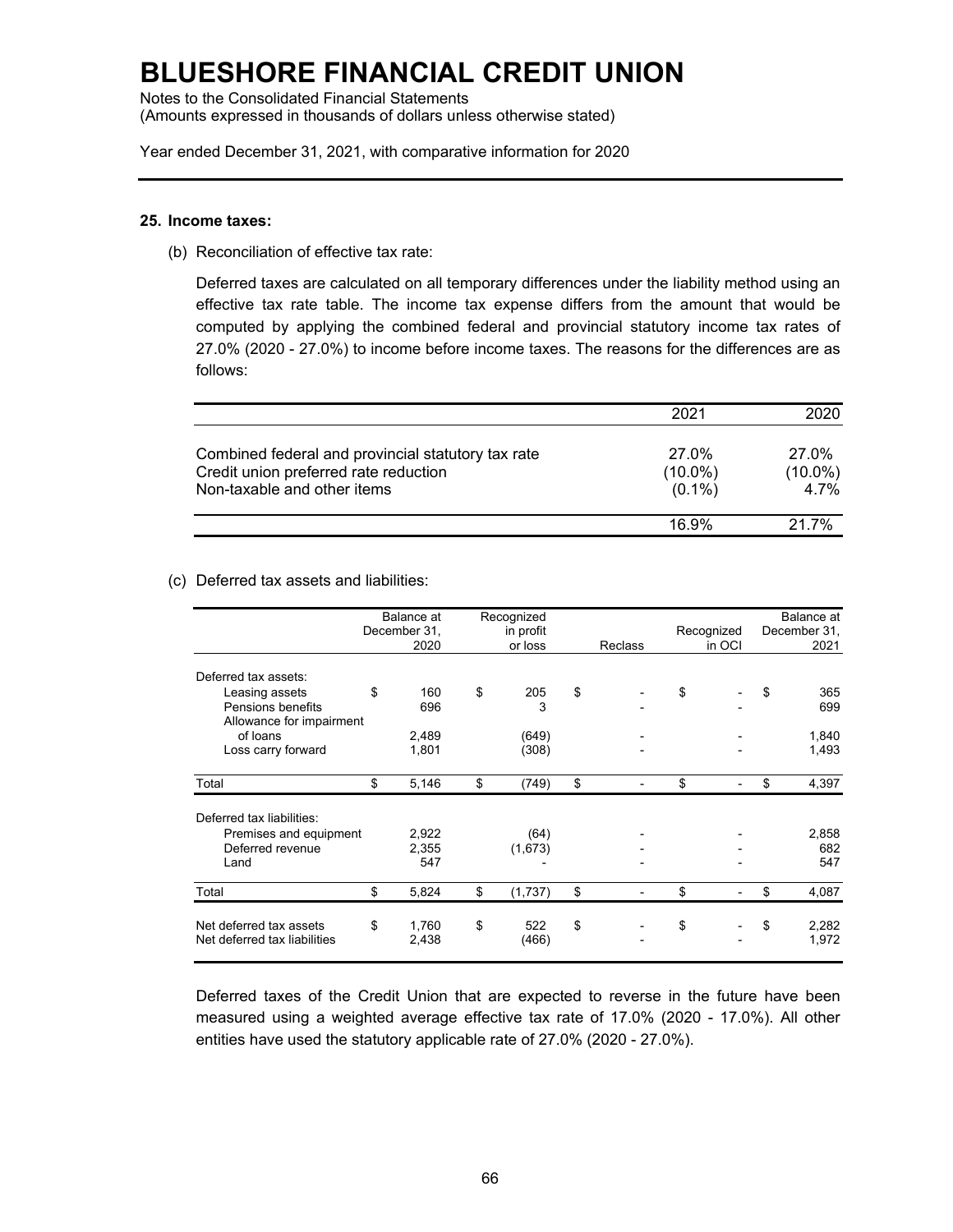Notes to the Consolidated Financial Statements (Amounts expressed in thousands of dollars unless otherwise stated)

Year ended December 31, 2021, with comparative information for 2020

#### **25. Income taxes (continued):**

(d) Unrecognized deferred tax assets:

At December 31, 2021 and 2020, deferred tax assets for temporary differences related to investments in subsidiaries were not recognized because the Credit Union controls these assets.

(e) Contingent tax liabilities and uncertain tax treatments:

As at December 31, 2021 and 2020, the Credit Union has considered contingent tax liabilities and uncertain tax treatments, as well as interest and penalties, and determined that no amount need be accrued in respect of such amounts.

### **26. Commitments and contingencies:**

(a) Credit commitments:

The following amounts represent the maximum amount of additional credit that the Credit Union could be obligated to extend. These amounts are not necessarily indicative of credit risk as many of these arrangements may expire, terminate or be cancelled without being utilized.

|                                                                                          | 2021                              | 2020                        |
|------------------------------------------------------------------------------------------|-----------------------------------|-----------------------------|
| Undrawn lines of credit<br>Commitments to extend credit<br>Documentary letters of credit | \$<br>425,392<br>155,894<br>1.909 | 412.479<br>168,606<br>3,844 |
|                                                                                          | 583,195                           | 584,929                     |

### (b) Restricted cash:

Included within investments, the Credit Union has restricted cash of \$7,144 (2020 - \$2,469) arising from securitization agreements in the ordinary course of business. This restricted cash is due to be paid to the recipient of the transferred receivables, but has not yet been remitted.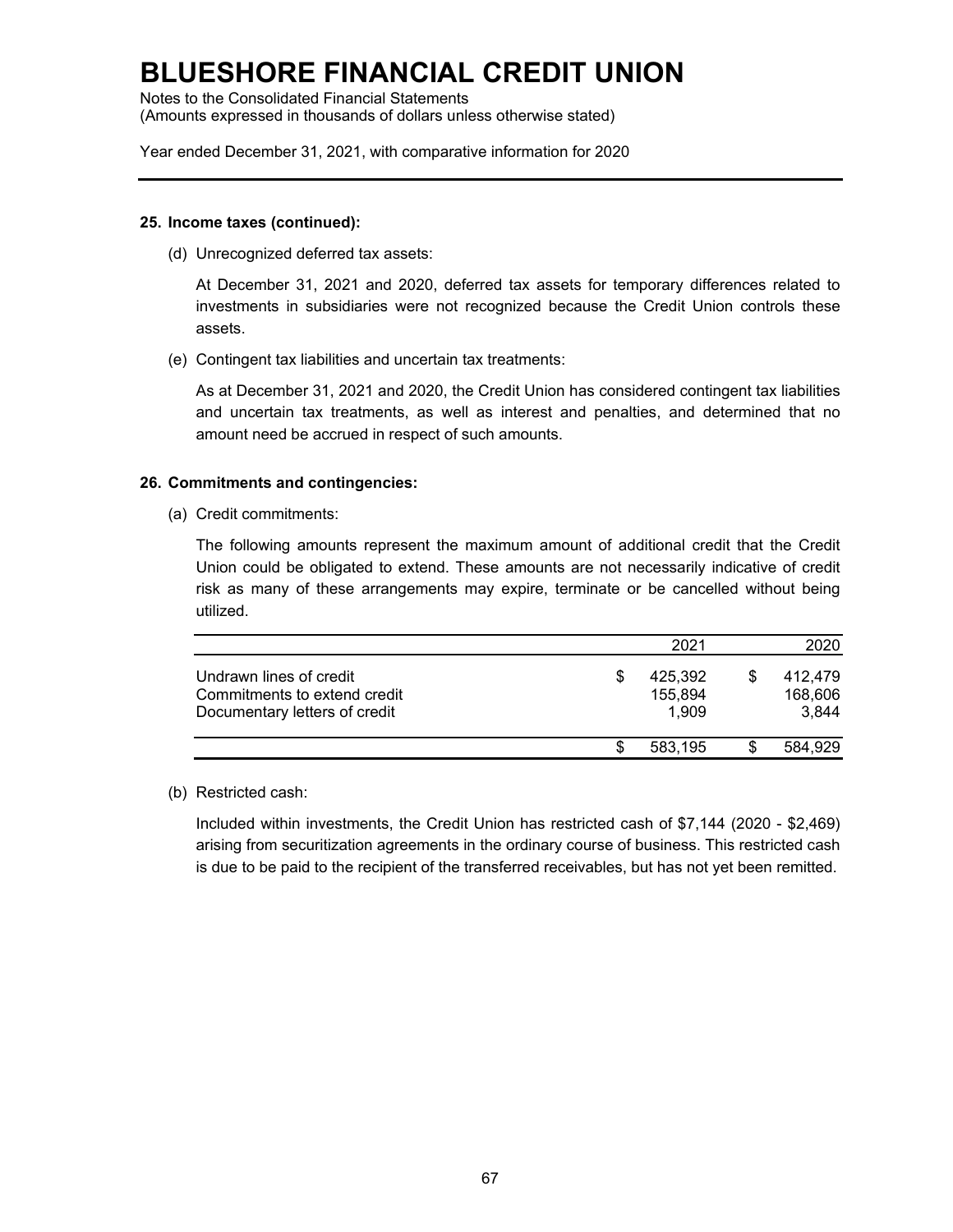# **BLUESHORE FINANCIAL CREDIT UNION**

Notes to the Consolidated Financial Statements (Amounts expressed in thousands of dollars unless otherwise stated)

Year ended December 31, 2021, with comparative information for 2020

### **26.Commitments and contingencies (continued):**

(c) Other commitments:

The Credit Union has a commitment to pay annual maintenance fees for its banking system and other information systems.

The Credit Union and Capilano University (the University) have an agreement whereby the Credit Union committed \$1,000 over a 15 year period to the University starting in 2011, which resulted in the University's performing arts theatre at the North Vancouver campus being named the BlueShore Financial Centre for the Performing Arts.

Outstanding commitments are as follows:

|                                                                |   | 2021         |     | 2020          |
|----------------------------------------------------------------|---|--------------|-----|---------------|
| Technology and Other Commitments<br><b>Capilano University</b> | S | 9,632<br>267 | \$. | 11,051<br>333 |
|                                                                | Œ | 9899         |     | 11,384        |

### (d) Contingencies:

In the ordinary course of business, the Credit Union has legal proceedings or other claims brought against it. No provisions are made unless the determination is likely and the amount can be reliably measured. The Credit Union has included provisions in its liabilities where appropriate. Based on current knowledge, the Credit Union expects the final determination of these proceedings or other claims will not have a material adverse effect on its consolidated statement of financial position or on operating results.